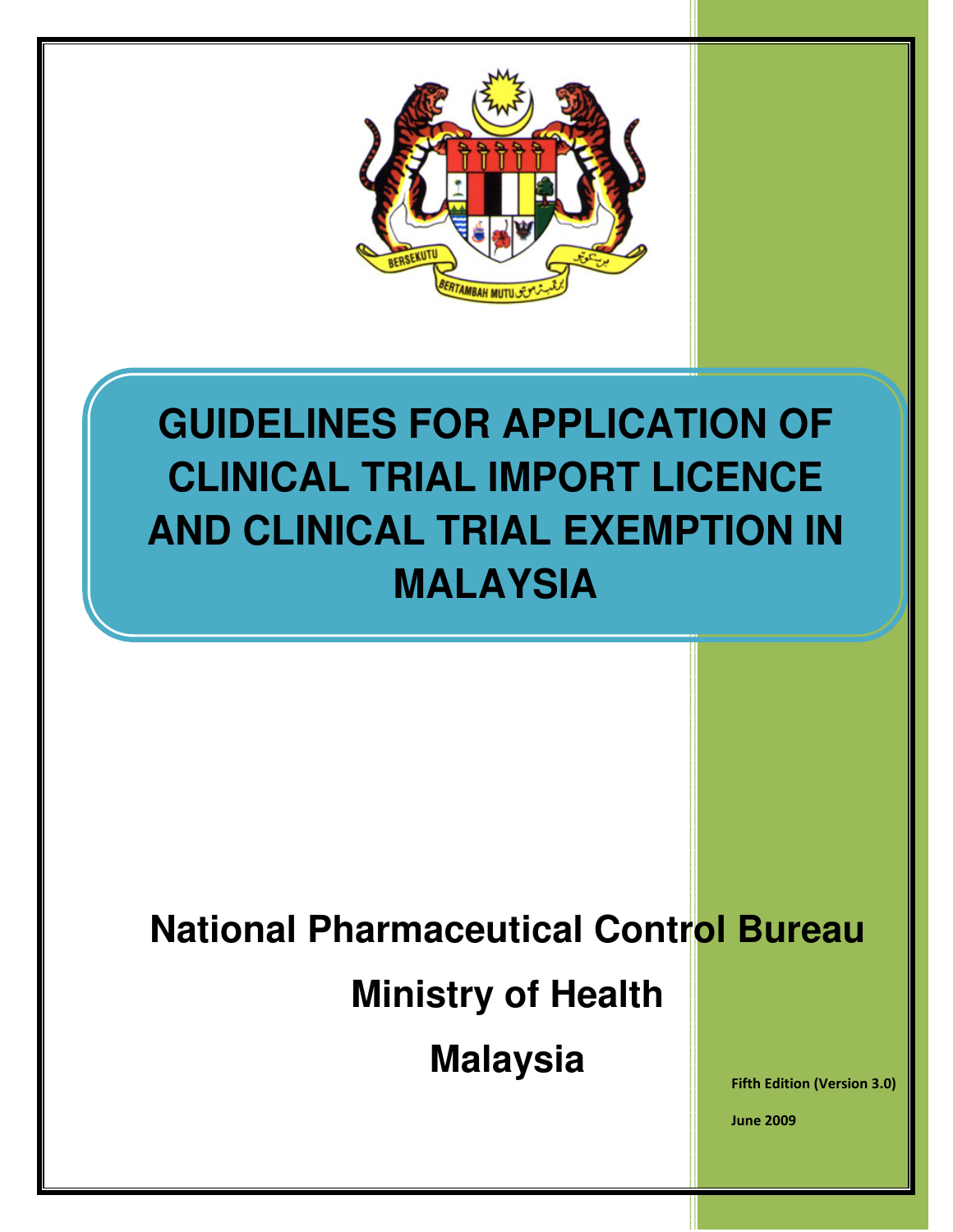

# **Guidelines for Application of Clinical Trial Import Licence and Clinical Trial Exemption in Malaysia**

# **National Pharmaceutical Control Bureau**

Ministry of Health Malaysia Lot 36, Jalan Universiti, 46200 Petaling Jaya, Selangor Darul Ehsan. Tel: 603-7883 5400 Fax: 603-7955 1030

# **ISBN: 983-9870-25-4**

| <b>Second Edition</b> | $\overline{\phantom{0}}$ | November 1993    |
|-----------------------|--------------------------|------------------|
| <b>Third Edition</b>  |                          | December 2000    |
| <b>Fourth Edition</b> |                          | December 2004    |
| <b>Fifth Edition</b>  | $\overline{\phantom{0}}$ | <b>June 2009</b> |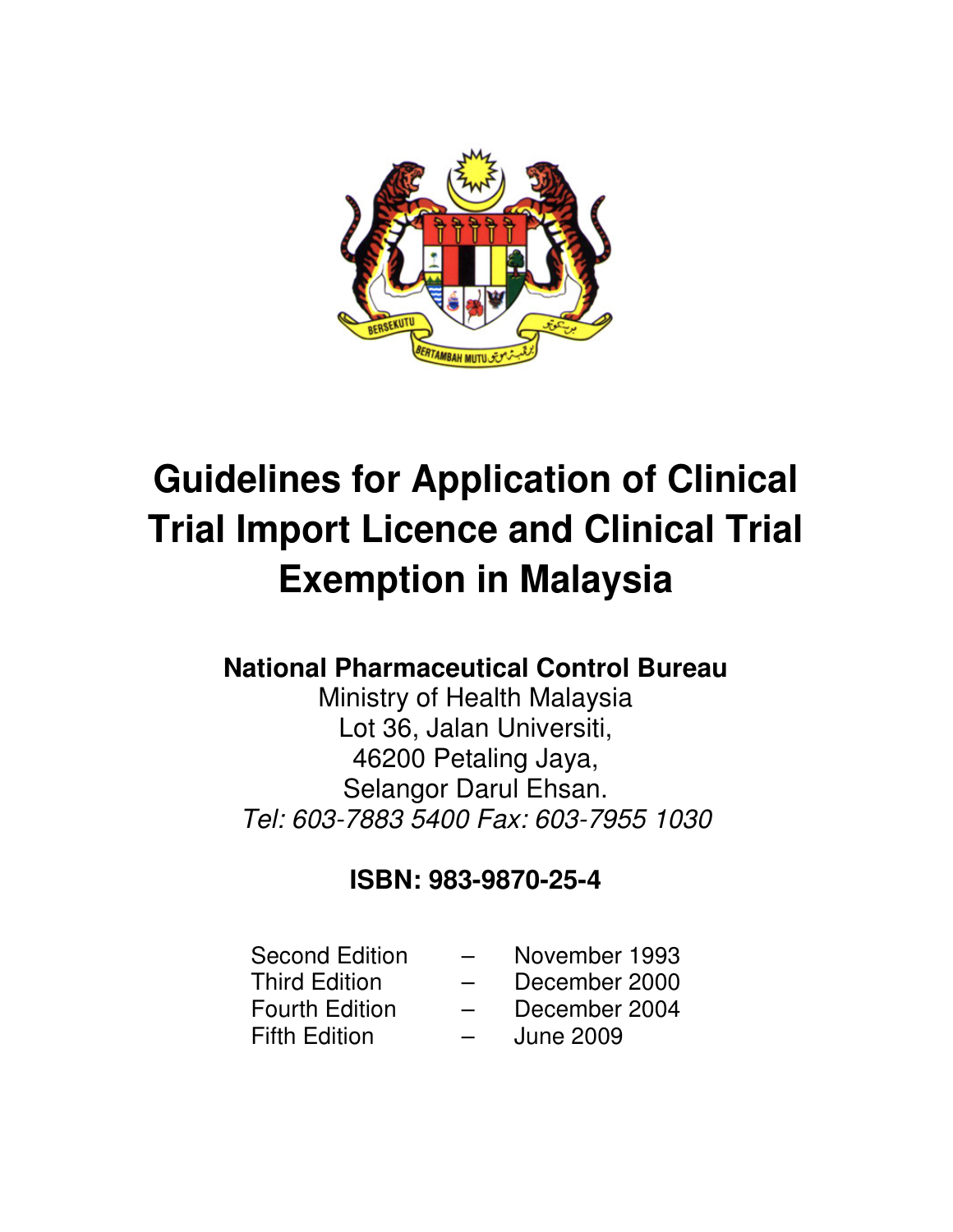THESE GUIDELINES ARE ISSUED BY THE DIRECTOR OF PHARMACEUTICAL SERVICES UNDER REGULATION 29, CONTROL OF DRUG AND COSMETICS REGULATION 1984. HE/SHE RESERVES THE RIGHT TO AMEND ANY PART OF THE GUIDELINES WHICHEVER IT DEEMS FIT

All Right Reserved

No part of this book may be reproduced, stored in a retrieval system, or transmitted, in any form or by any means, electronic, mechanical, microfilming, recording or otherwise, without written permission from the Director of Pharmaceutical Services, Ministry of Health, Malaysia.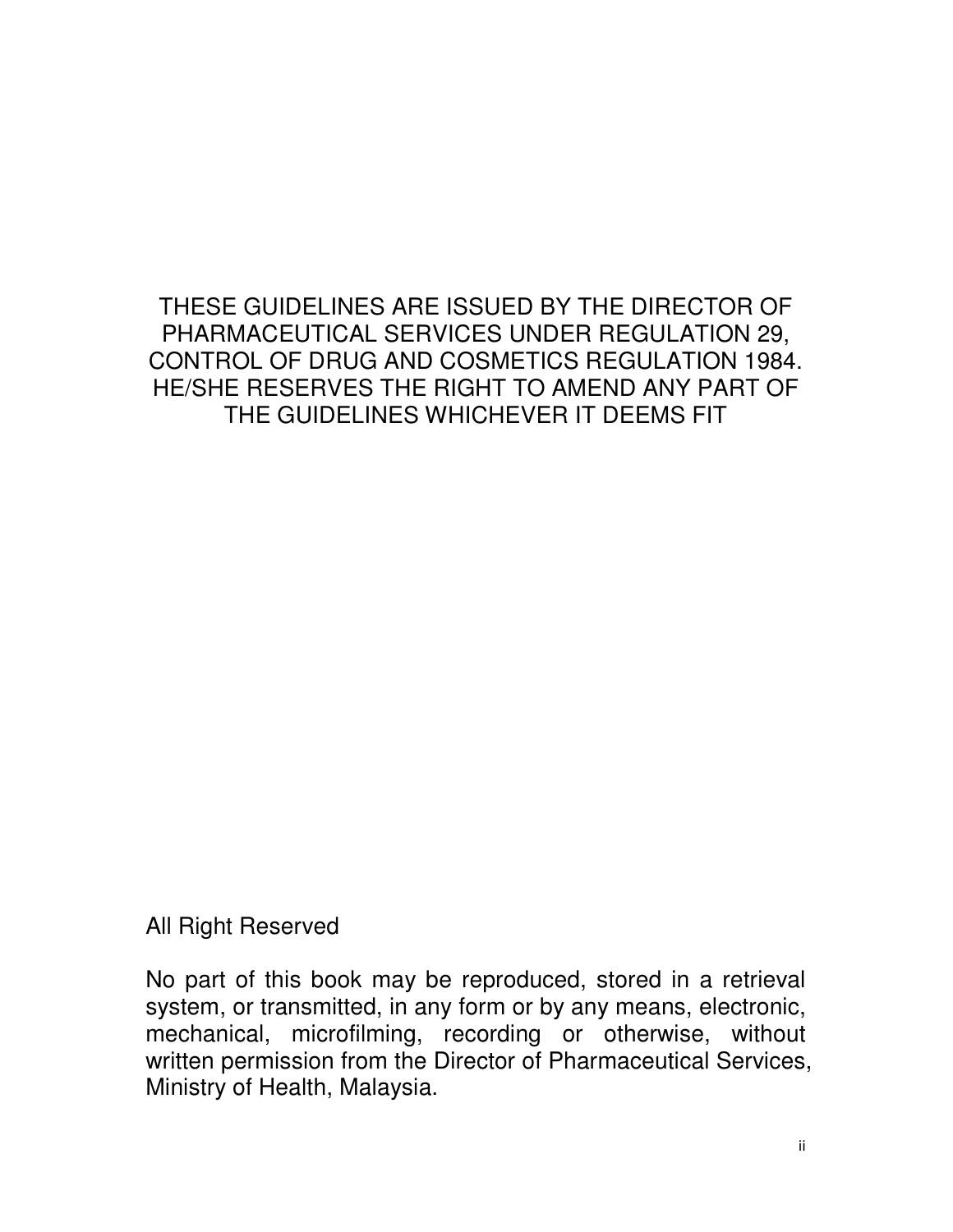#### **FOREWORD**

Since the last update of the Guidelines for the Application of Clinical Trial Import License (CTIL) and Clinical Trial Exemption (CTX) in Malaysia in 2004, there has been significant changes in regulatory environment for clinical trial. Thus, it is timely and appropriate to streamline the existing guidelines in accordance with the current needs, regulatory requirements and international standards.

The significant changes in this guideline amongst others include changes in the format of the guidelines, application forms for CTIL and CTX, reporting of serious adverse events, pharmaceutical data requirements for herbal/ natural products (Annex B1), responsibility of license holders, conditions for CTIL / CTX, labelling requirements, guidance for the application of variation, processing fee for CTIL renewal and product accountability and disposal. The updated guidelines shall assist sponsors, contract research organisations (CROs), local investigators and others in their applications for CTIL/ CTX. Adherence to these updated guidelines will facilitate the CTIL/ CTX applications leading to timely approval by the Drug Control Authority.

I would like to take this opportunity to extend my deepest appreciation to all the committee members who have contributed in one way or another to making this 5<sup>th</sup> edition of the guidelines (June 2009) a reality. It is my hope that with these guidelines will further contribute towards strengthening and promoting Malaysia as a clinical trial hub in this region.

#### **Selvaraja Seerangam**

Director of Pharmacy Regulatory National Pharmaceutical Control Bureau Ministry of Health, Malaysia

June 2009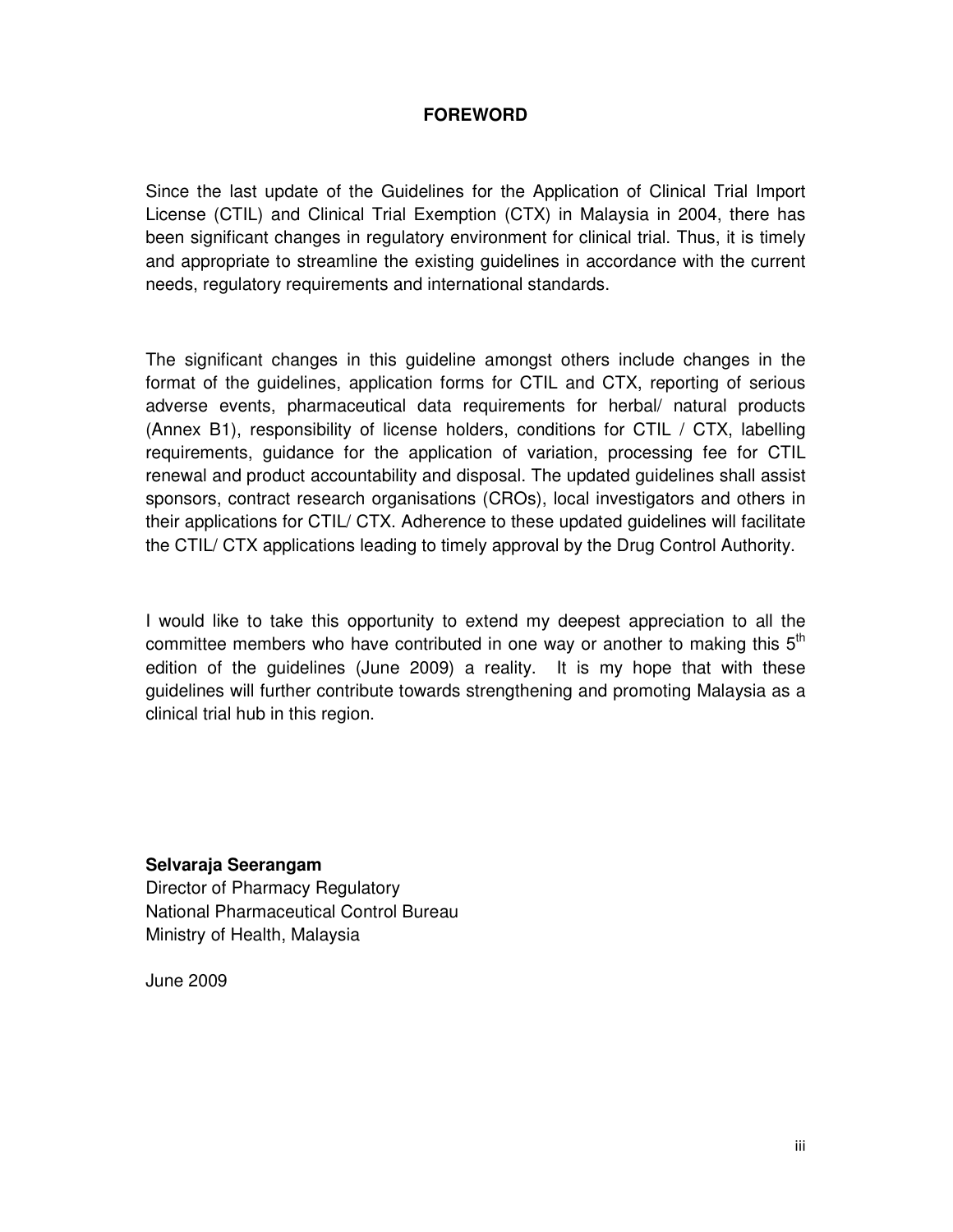#### **ACKNOWLEDGEMENTS**

We would like to acknowledge the following people in the Working Group for their contribution in updating this guideline:

- 1. Dr. Zakiah Ismail Institute of Medical Research
- 2. Ms. Zarina Noordin Malaysian Organisation of Pharmaceutical Industries (MOPI)
- 3. Ms. Roslyn Ho Malaysian Organisation of Pharmaceutical Industries (MOPI)
- 4. Ms. Haniza Anom Hashim Malaysian Biotechnology Corporation
- 5. Dr. Sarojini Sivanandam Clinical Research Centre, Ministry of Health
- 6. Dr. Akhmal Yusof Pharmaceutical Association of Malaysia (PhAMA)
- 7. Ms. Rosalind Chiam Pharmaceutical Association of Malaysia (PhAMA)
- 8. Ms. Cathrine Chia Pharmaceutical Association of Malaysia (PhAMA)
- 9. Ms. Doreen Tan Pharmaceutical Association of Malaysia (PhAMA)
- 10. Ms. Juliana Wang Phei Yuin Pharmaceutical Association of Malaysia (PhAMA)
- 11. Ms. Carrie Koh May Yi Pharmaceutical Association of Malaysia (PhAMA)
- 12. Ms. Michelle Siguji Pharmaceutical Association of Malaysia (PhAMA)
- 13. Ms. Angie Loo Pharmaceutical Association of Malaysia (PhAMA)
- 14. Ms. Fairuzila Abdul Ghani Contract Research Organisation
- 15. Ms. Danielle Surita Mathan Non-PhAMA member
- 16. Ms. Christina Goh Non-PhAMA member
- 17. Mr. Kenny Goh Non-PhAMA member
- 18. Ms. Vimala Rajoo Non-PhAMA member
- 19. Dr. Tajuddin Akasah National Pharmaceutical Control Bureau
- 20. Dr. Kamaruzaman Saleh National Pharmaceutical Control Bureau
- 21. Ms. Saleha Md Ewan National Pharmaceutical Control Bureau
- 22. Dr. Hasenah Ali National Pharmaceutical Control Bureau
- 23. Ms. Seetha Ramasamy National Pharmaceutical Control Bureau
- 24. Mr. Zaril Harza Zakaria National Pharmaceutical Control Bureau
- 25. Ms. Yam Pei Ching National Pharmaceutical Control Bureau
- 26. Mr. Khoo Jeng Yih National Pharmaceutical Control Bureau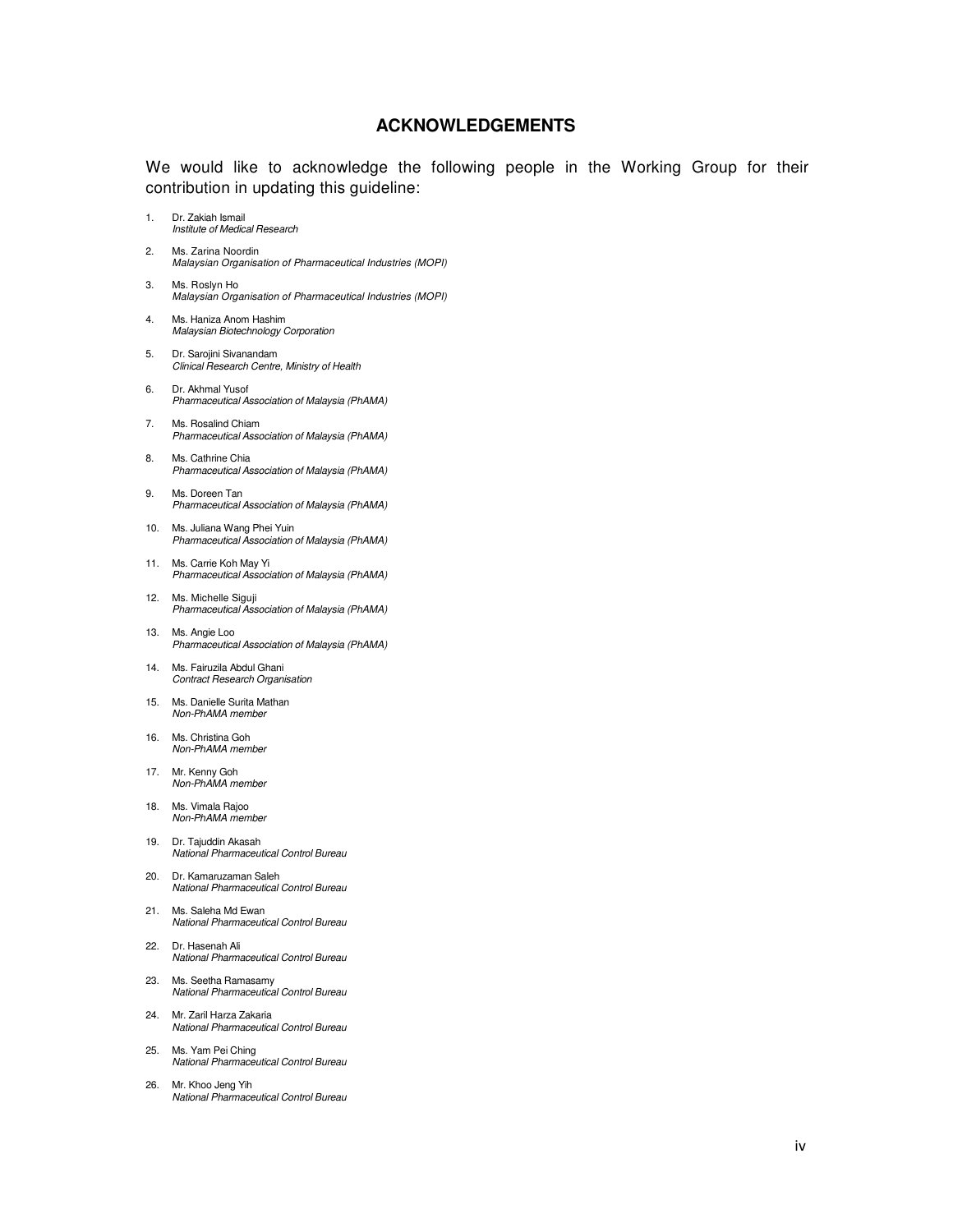# **CONTENTS**

|                                                                                                              | Page           |
|--------------------------------------------------------------------------------------------------------------|----------------|
| Foreword                                                                                                     | Ϊiί            |
| Acknowledgements                                                                                             | <b>iv</b>      |
| Glossary                                                                                                     | vii            |
| <b>SECTION I - GENERAL INSTRUCTIONS</b>                                                                      |                |
| 1. Introduction                                                                                              | 1              |
| 2. Requirements for Registration of Clinical Trials with<br><b>National Medical Research Register (NMRR)</b> | 1              |
| 3. Products that Require Clinical Trial Import License/<br><b>Clinical Trial Exemption</b>                   | 1              |
| 4. Application Formalities for CTIL/CTX                                                                      | 2              |
| 4.1 Who can apply for CTIL/ CTX?                                                                             | 2              |
| 4.2 Responsibility of the Applicant                                                                          | $\overline{2}$ |
| 4.3 Where to Apply                                                                                           | 3              |
| 4.4 Documents Required in a New Application for<br><b>CTIL/CTX</b>                                           | 3              |
| 4.5 Product Particulars, Data and Supporting<br><b>Documents</b>                                             | 7              |
| <b>4.6 Processing Fee</b>                                                                                    | 8              |
| 5. Processing of Application                                                                                 | 8              |
| 6. Decisions of the DCA                                                                                      | 9              |
| 7. Guidance for the Application of Variation                                                                 | 9              |
| 8. Conditions for CTIL/CTX                                                                                   | 11             |
| 9. Safety Decision Arising from Report Analysis / by<br><b>Other Regulatory Authority</b>                    | 11             |
| <b>10. Reporting of Serious Adverse Events</b>                                                               | 12             |
| 10.1 Flow Chart for Safety Reporting Process                                                                 | 12             |
| 10.2 How to Report                                                                                           | 13             |
| 11. Reporting Change of Information                                                                          | 14             |
| 12. Interim Report                                                                                           | 14             |
| 13. Trial Discontinuation                                                                                    | 14             |
| <b>14. Trial Termination</b>                                                                                 | 15             |
| <b>14.1 End of Study Summary Report</b>                                                                      | 15             |
| <b>14.2 Final Study Report</b>                                                                               | 15             |
| 14.3 Drug Accountability Report and Disposal                                                                 | 15             |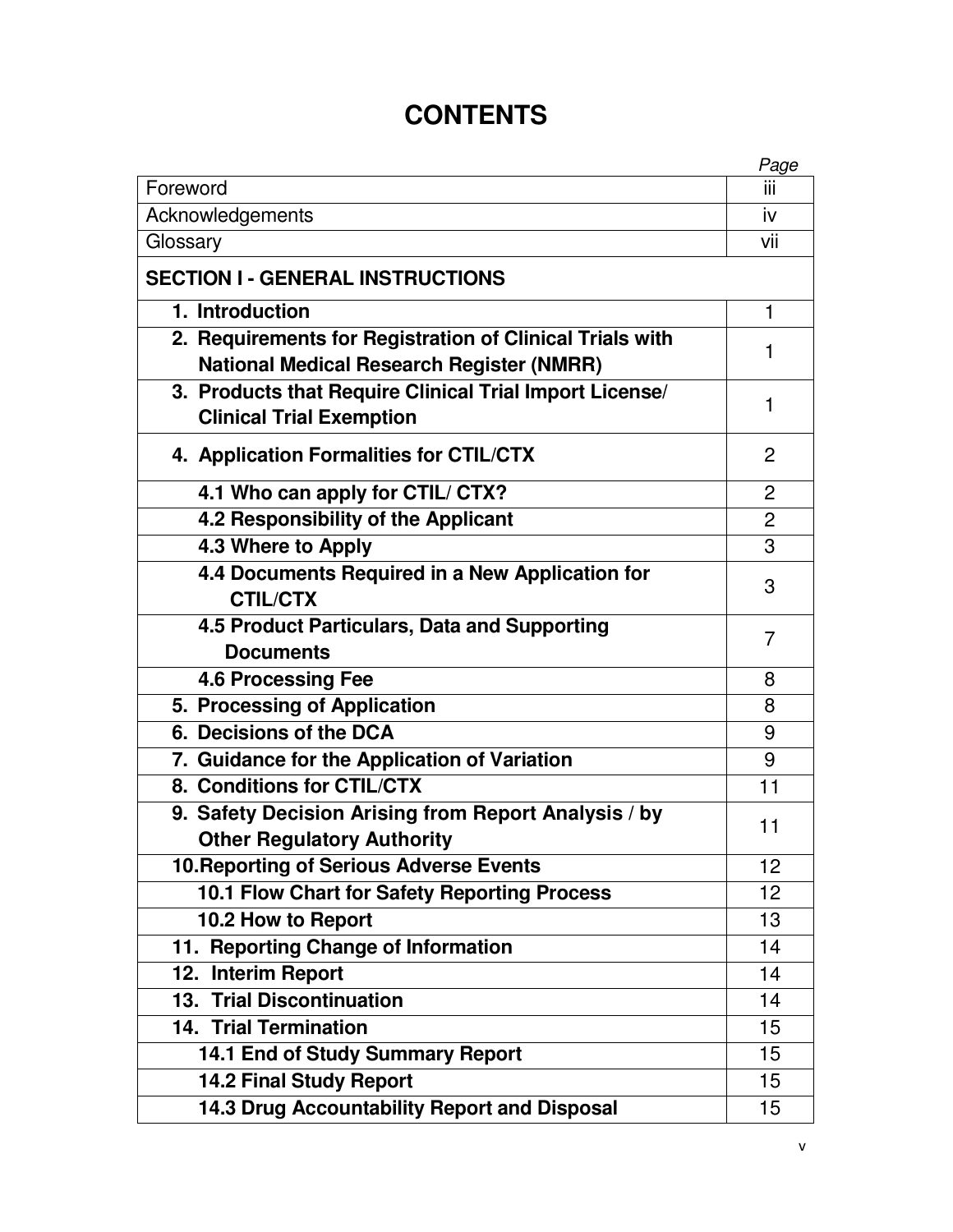| 15. Archiving                                                                                                                                                              | 16 |
|----------------------------------------------------------------------------------------------------------------------------------------------------------------------------|----|
| 16. Inspection/ Audit by the National Pharmaceutical<br><b>Control Bureau</b>                                                                                              | 16 |
| <b>SECTION II - GUIDELINES ON ANNEXES</b>                                                                                                                                  | 17 |
| <b>Appendix A: Format for Clinical Study Protocol</b>                                                                                                                      | 18 |
| <b>Appendix B: Format for Pharmaceutical Data</b>                                                                                                                          | 20 |
| Appendix B1: Format for Quality Data on Herbal / Natural<br><b>Products</b>                                                                                                | 24 |
| <b>Appendix C: Format for Investigator's Brochure</b>                                                                                                                      | 29 |
| <b>Appendix D: Labelling Requirements</b>                                                                                                                                  | 31 |
| <b>Appendix E: Structure for Letter of Authorisation</b>                                                                                                                   | 32 |
| Appendix F: Structure for Interim Report & End of<br><b>Summary Report</b>                                                                                                 | 33 |
| <b>Appendix G: Format for Clinical Study Reports</b>                                                                                                                       | 34 |
| <b>Appendix H: CIOMS Form</b>                                                                                                                                              | 35 |
| <b>Appendix I: Data Elements for Inclusion in Expedited</b><br><b>Reports of Serious Adverse Drug Reactions</b>                                                            | 36 |
| <b>Appendix J: Suspected Unexpected Serious Adverse</b><br><b>Reactions Reporting Requirements and Timelines to the</b><br><b>Clinical Research and Compliance Section</b> | 38 |
| <b>Appendix K: Suspected Unexpected Serious Adverse</b><br><b>Reactions Report</b>                                                                                         | 39 |
| Appendix L: World Medical Association Declaration of<br><b>Helsinki</b>                                                                                                    | 40 |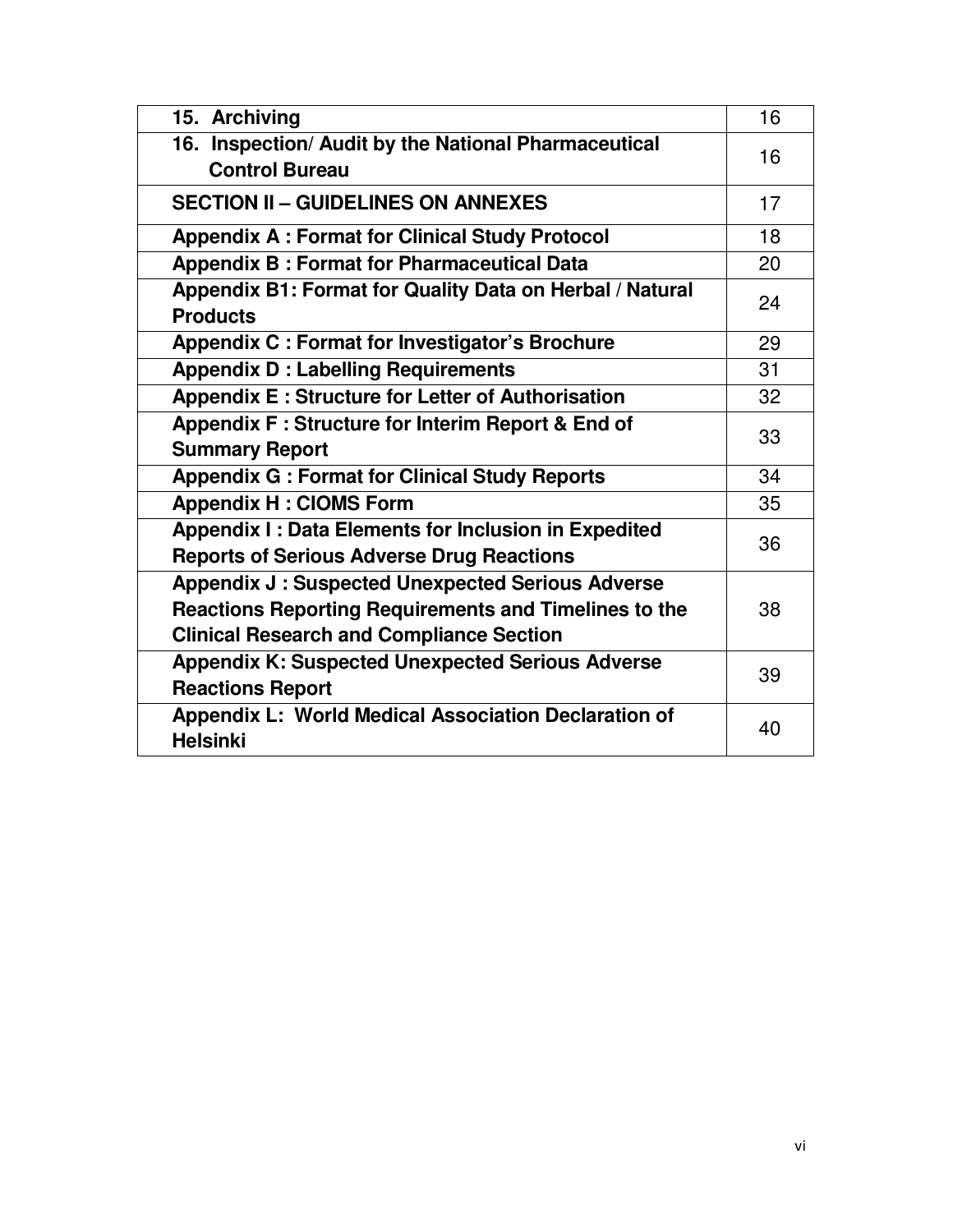#### **GLOSSARY**

#### **Accuracy**

The accuracy of an analytical procedure expresses the closeness of agreement between the value which is accepted either as a conventional true value or an accepted reference value and the value found.

This is sometimes termed trueness.

#### **Adverse Drug Reaction (ADR)**

In the pre-approval clinical experience with a new medicinal product or its new usages, particularly as the therapeutic dose(s) may not be established: all noxious and unintended responses to a medicinal product related to any dose should be considered adverse drug reactions. The phrase responses to a medicinal product means that a causal relationship between a medicinal product and an adverse event is at least a reasonable possibility, i.e. The relationship cannot be ruled out. Regarding marketed medicinal products: a response to a drug which is noxious and unintended and which occurs at doses normally used in man for prophylaxis, diagnosis, or therapy of diseases or for modification of physiological function.

#### **Adverse Event (AE)**

Any untoward medical occurrence in a patient or clinical investigation subject administered a pharmaceutical product and which does not necessarily have a causal relationship with this treatment. An adverse event (AE) can therefore be any unfavourable and unintended sign (including an abnormal laboratory finding), symptom, or disease temporally associated with the use of a medicinal (investigational) product, whether or not related to the medicinal (investigational) product.

#### **Approved Training in Good Clinical Practice**

Training which is approved by the National Committee for Clinical Research (NCCR). The content of the training must incorporate the co-curriculum as stipulated by the committee.

#### **CIOMS Form**

A form for reporting ADR according to The Council of International Organisation for Medical Science.

#### **Clinical Trial Exemption (CTX)**

An approval by the DCA authorising the applicant to manufacture any local product for the purpose of clinical trial.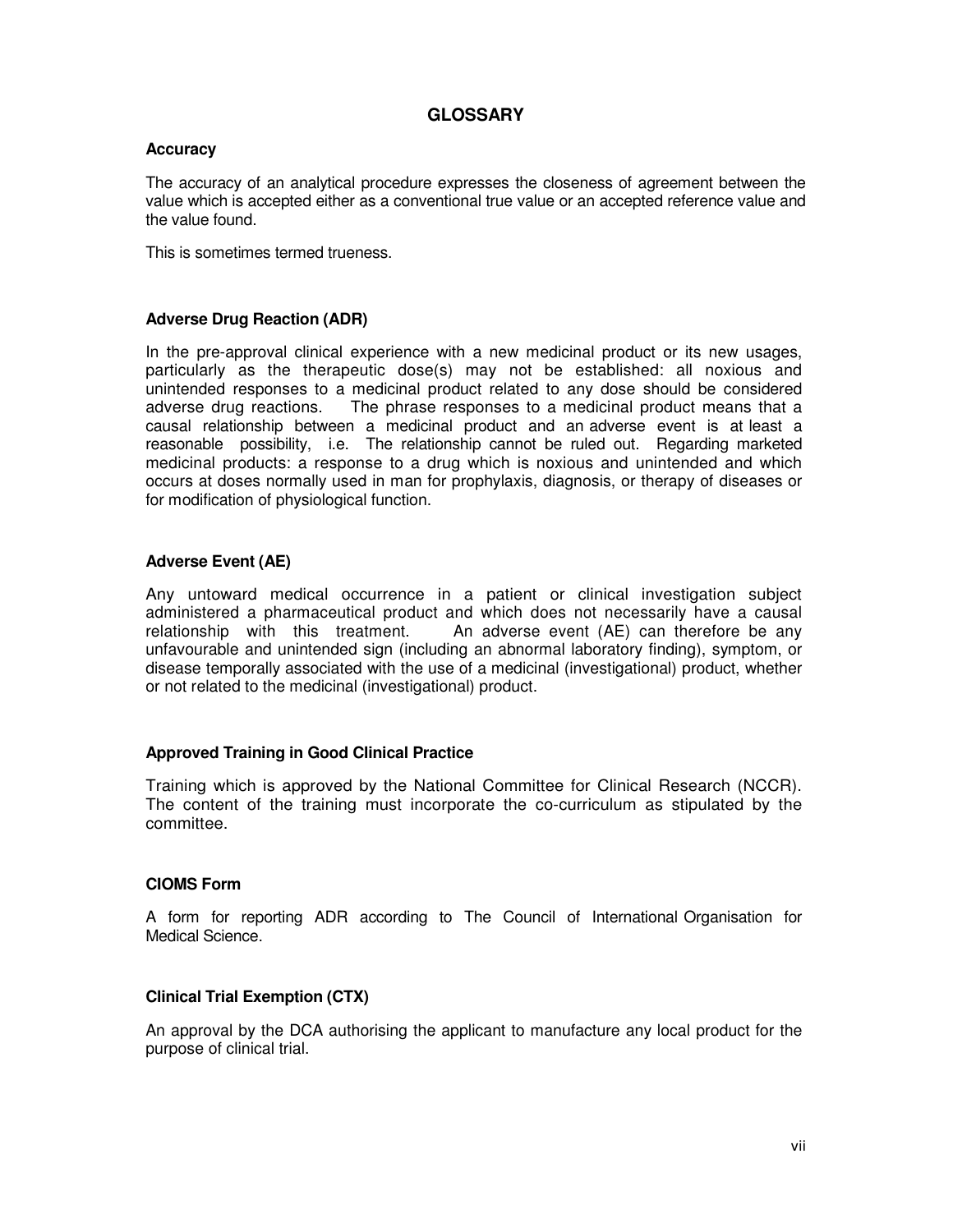#### **Clinical Trial Import Licence (CTIL)**

A license in Form 4 in the schedule of The Control of Drugs and Cosmetics Regulations of 1984, authorising the licensee to import any product for purposes of clinical trials, notwithstanding that the product is not a registered product.

#### **Clinical Trial/Study**

Any investigation in human subjects intended to discover or verify the clinical, pharmacological and/or other pharmacodynamic effects of an investigational product(s) and/or to identify any adverse reactions to an investigational product(s) and/or to study absorption, distribution, metabolism, and excretion of an investigational product(s) with the object of ascertaining its safety and/or efficacy. The terms clinical trial and clinical study are synonymous.

#### **Clinical Trial/Study Report**

A written description of a trial/study of any therapeutic, prophylactic, diagnostic agent conducted in human subjects, in which the clinical and statistical description, presentations, and analyses are fully integrated into a single report (see the ICH Guideline for Structure and Content of Clinical Study Reports).

#### **Comparator (Product)**

An investigational or marketed product (i.e. active control), or placebo, used as a reference in a clinical trial.

#### **Contract**

A written, dated, and signed agreement between two or more involved parties that sets out any arrangements on delegation and distribution of tasks and obligations and, if appropriate, on financial matters. The protocol may serve as the basis of a contract.

#### **Contract Research Organisation (CRO)**

A person or an organisation (commercial, academic, or other) contracted by the sponsor to perform one or more of a sponsor's trial-related duties and functions.

#### **Controlled Product**

Scheduled Poisons and Psychotropic substances.

#### **Detection Limit**

The detection limit of an individual analytical procedure is the lowest amount of analyte in a sample which can be detected but not necessarily quantitated as an exact value.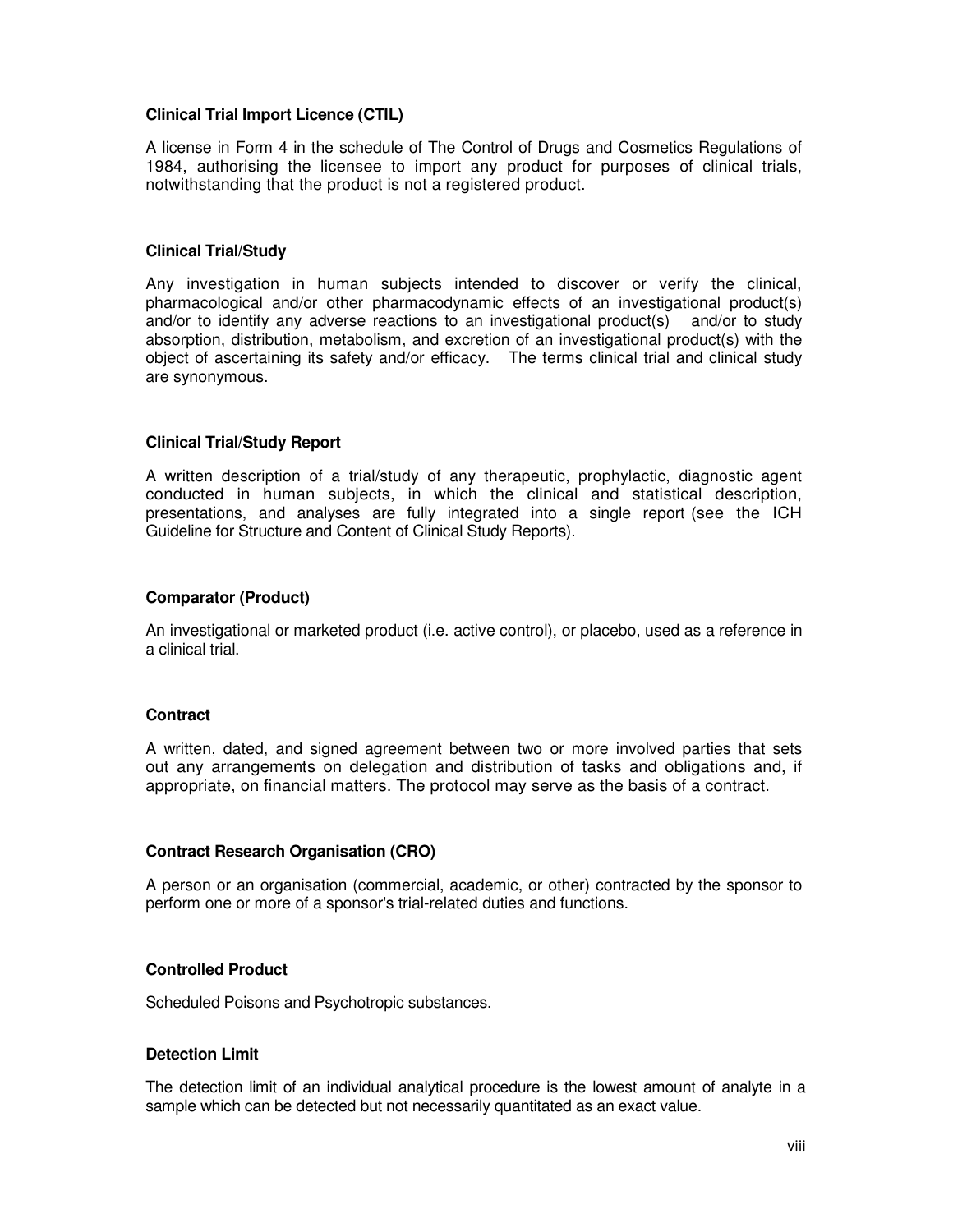#### **Drug Control Authority (DCA)**

A regulatory authority established for the purpose of regulating the Control of Drugs and Cosmetics Regulations, 1984.

#### **Drug**

Includes any substance, product or article intended to be used or capable, or purported or claimed to be capable, of being used on humans or any animal, whether internally or externally, for medicinal purposes.

#### **Good Clinical Practice (GCP)**

A standard for the design, conduct, performance, monitoring, auditing, recording, analyses, and reporting of clinical trials that provides assurance that the data and reported results are credible and accurate, and that the rights, integrity, and confidentiality of trial subjects are protected.

#### **Herbal/ Animal Medicinal Products**

Plant/animal-derived materials or products with therapeutic or other human health benefits which contain either raw or processed ingredients from one or more plants/animals.

#### **Independent Ethics Committee (IEC)**

An independent body (a review board or a committee, institutional, regional, national, or supranational), constituted of medical/scientific professionals and non-medical/non scientific members, whose responsibility it is to ensure the protection of the rights, safety and well-being of human subjects involved in a trial and to provide public assurance of that protection, by, among other things, reviewing and approving/providing favorable opinion on the trial protocol, the suitability of the investigator(s), facilities, and the methods and material to be used in obtaining and documenting informed consent of the trial subjects.

The legal status, composition, function, operations and regulatory requirements pertaining to Independent Ethics Committees may differ among countries, but should allow the Independent Ethics Committee to act in agreement with GCP as described in this guideline.

#### **Informed Consent**

A process by which a subject voluntarily confirms his or her willingness to participate in a particular trial, after having been informed of all aspects of the trial that are relevant to the subject's decision to participate. Informed consent is documented by means of a written, signed and dated informed consent form.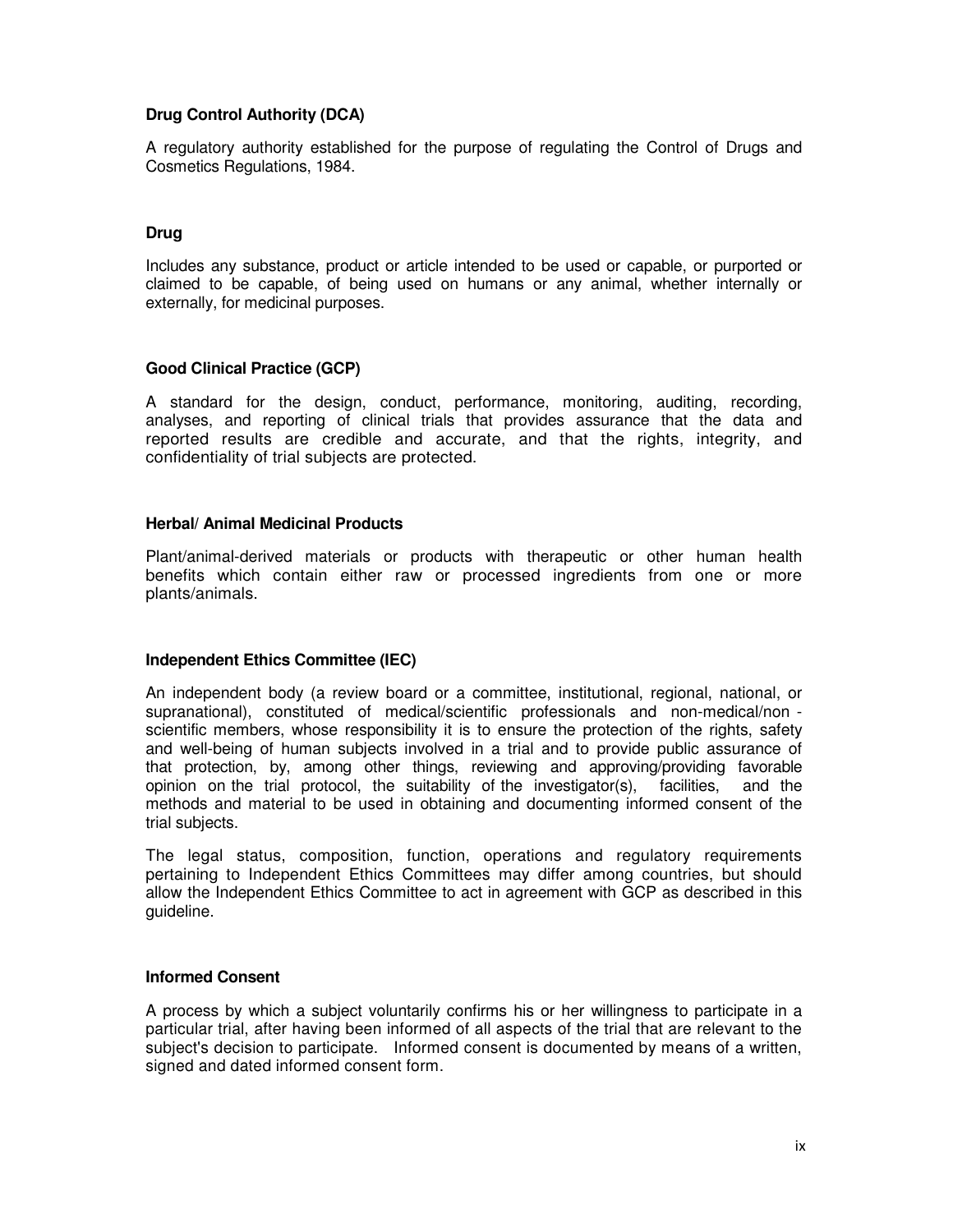#### **Inspection**

The act by a regulatory authority(ies) of conducting an official review of documents, facilities, records, and any other resources that are deemed by the authority(ies) to be related to the clinical trial that may be located at the site of the trial, at the sponsor's and/or contract research organisation's CRO's) facilities, or at other establishments deemed appropriate by the regulatory authority(ies).

#### **Institution (medical)**

Any public or private entity or agency or medical or dental facility where clinical trials are conducted.

#### **Institutional Review Board (IRB)**

An independent body constituted of medical, scientific, and non-scientific members whose responsibility is to ensure the protection of the rights, safety and well-being of human subjects involved in a trial by, among other things, reviewing, approving, and providing continuing review of trial protocol and amendments and of the methods and material to be used in obtaining and documenting informed consent of the trial subjects.

#### **Interim Clinical Trial/Study Report**

A report of intermediate results and their evaluation based on analyses performed during the course of a trial.

#### **Investigational Product**

A pharmaceutical form of an active ingredient including herbal/ animal medicinal products or placebo being tested or used as a reference in a clinical trial, including a product with a marketing authorisation when used or assembled (formulated or packaged) in a way different from the approved form, or when used for an unapproved indication (off-label use), or when used to gain further information about an approved use.

#### **Investigator**

A person responsible for the conduct of the clinical trial at a trial site. If a trial is conducted by a team of individuals at a trial site, the investigator is the responsible leader of the team and may be called the principal investigator.

#### **Linearity**

The linearity of an analytical procedure is its ability (within a give range) to obtain test results which are directly proportional to the concentration (amount) of analyte in the sample.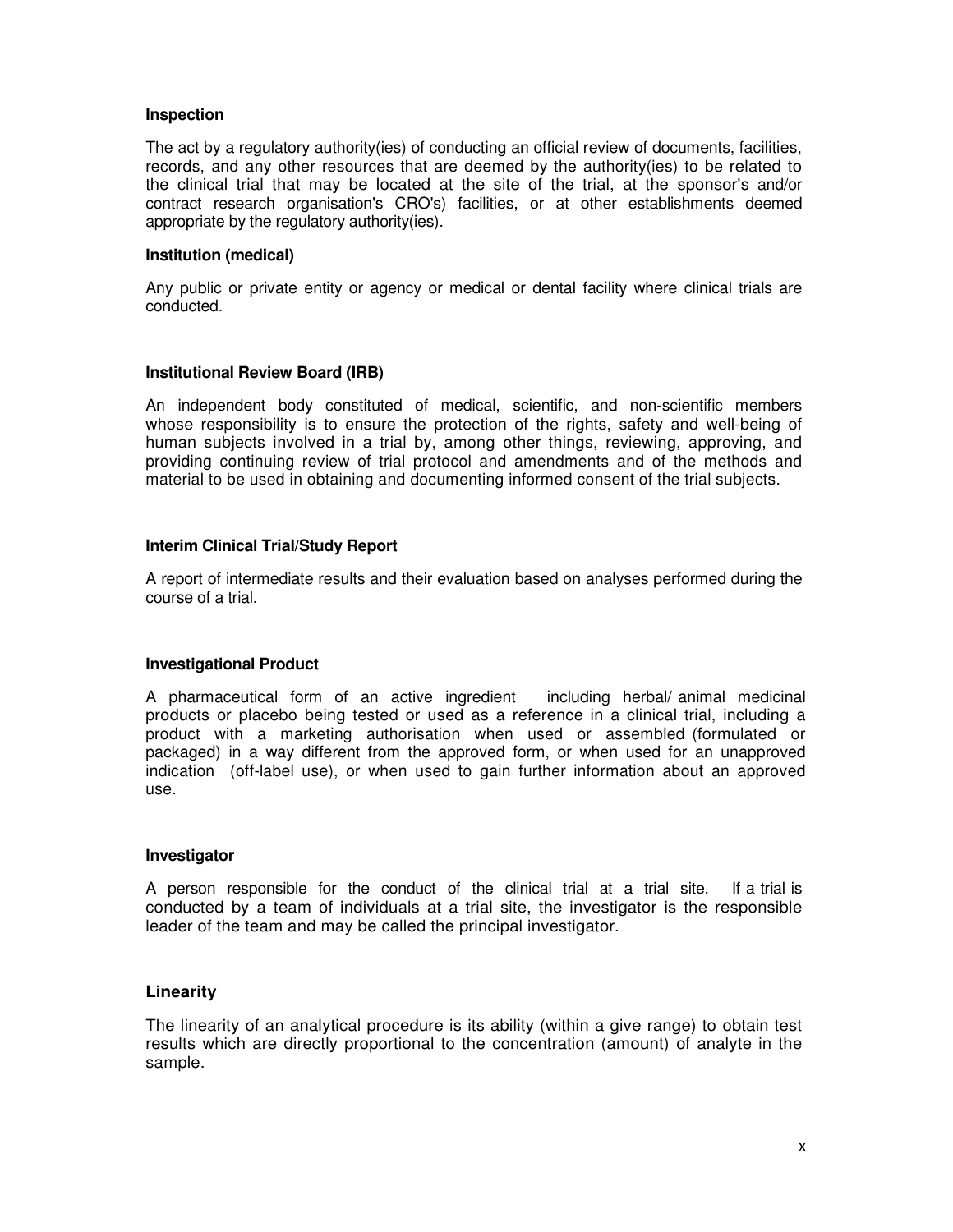#### **Manufacture**

All operations of purchase of materials and products, production, quality control, release, storage, shipment (from storage related to manufacturing site) of finished products, and related controls.

#### **Manufacturer**

A company that carries out at least one step of production as well as the final release of the finished product.

#### **Medicinal Purpose**

Any of the following purposes;

- a. Alleviating, treating, curing or preventing a disease or a pathological condition or symptoms of a disease;
- b. Diagnosing a disease or ascertaining the existence, degree or extent of a physiological or pathological condition;
- c. Contraception;
- d. Inducing anaesthesia;
- e. Maintaining, modifying, preventing, restoring or interfering with, the normal operation of a physiological function;
- f. Controlling body weight
- g. General maintenance or promotion of health or well-being.

#### **Multicentre Trial**

A clinical trial conducted according to a single protocol but at more than one site, and therefore, carried out by more than one investigator.

#### **National Committee for Clinical Research (NCCR)**

A committee established for the purpose of coordinating and promoting clinical research in Malaysia, chaired by the Director General of Health, Ministry of Health.

#### **Poison**

Means any substance specified by name in the first column of the Poisons List and includes any preparation, solution, compound, mixture or natural substance containing such substance, other than an exempted preparation or an article or preparation included for the time being in the Second Schedule.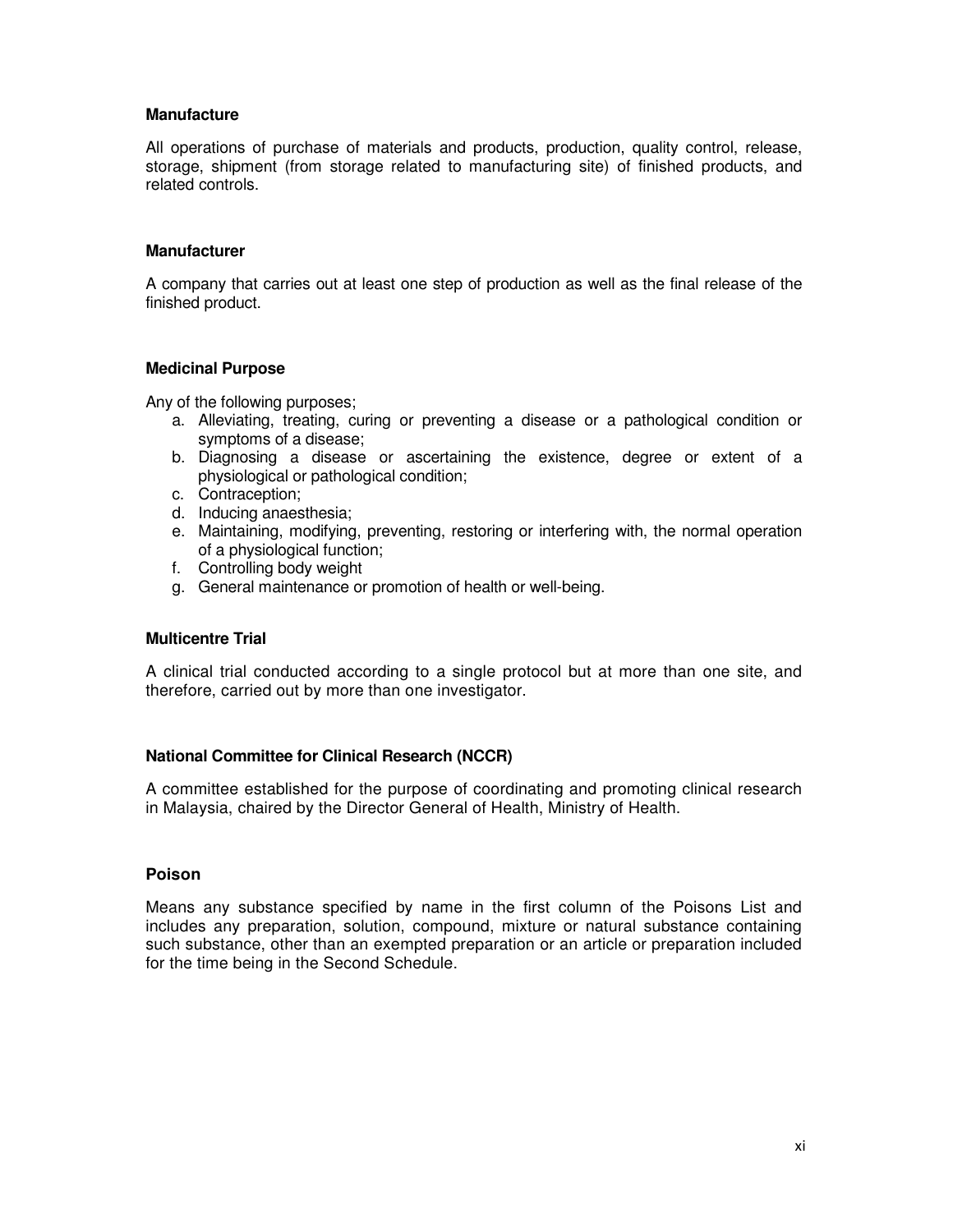#### **Product**

- a. a drug in a dosage unit or otherwise, for use wholly or mainly by being administered to one or more human beings or animals for a medicinal purpose; or
- b. a drug to be used as an ingredient for a preparation for a medicinal purpose.

#### **Protocol**

A document that describes the objective(s), design, methodology, statistical considerations, and organisation of a trial. The protocol usually also gives the background and rationale for the trial, but these could be provided in other protocol referenced documents. Throughout the ICH GCP Guideline the term protocol refers to protocol and protocol amendments.

#### **Protocol Amendment**

A written description of a change(s) to or formal clarification of a protocol.

#### **Quantitation Limit**

The quantitation limit of an individual analytical procedure is the lowest amount of analyte in a sample which can be quantitatively determined with suitable precision and accuracy. The quantitation limit is a parameter of quantitative assays for low levels of compounds in sample matrices, and is used particularly for the determination of impurities and/ or degradation products.

#### **Registered (Approved) Product**

Product being approved by the DCA

#### **Repeatability**

Repeatability expresses the precision under the same operating conditions over a short interval of time. Repeatability is also termed intra-assay precision.

#### **Reproducibility**

Reproducibility expresses the precision between laboratories (collaborative studies, usually applied to standardisation of methodology)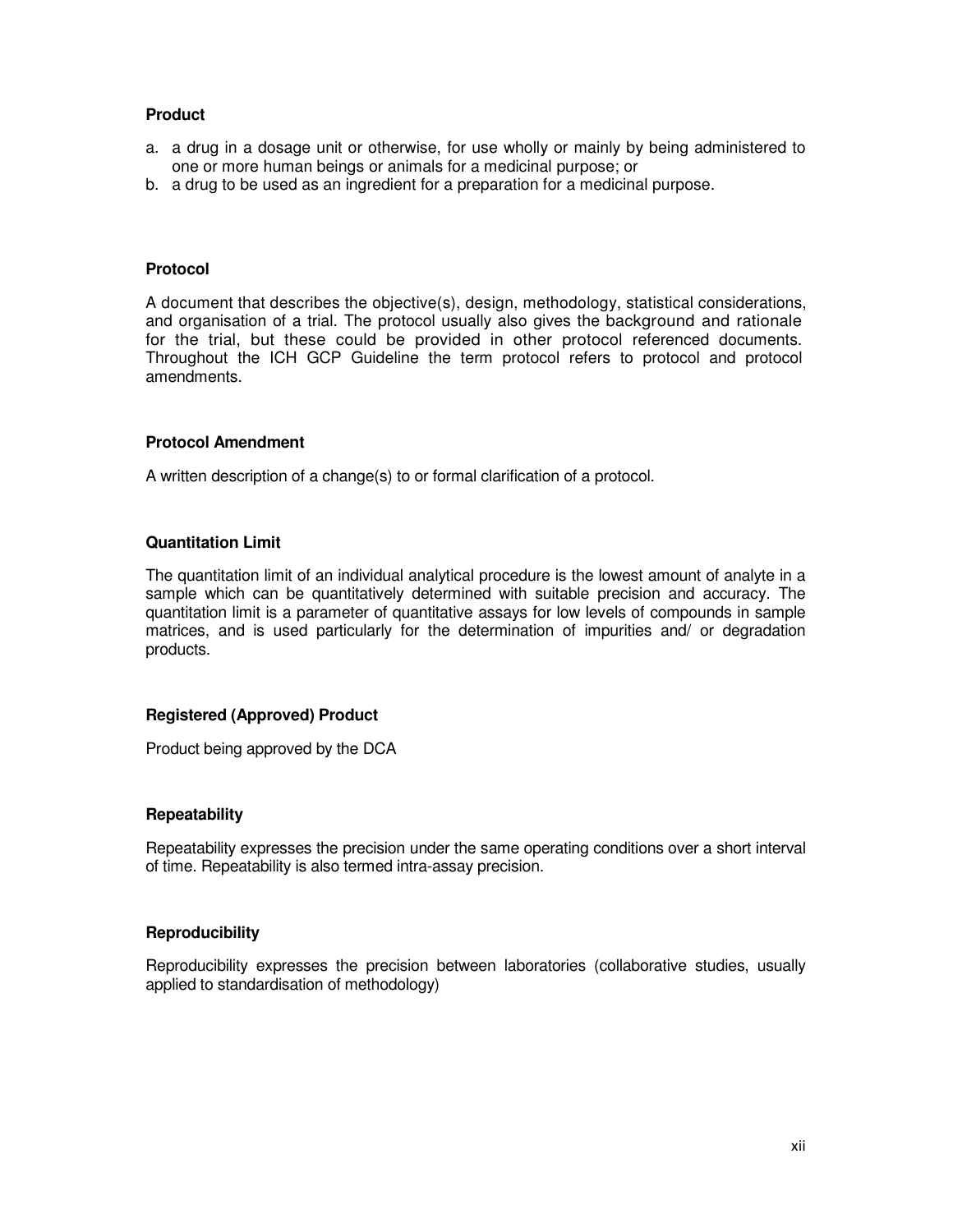#### **Serious Adverse Event (SAE) or Serious Adverse Drug Reaction (Serious ADR)**

Any untoward medical occurrence that at any dose results in death, is life-threatening, requires inpatient hospitalisation or prolongation of existing hospitalisation, results in persistent or significant disability/incapacity, or is a congenital anomaly/birth defect.

#### **Specificity**

Specificity is the ability to assess unequivocally the analyte in the presence of components which may be expected to be present. Typically these might include impurities, degradants, matrix, etc.

Lack of specificity of an individual analytical procedure may be compensated by other supporting analytical procedure(s).

This definition has the following implications:

Identification: to ensure the identity of an analyte.

Purity Tests: to ensure that all the analytical procedures performed allow an accurate statement of the content of impurities of an analyte, i.e. related substances test, heavy metals, residual solvents content, etc.

Assay (content or potency):

 To provide an exact result which allows an accurate statement on the content or potency of the analyte in a sample.

#### **Sponsor**

An individual, company, institution, or organisation which takes responsibility for the initiation, management, and/or financing of a clinical trial.

#### **Trial Site**

The location(s) where trial-related activities are actually conducted.

#### **Unexpected Adverse Drug Reaction**

An adverse reaction, the nature or severity of which is not consistent with the applicable product information (e.g., investigator's brochure for an unapproved investigational product or package insert/summary of product characteristics for an authorised product).

#### **Unregistered Product**

Any product which is not registered in Malaysia by the DCA.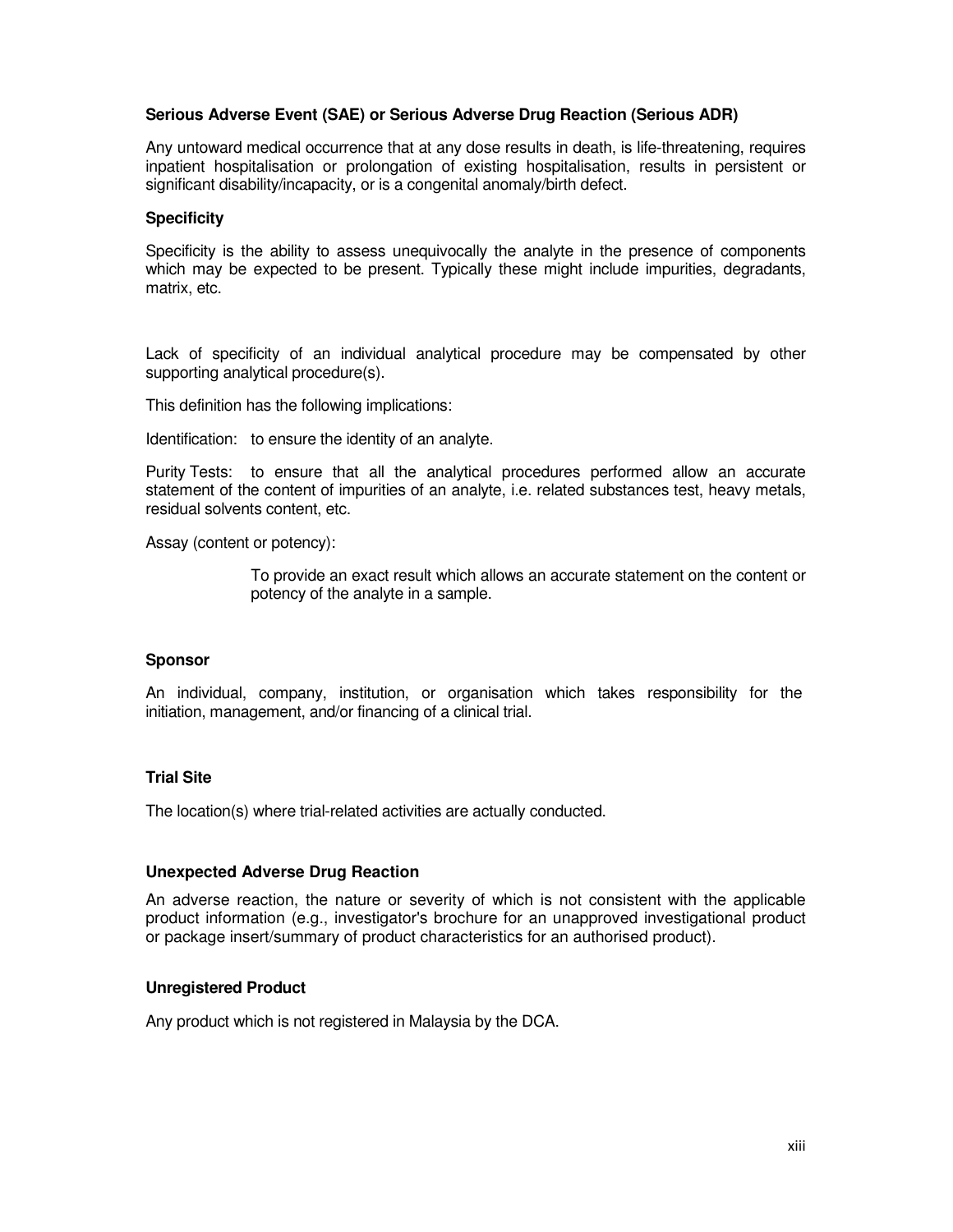# **SECTION I**

## **1. INTRODUCTION**

The guidelines outlined in this booklet are primarily drawn in accordance to the legal requirement of the Control of Drugs and Cosmetics Regulations 1984, Sale of Drug Act 1952 and Poisons Regulation (Psychotropic Substances) 1989 where controlled substances are involved.

## **2. Requirements for registration of Clinical Trial with National Medical Research Register (NMRR)**

All the clinical trials that apply Clinical Trial Import License (CTIL) and Clinical Trial Exemption (CTX) must be registered with NMRR.

Failure by the sponsor/applicant/investigator to register his/her clinical research with NMRR may result in delay/ non-issuance of CTIL/CTX.

## **3. PRODUCTS THAT REQUIRE CTIL/CTX**

Prior to importation/manufacturing product locally, the investigator or sponsor is required to apply for CTIL/CTX from the Drug Control Authority (DCA). The following products will require a CTIL/CTX:

- 3.1 A product including placebo which are not registered with the DCA and are intended to be imported for clinical trial purpose.
- 3.2 A product with a marketing authorisation when used or assembled (formulated or packaged) in a way different from the approved form and when used for unapproved indication / when use to gain further information about an approved use for clinical trial purpose.
- 3.3 An unregistered product including placebo manufactured locally for the purpose of the clinical trial.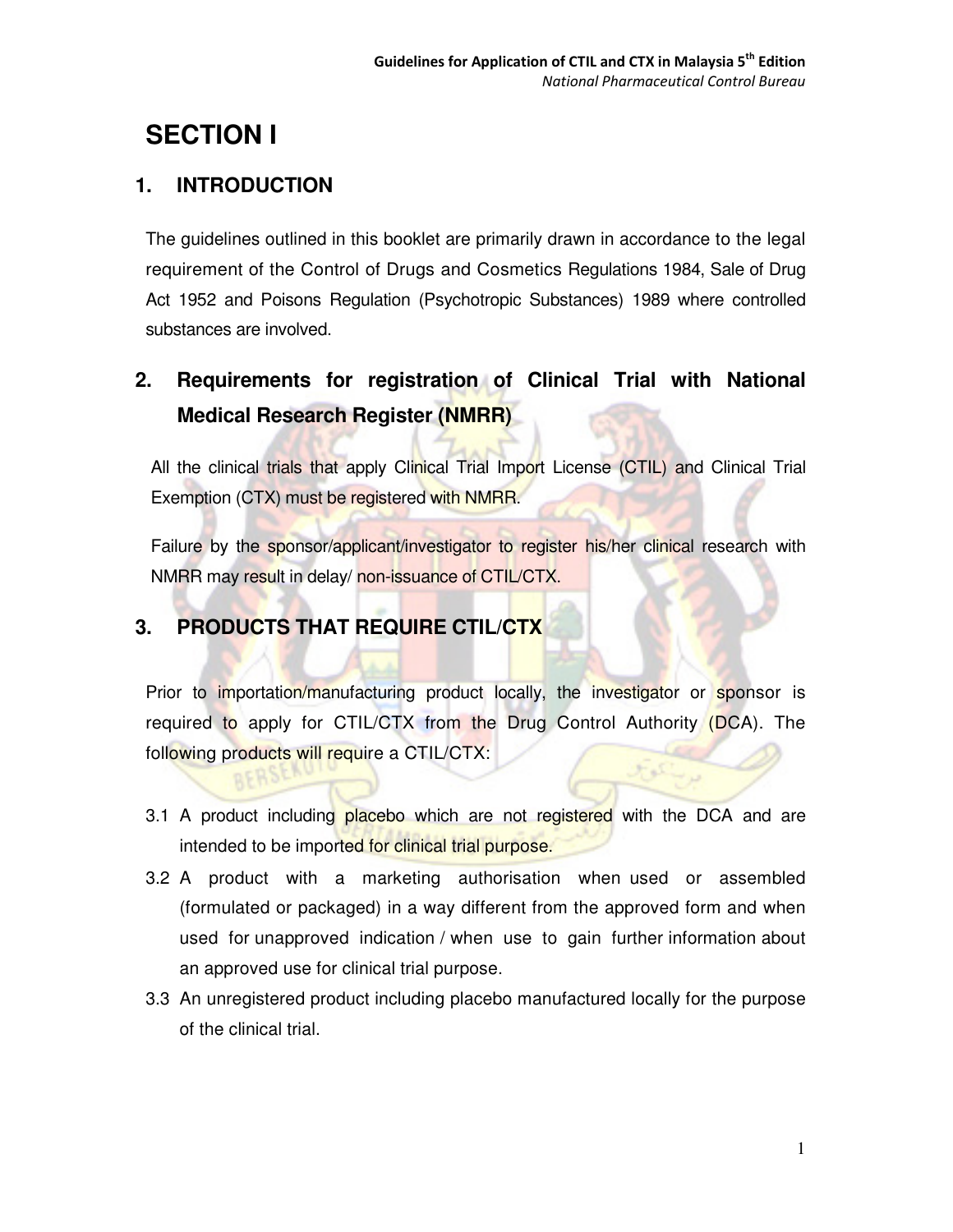## **4. APPLICATION FORMALITIES FOR CTIL/CTX**

## **4.1 Who can apply for CTIL/CTX?**

## 4.1.1 Any investigator

4.1.2 An authorised person from a locally registered pharmaceutical company (sponsor) with a permanent address in Malaysia.

## **Note:**

- Application for CTIL/CTX containing a 'poison/ drug' should be made by a License A holder.
- The holder of a CTIL/CTX for a particular product need not necessarily conduct the clinical trial himself or herself.

## **4.2 Responsibility of the Applicant**

4.2.1 The applicant shall be responsible for the product and all information supplied in support of his/her CTIL/CTX application for his/her product. He/ She shall be responsible for updating any information relevant to the product or application.

4.2.2 In case where the applicant is not the manufacturer and where secrecy considerations prevent disclosure of certain information to the applicant, such information may be furnished to the DCA through the applicant in a sealed envelope marked 'CONFIDENTIAL'.

4.2.3 Any person who knowingly supplies any false or misleading information in connection with his/ her application for CTIL/CTX commits an offence under the Control of Drugs and Cosmetics Regulations 1984.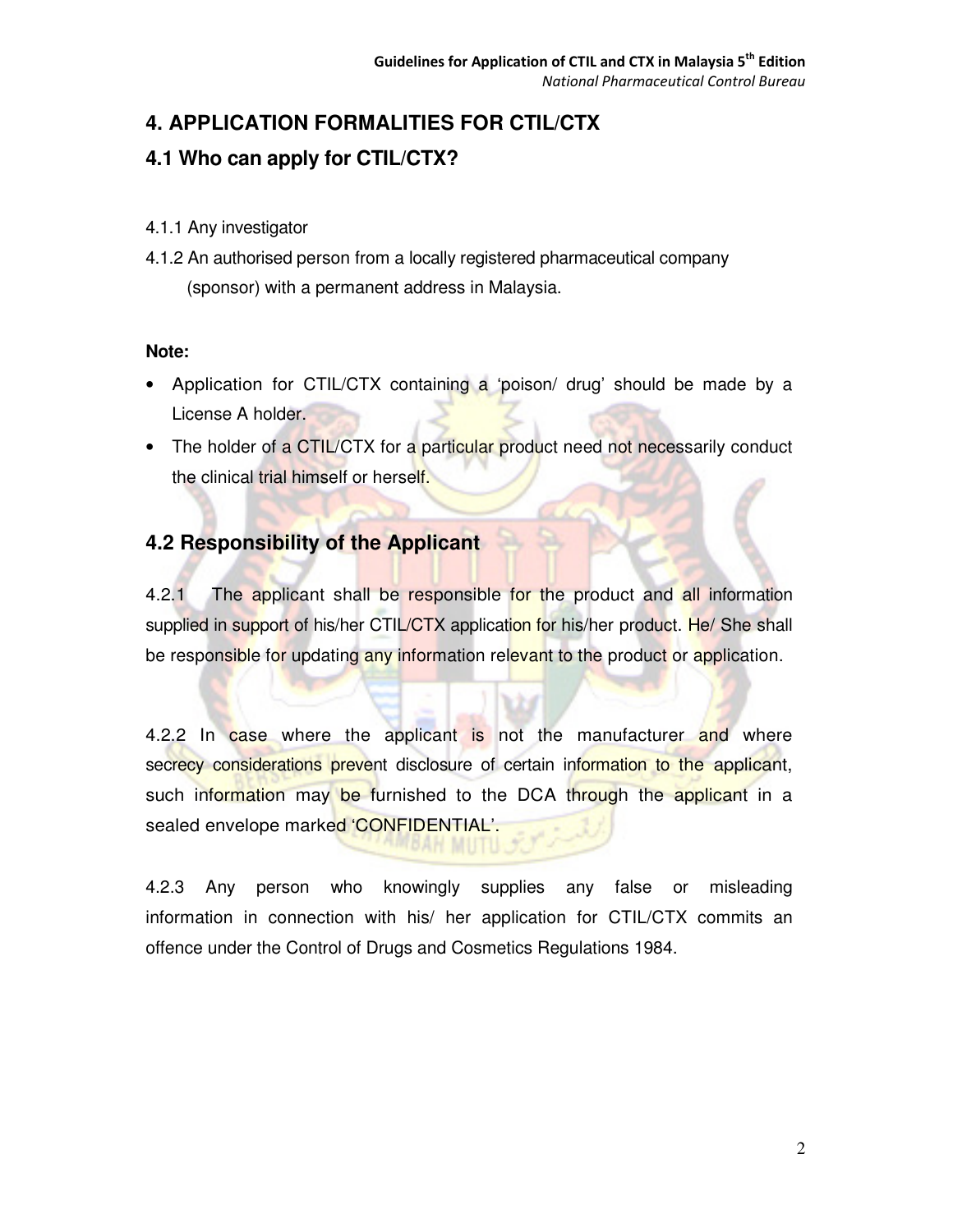## **4.3 Where to Apply**

CTIL or CTX application should be submitted to:

Deputy Director Centre for Research and Compliance National Pharmaceutical Control Bureau

Ministry of Heath, Malaysia

Lot 36, Jalan Universiti,

46200 Petaling Jaya.

## **4.4 Documents required in a new application for CTIL/CTX**

| 4.4.1 | A complete application form with NMRR Registration ID signed by the<br>applicant |  |  |  |
|-------|----------------------------------------------------------------------------------|--|--|--|
|       | Application form for                                                             |  |  |  |
|       | Clinical Trial Import Licence (Current Borang BPFK 442) or                       |  |  |  |
|       | Clinical Trial Exemption (Current Borang BPFK 443)                               |  |  |  |
|       | Note:                                                                            |  |  |  |
|       | website:<br>These application forms<br>can be downloaded from our                |  |  |  |
|       | http://www.bpfk.gov.my.                                                          |  |  |  |
| 4.4.2 | Two copies of Application Submission Form, 'Borang Penyerahan                    |  |  |  |
|       | Permohonan' (current Borang BPFK 001)                                            |  |  |  |
| 4.4.3 | Two copies of Submission Checklist, 'Senerai Semak untuk Penyerahan              |  |  |  |
|       | Permohonan Lesen Mengimport/Permit Bagi Percubaan Klinikal (current              |  |  |  |
|       | Borang BPFK 002)                                                                 |  |  |  |
| 4.4.4 | <b>Processing Fee</b>                                                            |  |  |  |
|       | Please refer to Section 3.6.                                                     |  |  |  |
| 4.4.5 | A copy of Company Registration Certificate                                       |  |  |  |
| 4.4.6 | A copy of License A of the applicant (in case where a product containing a       |  |  |  |
|       | poison/ drug) or Annual Retention Certificate (ARC) for public pharmacist        |  |  |  |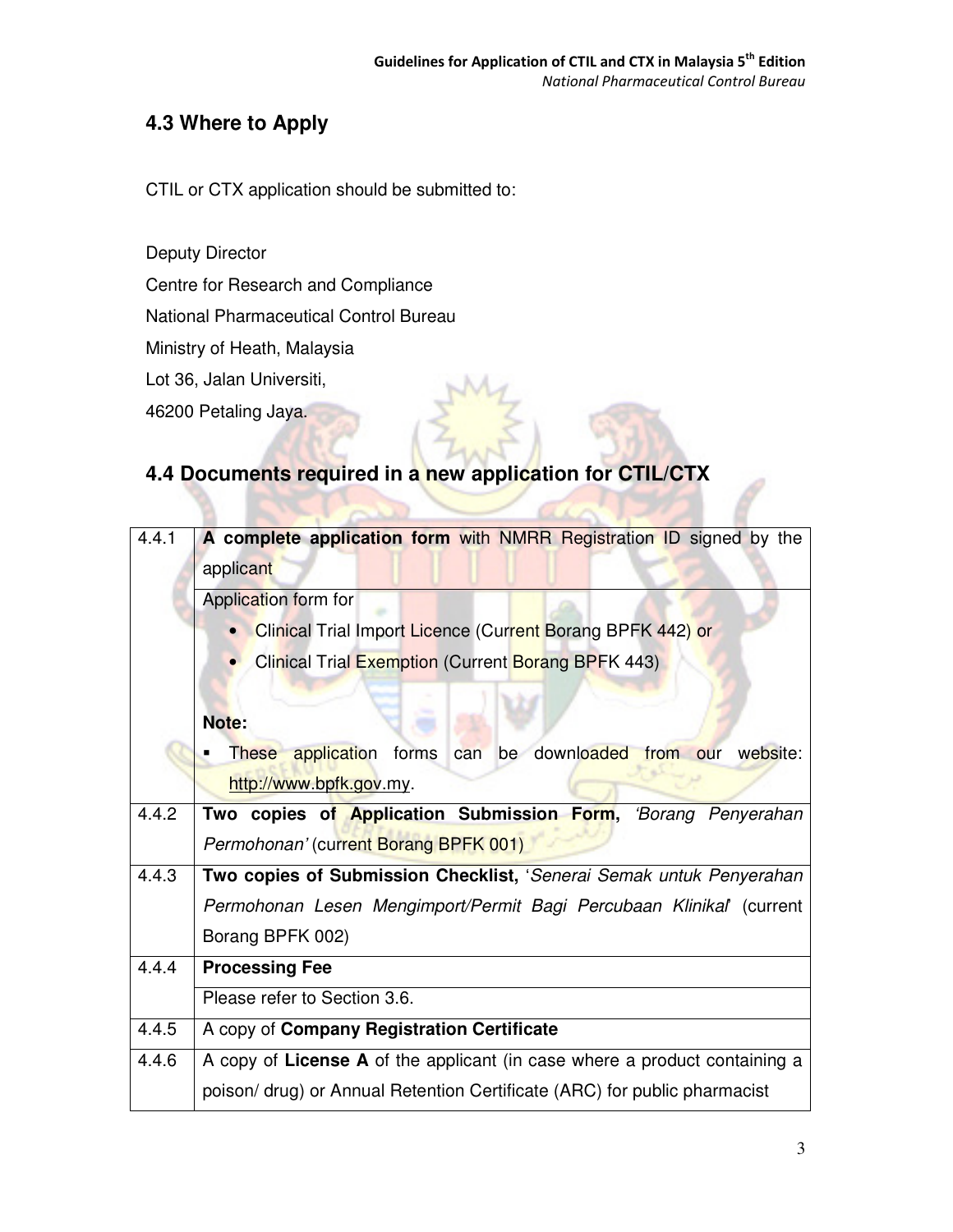| 4.4.7  | Good Clinical Practice (GCP) certificate for investigator of each trial             |  |  |  |  |
|--------|-------------------------------------------------------------------------------------|--|--|--|--|
|        | site.                                                                               |  |  |  |  |
|        | Note:                                                                               |  |  |  |  |
|        | GCP course held should be recognised/ approved by National Committee for            |  |  |  |  |
|        | Clinical Research (NCCR), Ministry of Health Malaysia. The requirement is in        |  |  |  |  |
|        | accordance to the Malaysian Guidelines for GCP, 2004.                               |  |  |  |  |
| 4.4.8  | <b>Letter of Authorisation</b>                                                      |  |  |  |  |
|        | Note:                                                                               |  |  |  |  |
|        | Letter of Authorisation/ Agreement should be submitted to DCA in cases              |  |  |  |  |
|        | where;                                                                              |  |  |  |  |
|        | Sponsor or a PI decide to use a service of CRO for the conduct of a<br>$\circ$      |  |  |  |  |
|        | clinical trial, or                                                                  |  |  |  |  |
|        | The applicant is not the Sponsor or product owner.<br>$\circ$                       |  |  |  |  |
|        | Structure for Letter of Authorisation can be found in Appendix E.                   |  |  |  |  |
| 4.4.9  | Approval Letter by Ethics Committee of the Institution(s) where the                 |  |  |  |  |
|        | clinical trial is to be conducted.                                                  |  |  |  |  |
|        | Note:                                                                               |  |  |  |  |
|        | Ethics Committee of the Institution(s) must be registered with the DCA.             |  |  |  |  |
|        | The PI or sponsor is allowed to submit parallel applications to the DCA and         |  |  |  |  |
|        | the IEC/IRB.                                                                        |  |  |  |  |
|        | However, approval letter by the IEC should be submitted to the DCA as soon<br>٠     |  |  |  |  |
|        | as possible when available. A CTIL/CTX will not be issued prior to IEC/ IRB         |  |  |  |  |
|        | approval.                                                                           |  |  |  |  |
| 4.4.10 | Current copy of <b>certificate of Good Manufacturing Practices (GMP)</b> or a       |  |  |  |  |
|        | GMP Compliance Statement from the manufacturer and repacker.                        |  |  |  |  |
|        | Note:                                                                               |  |  |  |  |
|        | Certificate of GMP must be issued by authority recognised by the DCA<br>٠           |  |  |  |  |
|        | i.e. the authorities listed in the WHO 'Certificate Scheme on The Quality           |  |  |  |  |
|        | of Pharmaceutical Product Moving In International Commerce'.                        |  |  |  |  |
|        | <b>GMP Compliance Statement</b> can be issued by the Quality Assurance<br>$\bullet$ |  |  |  |  |
|        | department where the product is manufactured.                                       |  |  |  |  |
|        | For local product, the manufacturing license is required.<br>٠                      |  |  |  |  |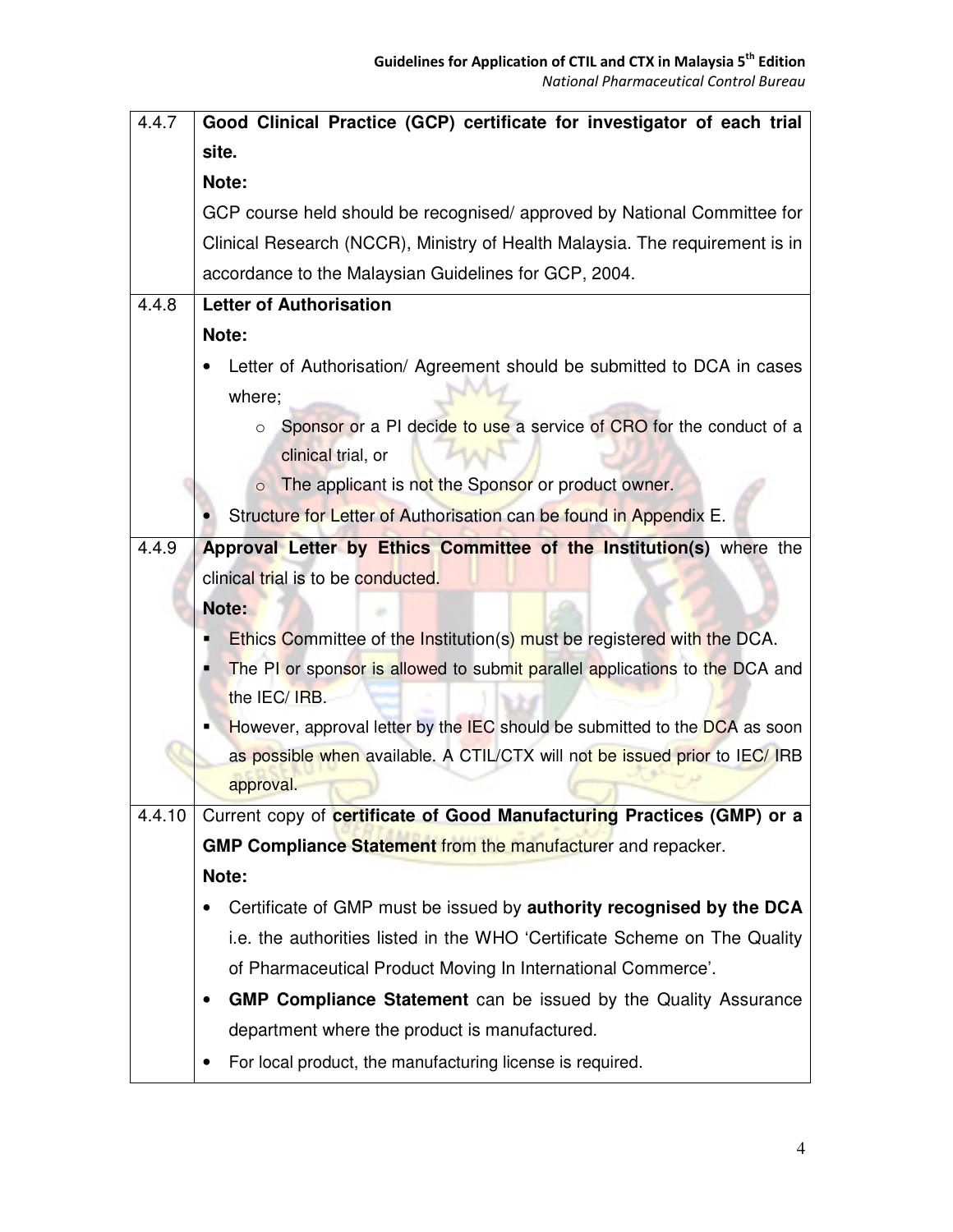|        | For comparator product, the following is required:                            |  |  |  |  |  |
|--------|-------------------------------------------------------------------------------|--|--|--|--|--|
|        | Certificate of GMP. If GMP certificate is not available, one of the following |  |  |  |  |  |
|        | documents can be submitted:                                                   |  |  |  |  |  |
|        | Approval letter from the regulatory authority<br>п                            |  |  |  |  |  |
|        | Annual Registration of Drug Establishment<br>٠                                |  |  |  |  |  |
|        | Package Insert<br>٠                                                           |  |  |  |  |  |
|        | For repacked product:                                                         |  |  |  |  |  |
|        | certificate of GMP<br>$\bullet$                                               |  |  |  |  |  |
|        | If certificate of GMP is not available, GMP Compliance Statement must         |  |  |  |  |  |
|        | be submitted by repacker.                                                     |  |  |  |  |  |
| 4.4.11 | Study Protocol and Amendments (Annex A) signed by PI                          |  |  |  |  |  |
|        | Structure for Annex A can be found in Appendix A                              |  |  |  |  |  |
| 4.4.12 | <b>Informed Consent Form (Initial version only)</b>                           |  |  |  |  |  |
| 4.4.13 | <b>Pharmaceutical Data (Annex B)</b>                                          |  |  |  |  |  |
|        | Note:                                                                         |  |  |  |  |  |
|        | Certificate of Analysis (CoA) of the recent, representative batch for the     |  |  |  |  |  |
|        | product.                                                                      |  |  |  |  |  |
|        | A sample of the label(s) for the imported products.<br>٠                      |  |  |  |  |  |
|        | Applicant must ensure labels of the products for clinical trial meet the<br>٠ |  |  |  |  |  |
|        | Labelling Requirements, which can be found in Appendix D.                     |  |  |  |  |  |
|        | For Biosimilars products should comply with our Guidance Document             |  |  |  |  |  |
|        | and Guidelines for Registration of Biosimilars in Malaysia for                |  |  |  |  |  |
|        | Biosimilar products 2008 which can be downloaded from our website.            |  |  |  |  |  |
|        | For Biological/Biotechnology products should comply with our<br>٠             |  |  |  |  |  |
|        | <b>Guidelines for Application for Registration of Biological/</b>             |  |  |  |  |  |
|        | Biotechnology product which can be downloaded from our website.               |  |  |  |  |  |
|        | Structure for Annex B can be found in Appendix B<br>٠                         |  |  |  |  |  |
|        |                                                                               |  |  |  |  |  |
|        |                                                                               |  |  |  |  |  |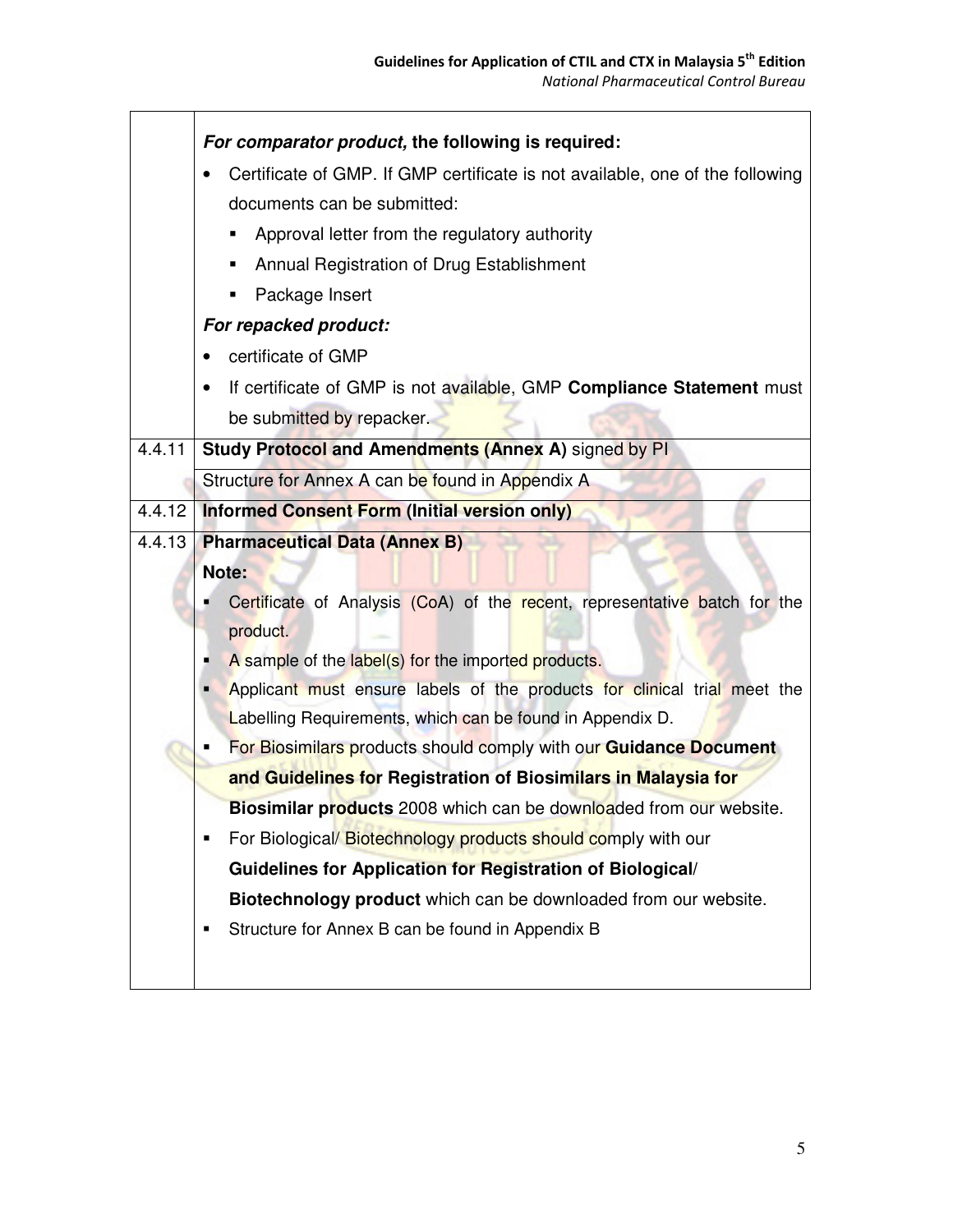| 4.4.14 | Investigator's Brochure (Annex C)                                                 |  |  |  |  |
|--------|-----------------------------------------------------------------------------------|--|--|--|--|
|        | Note:                                                                             |  |  |  |  |
|        | Product particulars, data and supporting documentation sufficient to<br>$\bullet$ |  |  |  |  |
|        | establish safety, efficacy and quality or Investigator's Brochure (IB).           |  |  |  |  |
|        | • For Biosimilars products should comply with our <b>Guidance Document</b>        |  |  |  |  |
|        | and Guidelines for Registration of Biosimilars in Malaysia for                    |  |  |  |  |
|        | Biosimilar products 2008 which can be downloaded from our website.                |  |  |  |  |
|        | • For Biological/ Biotechnology products should comply with our                   |  |  |  |  |
|        | Guidelines for Application for Registration of Biological/                        |  |  |  |  |
|        | Biotechnology product which can be downloaded from our website.                   |  |  |  |  |
|        | • Structure for Annex C can be found in Appendix C.                               |  |  |  |  |
|        |                                                                                   |  |  |  |  |
| 4.4.15 | <b>Published Clinical Data (if available)</b>                                     |  |  |  |  |

The license holder shall inform the DCA of any changes in information, or any information received by him that casts doubt on the continued validity of the data which was submitted with or in connection with the application for the CTIL/ CTX.

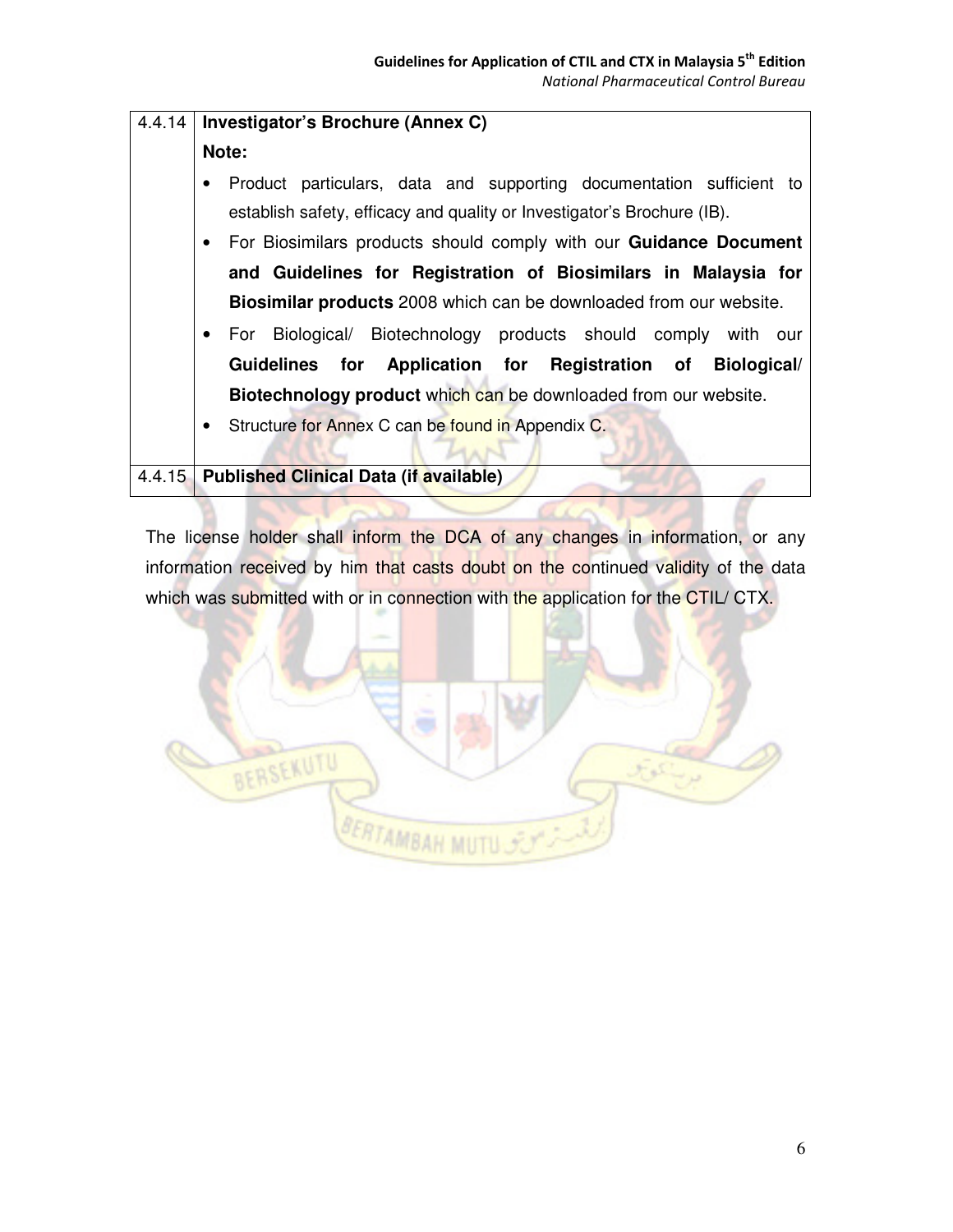# **4.5 Product Particulars, Data and Supporting Documents**

| No.                                 | <b>Particular</b>                        | <b>Notes</b>                                                                                                                                                                 |  |  |
|-------------------------------------|------------------------------------------|------------------------------------------------------------------------------------------------------------------------------------------------------------------------------|--|--|
| 4.5.1                               | Annexes                                  | All applications for CTIL/CTX must be accompanied with the<br>product particulars and data necessary for the evaluation                                                      |  |  |
|                                     |                                          | of the product                                                                                                                                                               |  |  |
|                                     |                                          | The product particulars and data shall be presented with<br>supporting documentation in the form of Annexes (Please<br>refer to Appendix A, B and C for the Structure of the |  |  |
|                                     |                                          |                                                                                                                                                                              |  |  |
|                                     |                                          | respective Annexes).                                                                                                                                                         |  |  |
| 4.5.2                               | Presentation<br><b>Compilation</b><br>i. |                                                                                                                                                                              |  |  |
|                                     |                                          | A content page should be provided.                                                                                                                                           |  |  |
|                                     |                                          | Each Annex shall be original copy and compiled with a label                                                                                                                  |  |  |
| in a well-presented orderly manner. |                                          |                                                                                                                                                                              |  |  |
|                                     |                                          | <b>Pages</b><br>ii.                                                                                                                                                          |  |  |
|                                     |                                          | Every page of documents should be well annoted and                                                                                                                           |  |  |
|                                     |                                          | numbered sequentially with separate series for each Annex.                                                                                                                   |  |  |
|                                     |                                          | Drawings, tables,<br>graphs etc<br>must be appropriately                                                                                                                     |  |  |
|                                     |                                          | captioned and referenced.                                                                                                                                                    |  |  |
|                                     |                                          | <b>Binding</b><br>iii.                                                                                                                                                       |  |  |
|                                     |                                          | Each copy of Annex shall be clearly separated.                                                                                                                               |  |  |
|                                     |                                          | <b>Paper size</b><br>iv.                                                                                                                                                     |  |  |
|                                     |                                          | A4 size paper.                                                                                                                                                               |  |  |
| 4.5.3                               | Language                                 | Application form, current Borang BPFK 442 and Borang<br>BPFK 443 must be written in Bahasa Melayu or English.                                                                |  |  |
|                                     |                                          |                                                                                                                                                                              |  |  |
|                                     |                                          | All other data, supporting documents, labels and package<br>inserts can be in Bahasa Melayu or English.                                                                      |  |  |
|                                     |                                          | In cases where supporting documents is not originally in                                                                                                                     |  |  |
|                                     |                                          | Bahasa Melayu or English, a copy of the document in its                                                                                                                      |  |  |
|                                     |                                          | original language, accompanied by authenticated translation                                                                                                                  |  |  |
|                                     |                                          | in Bahasa Melayu or English shall be submitted.                                                                                                                              |  |  |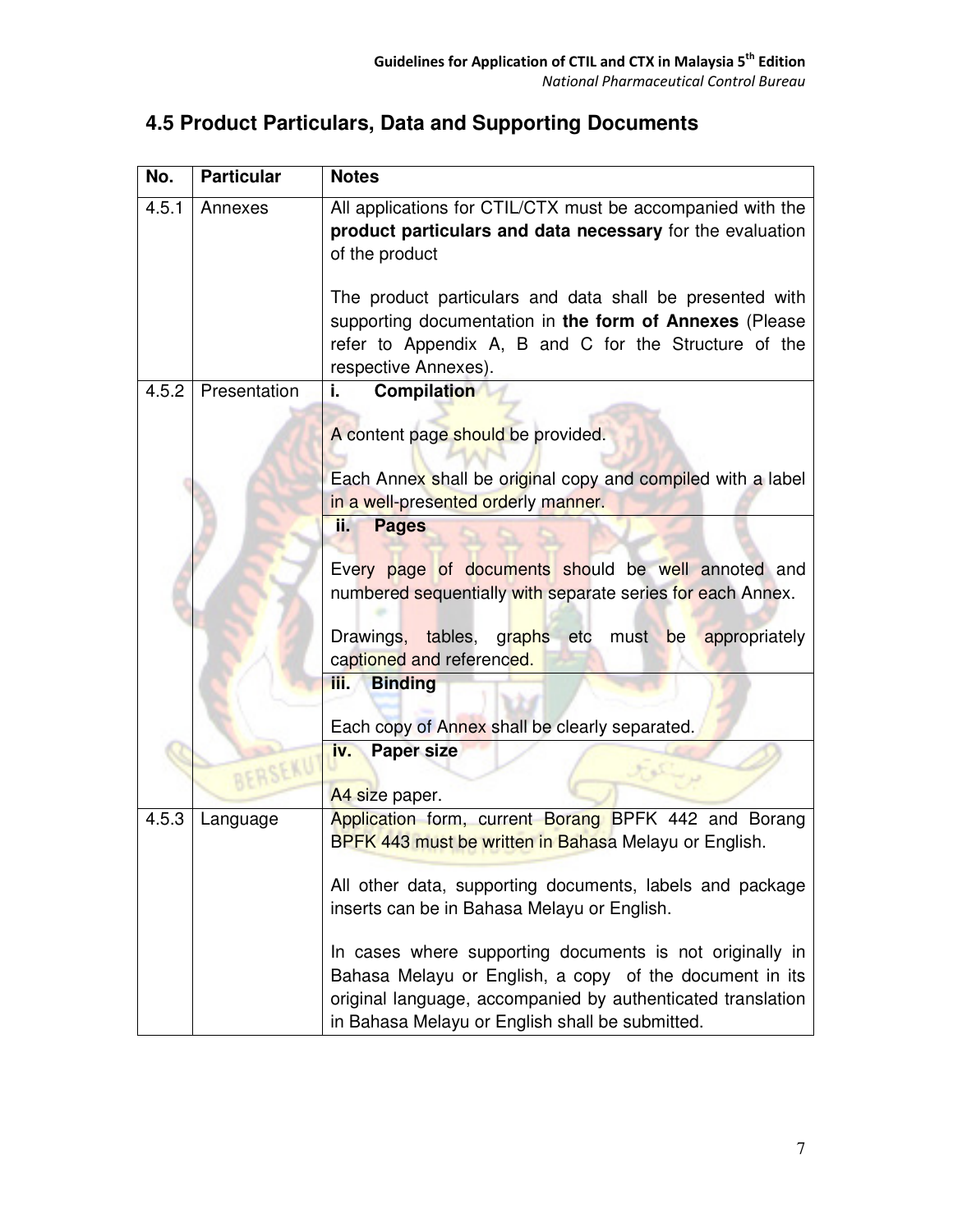## **4.6 Processing Fee**

## **4.6.1 CTIL Application or Renewal**

Every application for CTIL and CTIL renewal shall be accompanied with a processing fee. The fee is RM 500 per product.

## **4.6.2 CTX Application**

Application for Clinical Trial Exemption is free of charge.

## **4.6.3 Mode of payment**

The processing fee shall be paid in the form of bank draft/money order/postal order payable to '**Biro Pengawalan Farmaseutikal Kebangsaan**'.

Note: Foreign currencies are not acceptable. The processing fee is not refundable

## **5.0 Processing of Application**

Application for CTIL/ CTX shall essentially be complete in the first instances based on the Submission Checklist, which includes:

- **i.** Current application form, Borang BPFK 442 or Borang BPFK 443 with NMRR Registration ID duly completed and signed by the applicant
- **ii.** Study protocol and/or amendments (Annex A)
- **iii.** GMP certificate or statement for the manufacturers/ repacker
- **iv.** Pharmaceutical data (Annex B)
- **v.** Investigator's Brochure (Annex C)
- **vi.** Correct processing fee
- **vii.** 2 copies of the Application Submission Form (current Borang BPFK 001)
- **viii.** 2 copies of the Submission Checklist (current Borang BPFK 002)

Incomplete application will be rejected within 1 week of the submission date.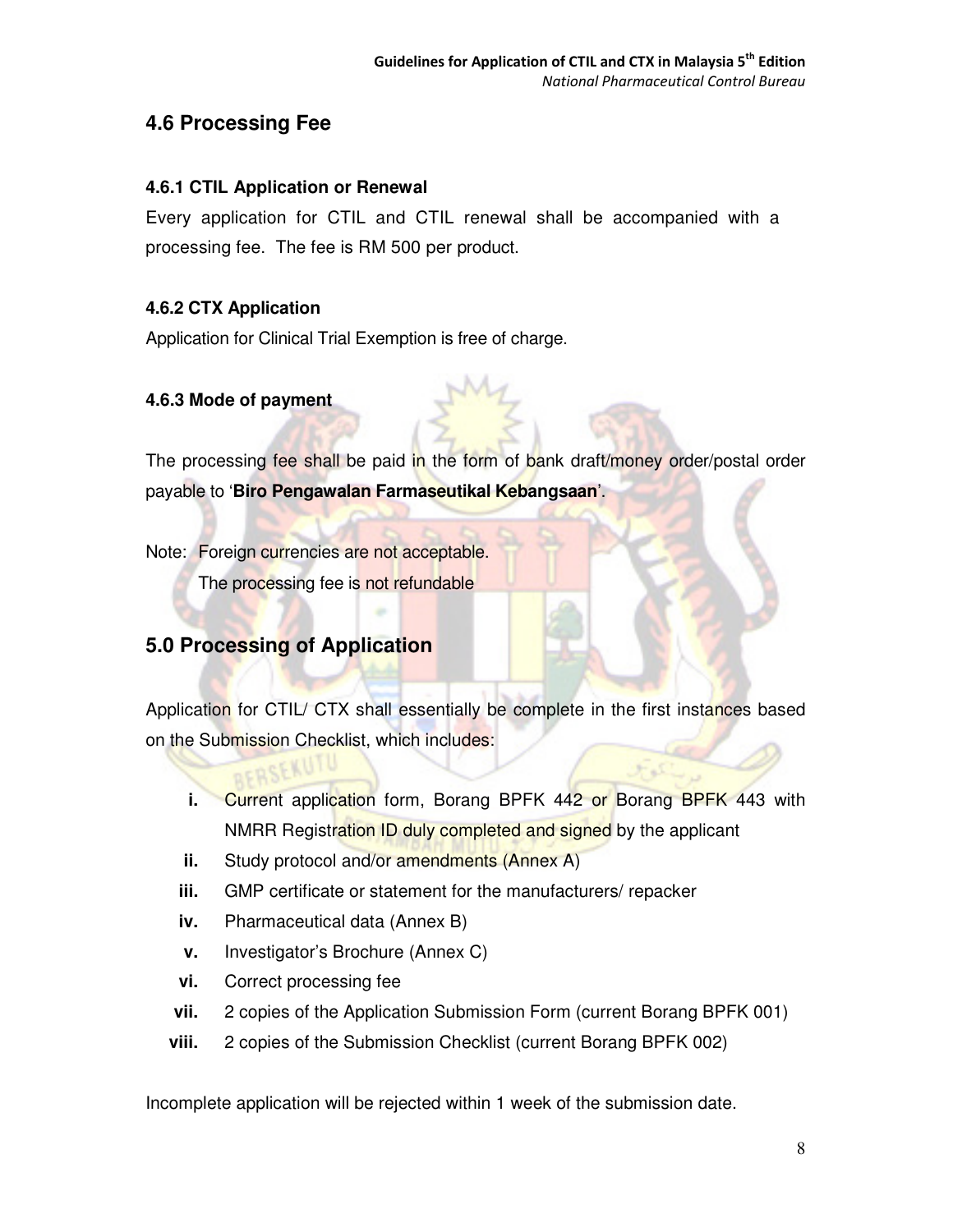## **6.0 Decisions of the DCA**

- The applicant shall be informed in writing of the decisions of the DCA.
- The DCA reserves the right to terminate the license if the licensee does not comply to regulatory requirements as specified in the Control of Drugs and Cosmetics Regulation 1984, Malaysian Guidelines for GCP and Guidelines for the Application of CTIL/CTX.

## **7.0 Guidance for the Application of Variation**

Application of Variation includes: additional quantity of study medication(s), additional trial site(s), additional new product, additional manufacturer/ repacker, additional port of entry, change of applicant, extension of **product's** shelf life, new protocol, CTIL Renewal and change of investigator.

Please include the following documents in every application of variation:

- a. Covering letter
- b. A new application form using current **Borang 442**
- c. **Copies of CTILs** pertaining to the products

Following are the additional documents to be included for the application of variation:

| No. | <b>Variation Application</b> | <b>Documents Required</b>                         |  |
|-----|------------------------------|---------------------------------------------------|--|
| 7.1 | <b>Additional quantity</b>   | Justification of additional quantity<br>$\bullet$ |  |
|     |                              | Calculation page                                  |  |
| 7.2 | <b>Additional</b>            | Study protocol signature page by the new site     |  |
|     | <b>Investigative Site</b>    | Investigator                                      |  |
|     |                              | GCP certificate for Investigator of each trial    |  |
|     |                              | site.                                             |  |
|     |                              | <b>IEC/ IRB Approval</b><br>٠                     |  |
| 7.3 | <b>Change of Applicant</b>   | Applicant of the same company<br>٠                |  |
|     |                              | a. License A                                      |  |
|     |                              | Applicant of different company                    |  |
|     |                              | a. License A                                      |  |
|     |                              | b. Company registration certificate               |  |
|     |                              | c. Letter of Authorisation                        |  |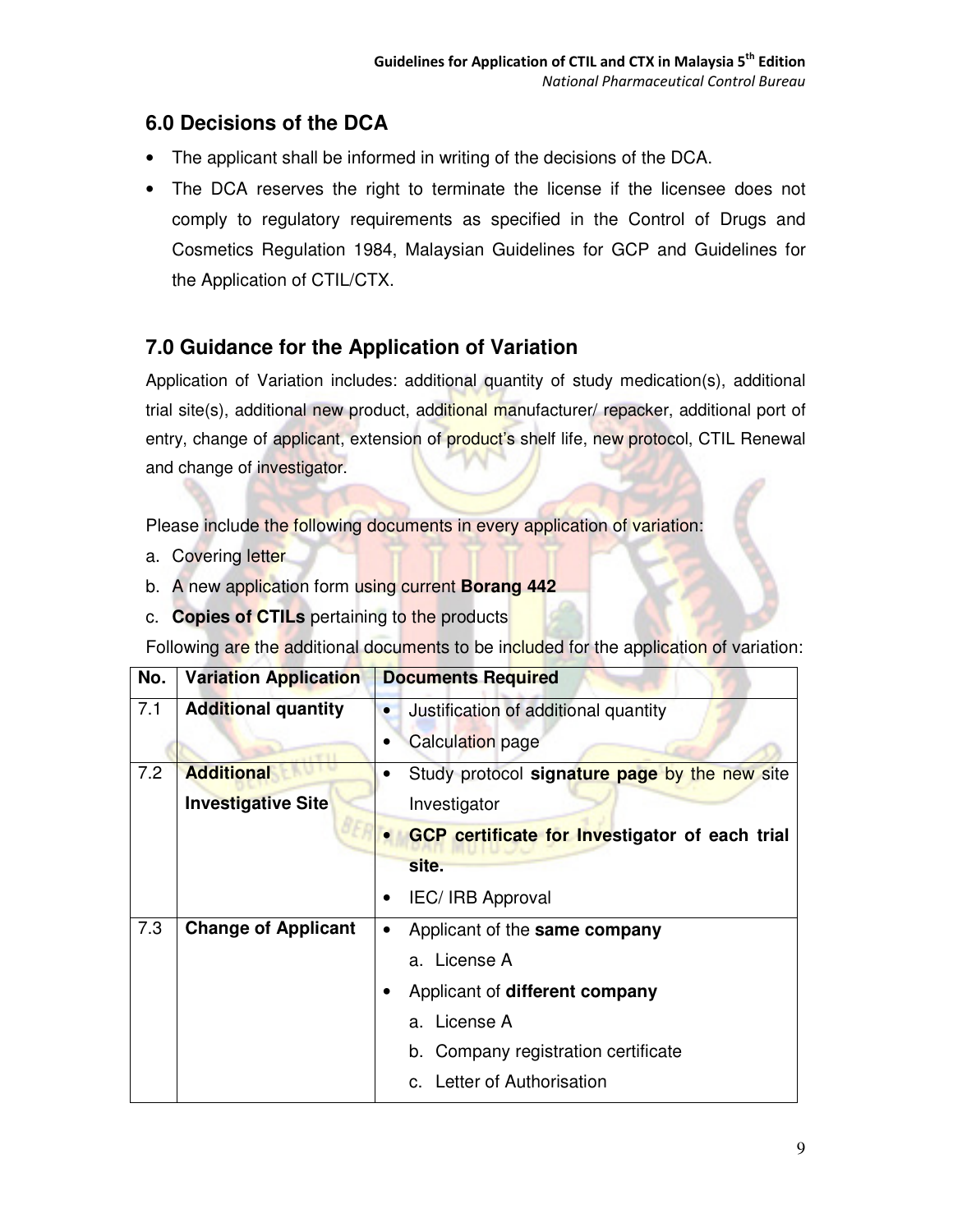## Guidelines for Application of CTIL and CTX in Malaysia 5<sup>th</sup> Edition

National Pharmaceutical Control Bureau

| No. | <b>Variation Application</b>           | <b>Documents Required</b>                                                       |  |  |
|-----|----------------------------------------|---------------------------------------------------------------------------------|--|--|
| 7.4 | <b>Additional strength</b>             | Documents requirement as per application for a                                  |  |  |
|     |                                        | new product                                                                     |  |  |
| 7.5 | <b>Extension</b><br>of<br><b>Shelf</b> | Stability data / CoA<br>$\bullet$                                               |  |  |
|     | life                                   | Memo to confirm extension followed by CoA                                       |  |  |
| 7.6 | <b>Additional</b><br><b>New</b><br>or  | <b>GMP</b><br>Certificate<br><b>Compliance</b><br><b>GMP</b><br>$\bullet$<br>or |  |  |
|     | Manufacturer/                          | <b>Statement</b>                                                                |  |  |
|     | Repacker                               |                                                                                 |  |  |
| 7.7 | <b>New Protocol</b>                    | Annex A<br>$\bullet$                                                            |  |  |
|     |                                        | Study protocol signature page by the site                                       |  |  |
|     |                                        | Investigator                                                                    |  |  |
|     |                                        | GCP certificate for investigator of each trial                                  |  |  |
|     |                                        | site.                                                                           |  |  |
|     |                                        | <b>IEC/ IRB Approval letter</b><br>$\bullet$                                    |  |  |
| 7.8 | <b>CTIL Renewal</b>                    | <b>Processing Fee</b><br>$\bullet$                                              |  |  |
|     |                                        | Please refer to section 3.6 for more information.                               |  |  |
| 7.9 | <b>Change of</b>                       | Study protocol signature page by the new                                        |  |  |
|     | Investigator                           | investigator                                                                    |  |  |
|     |                                        | GCP certificate for investigator of each trial                                  |  |  |
|     |                                        | site.                                                                           |  |  |
|     |                                        | <b>IEC/ IRB Approval</b>                                                        |  |  |
|     |                                        |                                                                                 |  |  |
|     |                                        |                                                                                 |  |  |
|     |                                        | BERTAMBAH                                                                       |  |  |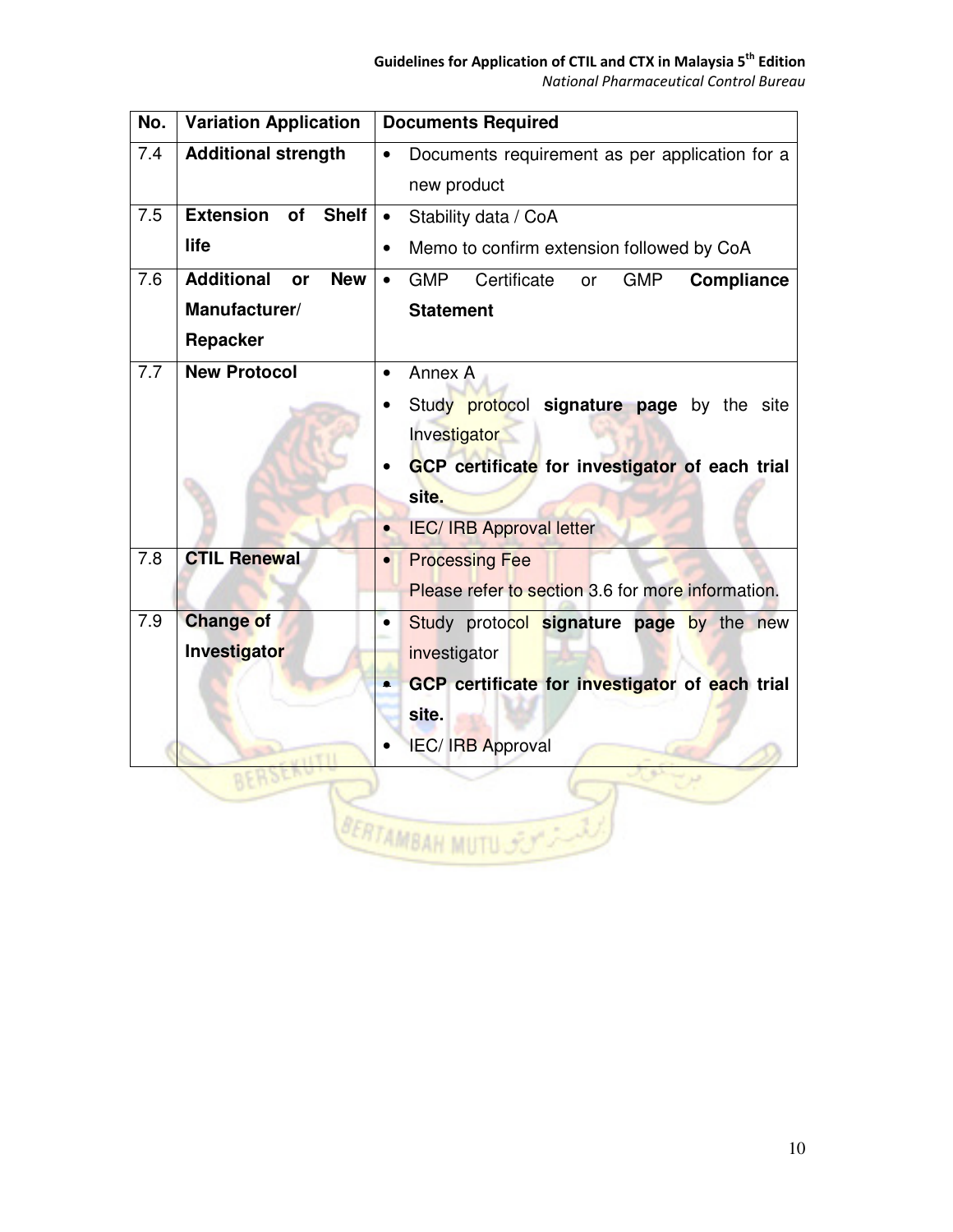## **8.0 Conditions for CTIL/CTX**

The license holder shall submit to the DCA a copy of endorsed CTIL/CTX (including Borang A) and/or evidence of delivery to the approved investigator(s)/ Trial centre(s) on importation and supply of each consignment of the product at the end of each study.

Product shall only be supplied to the investigator(s) at the trial centre(s) named in the application for the CTIL/CTX for the purpose and use as stated in the said application. No change in investigator, trial centre shall be made without approval from DCA. Any change in trial protocol shall be notified to the DCA.

The license holder shall ensure that adequate precautions are taken for all study medication(s) such as storage in securely locked cabinet, access to which is limited to prevent theft or illegal distribution.

# **9.0 Safety Decision Arising from Report Analysis / by Other Regulatory Authority**

The sponsor/ license holder is required to report within 48 hours of any significant safety issues, which has arisen from an analysis of overseas reports or action with respect to safety which has been taken by another country's regulatory agency.

Sponsor should inform any Malaysian investigator(s) and through the investigator, the IEC of this information.<sup>27</sup> LAMBAH MUTU

The sponsor/ license holder also required to be able to provide promptly clinical details of any individual overseas adverse drug reaction reports if requested by DCA.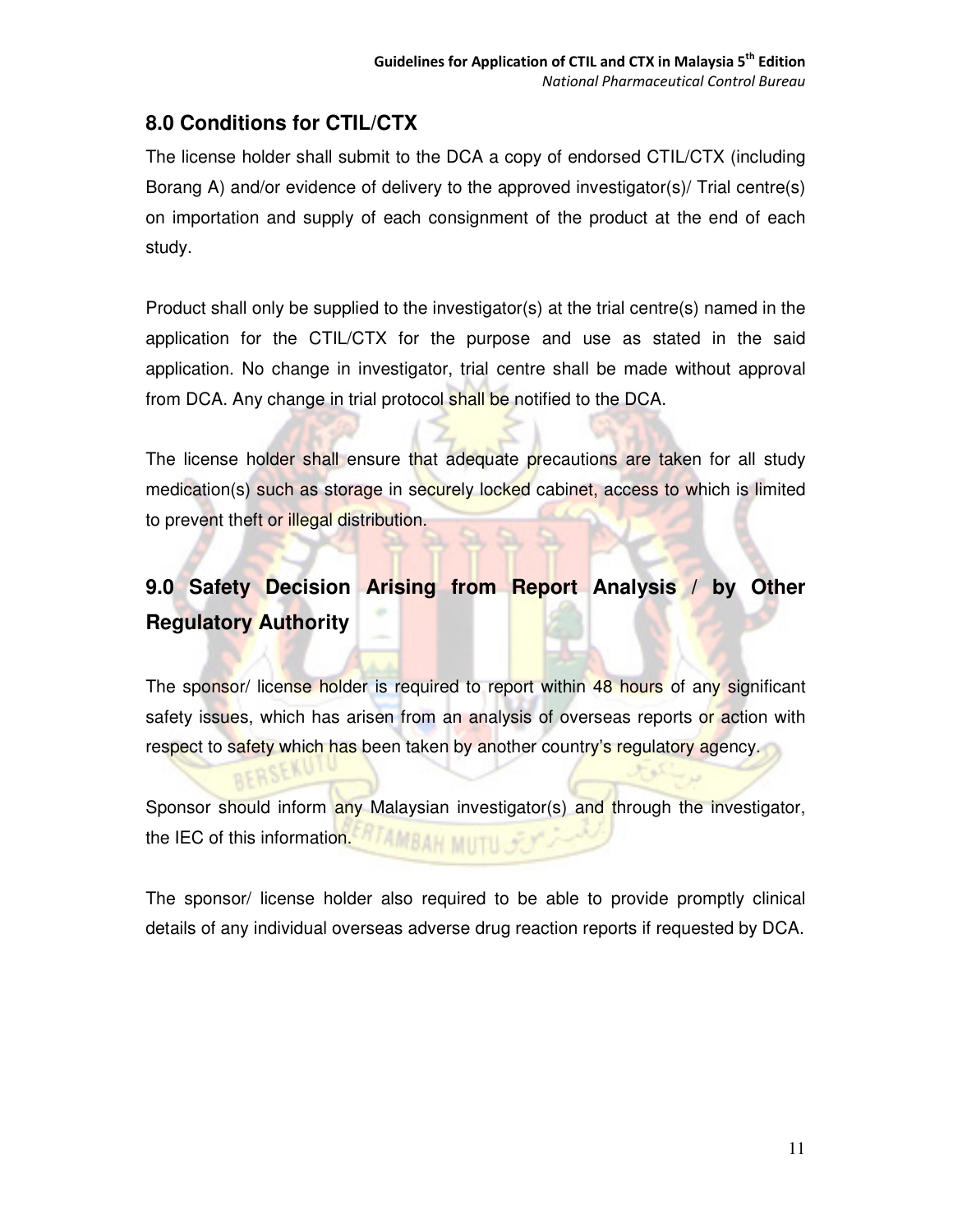**10.0 Reporting of Suspected Unexpected Serious Adverse Reactions (SUSARs)**

## **10.1 Flow Chart of Safety Reporting Process Arising for Drugs involved in Clinical Trial Malaysia**

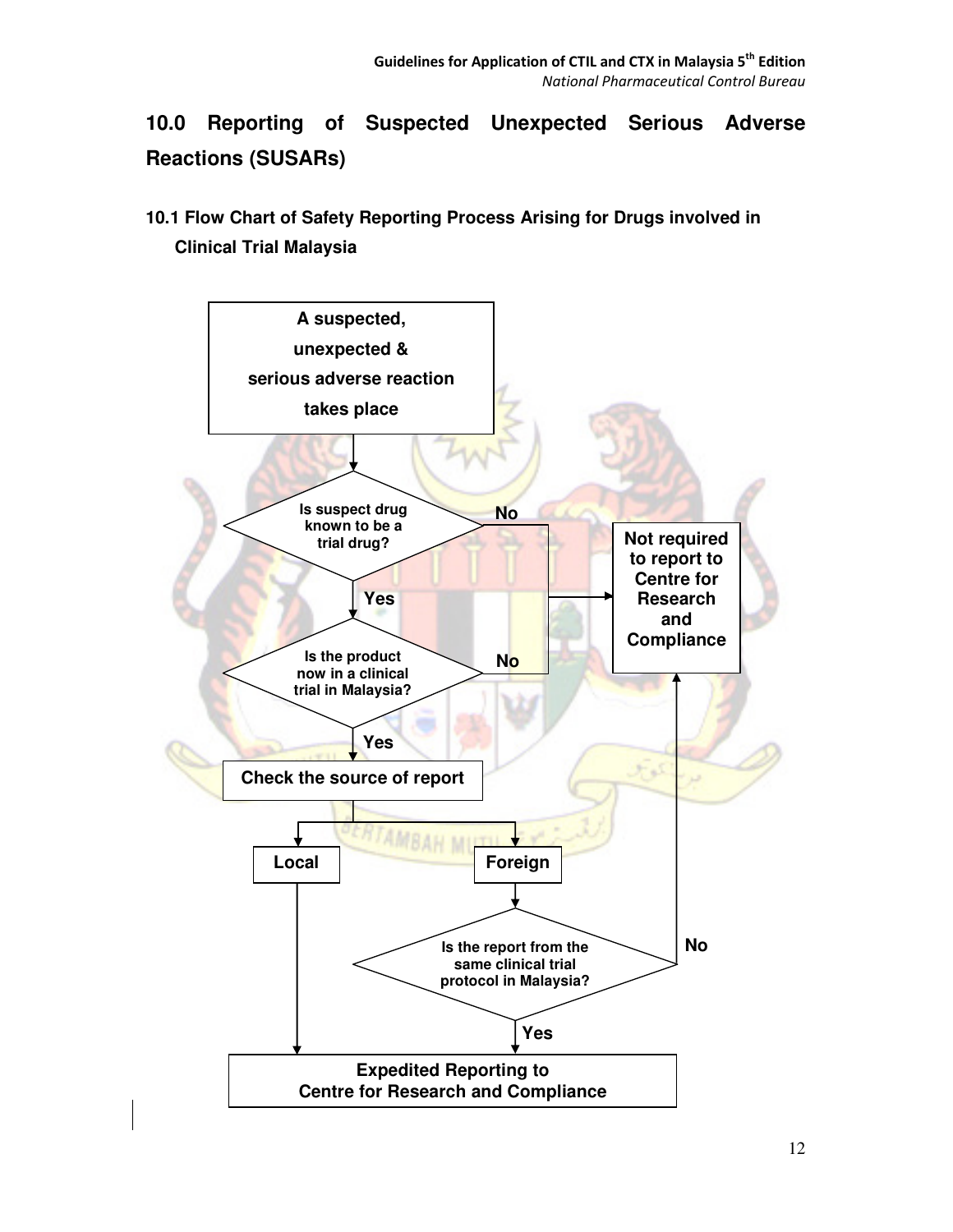#### **10.2 How to Report**

.

The CIOMS-I form (Appendix H) is a widely accepted standard for expedited adverse reaction reporting. However, no matter what the form or format used, it is important that certain data elements described in Appendix I, when available, be included in any expedited report (although some items may not be relevant depending on the circumstances).

Please refer to Appendix J for a summary of the safety reporting requirements for clinical drug trials to the Centre for Research and Compliance.

The expedited safety reports should be submitted to the Centre for Research and Compliance in printed copy or via e-mail to saeclinicaltrial@bpfk.gov.my with effect from June 2009.

Sample of covering letter for submission of the expedited safety reports in Appendix K is preferable, and should be standardised as follows:

- A covering letter is required for each submission.
- Only expedited safety report(s) from a same clinical trial protocol to be submitted with a covering letter.

In addition, reports for electronic submission should be compiled as following:

- The file type of the expedited safety report(s) attached to the email should be a PDF file.
- All cases of expedited safety report(s) can be compiled in a PDF file, however the reports should be separated accordingly to local and foreign expedited safety reports in two different PDF files.

For expedited safety reports sent in printed copy, an acknowledgement of receipt shall be made upon submission, whereas for expedited safety reports sent by email, an acknowledgement of receipt will be sent by email.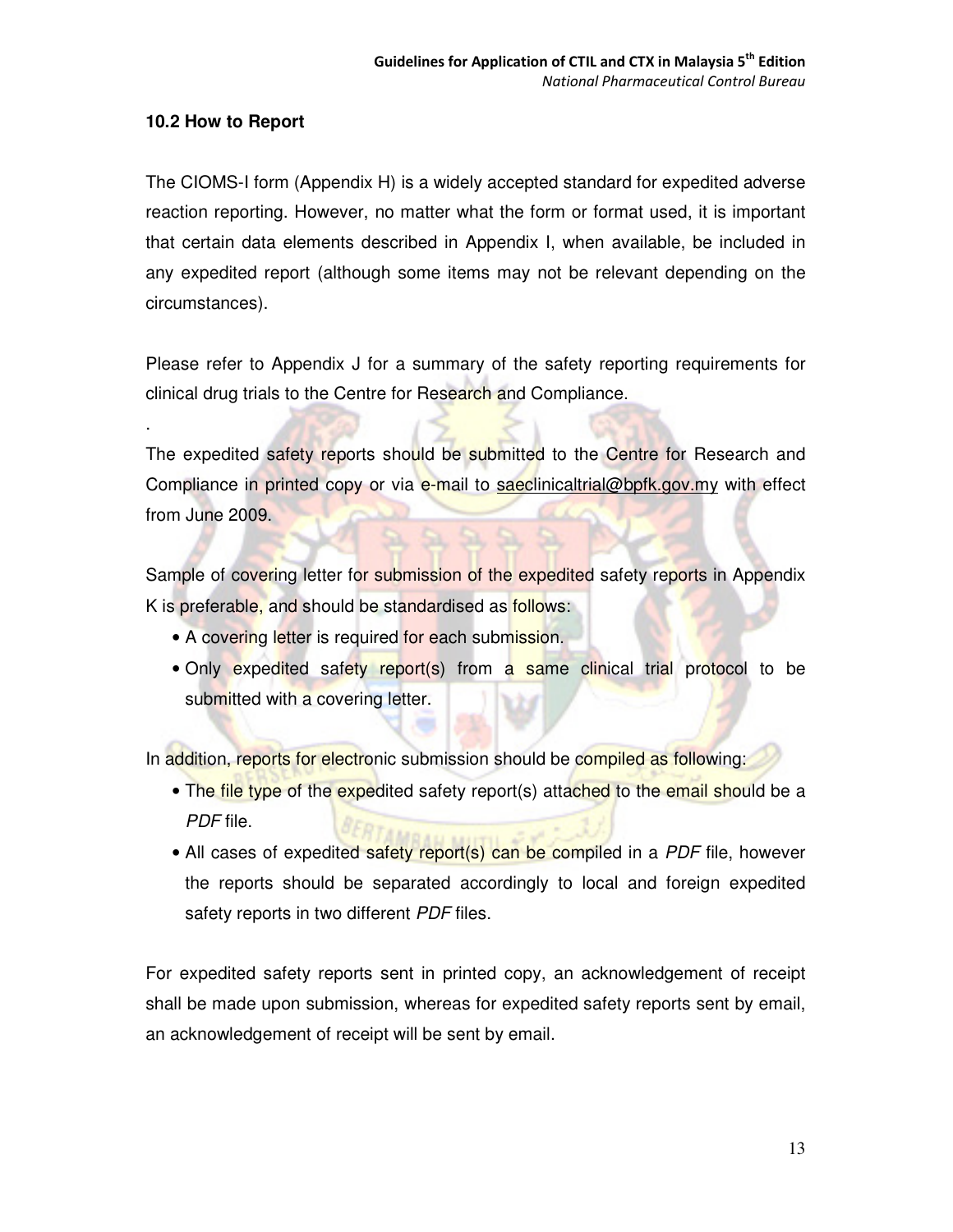## **11.0 Reporting Change of information**

#### **11.1 Supplementary Data/New Information Updates**

Any new information available for the product, which involves adverse events, changes in formulation, manufacturer for the active ingredients or finished products, Investigator's Brochure updates and change in PI must be reported to the DCA.

The DCA must be immediately informed after IEC approval should there be changes to the following:

- Protocol amendments
- **Additional Trial Sites**

The DCA may request for further supplementary data or documentation when appropriate.

## **12.0 Interim Report**

In cases of trials lasting for more than six months, an interim report shall be submitted at six-monthly intervals. The interim report shall include briefly number of patients treated, number of Serious Adverse Events (SAE) reported, number of discontinued patients post-randomisation and the reason of discontinuation, progress of trial and any findings obtained up to the time of the report.

Please refer to Appendix F for the format of an Interim Report.

## **13.0 Trial Discontinuation**

The license holder shall inform the DCA of any decision to discontinue the trial in its entirety or at a clinical trial site within 15 working days after the date of the discontinuance and shall state the reason for the decision.

The license holder should return the CTIL/ CTX as soon as possible.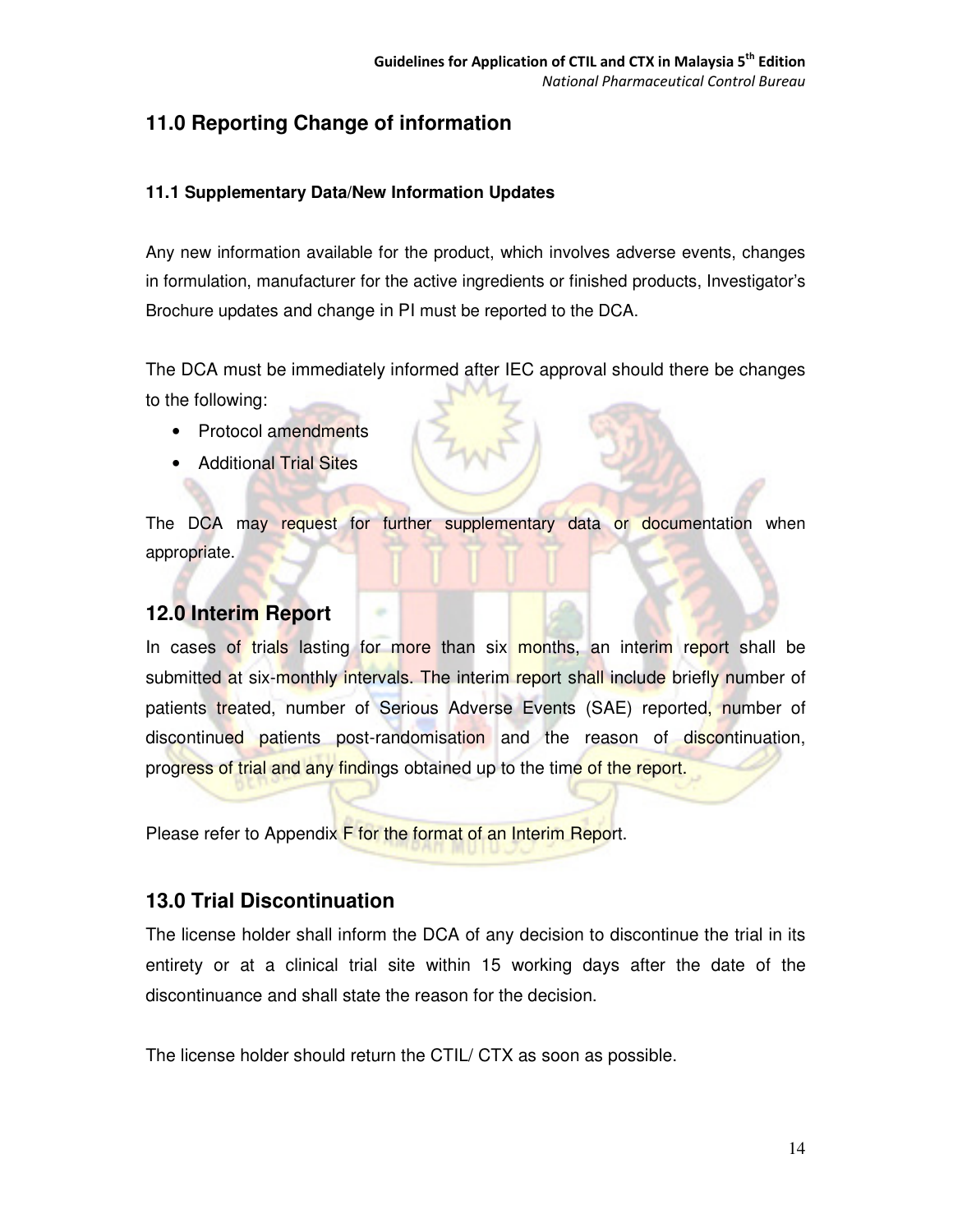## **14. Trial Termination**

## **14.1 End of Study Summary Report**

- The CTIL or CTX license holder shall submit an End of Study Summary Report pertaining to the sites conducting the trial to the DCA, **within 3 months from the Last Patient Out (LPO) / Last Patient Last Visit (LPLV)**.
- In cases of a multi-centre trials and the study is completed at different time frame for each site, an End of Study Summary Report should be submitted within 3 months from site closure.
- Please refer to Appendix F for the format of an End of Study Summary Report.

## **14.2 Final Study Report**

- The DCA shall be informed on the trial findings shall be submitted **within 1 year after the completion of the whole trial** or within 1 year from frozen file or data lock date for International multi-centre studies.
- The DCA shall be informed of any possible delay in submission of the report particularly where the delay is unavoidable as in multi-centre studies.
- Please refer to Appendix G for the structure of a Final Study Report.

## **14.3 Drug Accountability Report and Disposal**

- A product Accountability/ Disposal report shall be submitted to DCA **within 3 months** from the site closure.
- The report should include:
	- Original or copy of CTIL/CTX
	- **Borang A for the relevant site**
	- Date(s) and quantity received for each product.
	- $\blacksquare$  Balance of the study medication(s)
	- **EXECUTE:** Letter for additional quantity
- **Disposal / Return of Unused Investigative Product** 
	- Confirmation on the appropriate local drug supplies disposal or return of unused drug supplies to country of origin or regional depot.
	- For local disposal, all investigative products should be disposed by the authorized bodies/ authority and documented.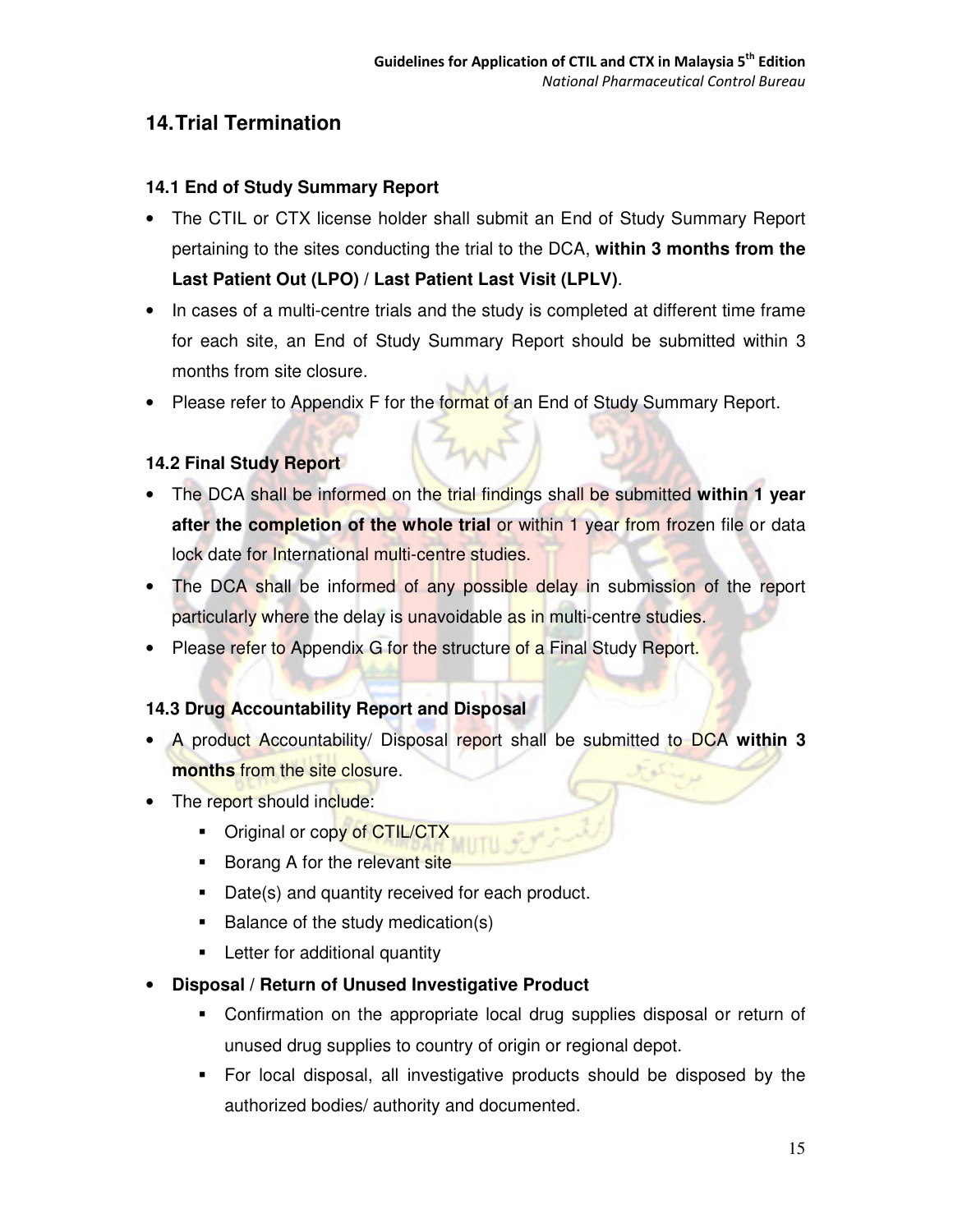## **15. Archiving**

It is responsibility of the investigator and the sponsor to archive safely all the documents related to the trial.

# **16. INSPECTION BY THE NATIONAL PHARMACEUTICAL CONTROL BUREAU (NPCB)**

An inspection may be conducted by NPCB at the trial site, at the sponsor's and / or contract research organisation's (CRO's) facilities, or at other establishments deemed appropriate by NPCB. The aims are to ensure the rights and safety of study subjects have been protected, to determine the validity of the data submitted to NPCB, to assure the integrity of scientific testing, and to ensure the legislation/ regulation, GCP principles and the Declaration of Helsinki are complied with.

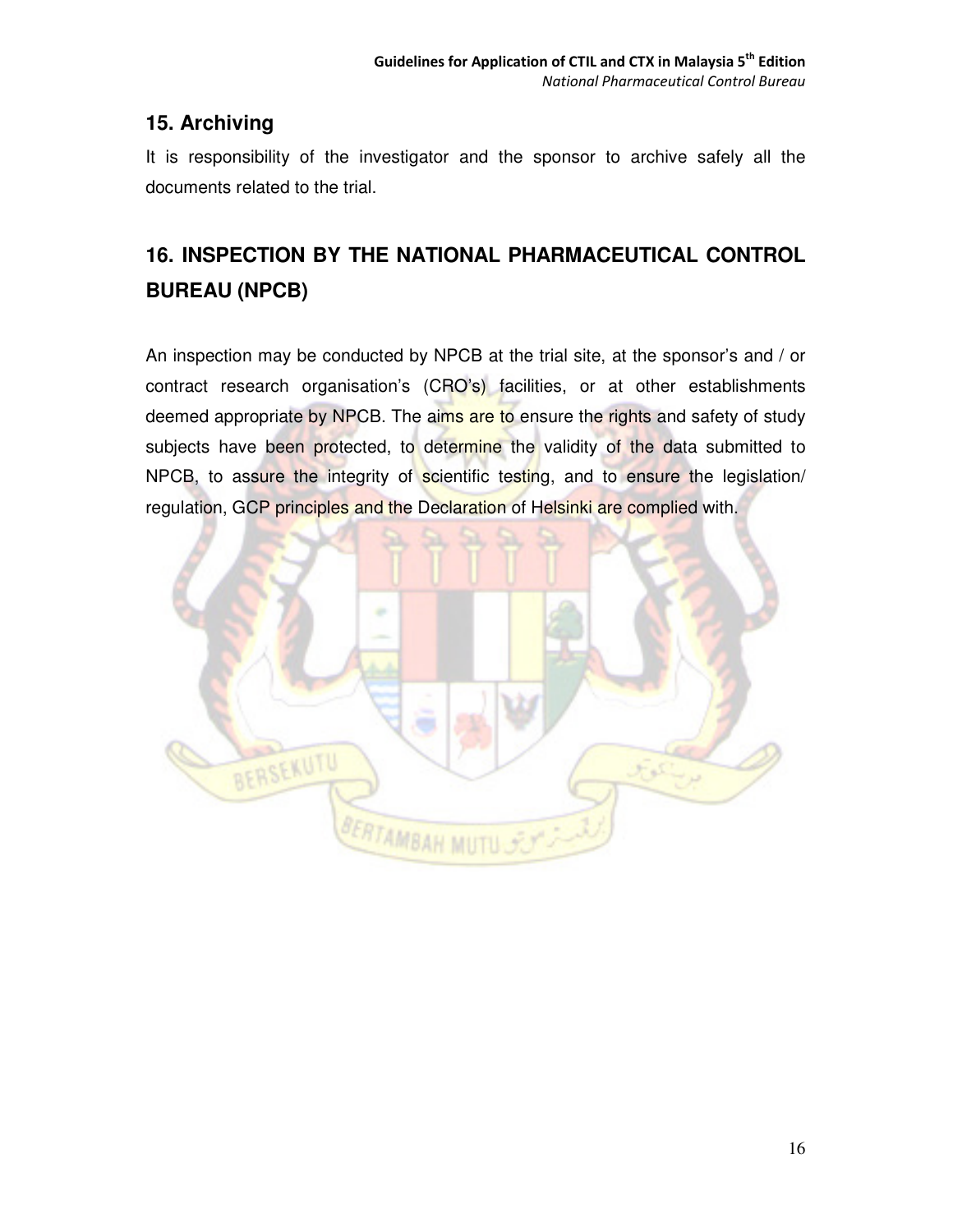# SECTION II: **GUIDELINES ON ANNEXES**

## INTRODUCTION

- 1. Section II comprises recommended formats for Annexes A, B and C.
- 2. Details of particulars and supporting documentations should be enclosed as specified.

Failure to enclose necessary details and supporting documents may result in delay in the processing, or rejection of an application.

3. Headings set out for each Annex are minimum general requirements. These may not be applicable in all circumstances, neither are they exhaustive.

Interpretation of these guidelines should be flexible and related to the nature and proposed use of the product.

- 4. Where a heading is not applicable or information is not available, indicate clearly in the appropriate sections.
- 5. Data in addition to those specified in the guidelines may be submitted to support the application for import licence for clinical trial / clinical trial exemption. Such data must be presented in a well compiled manner, with a summary of the particulars. BERTAMBAH MUTU J
- 6. These guidelines do not preclude any other information required by the Drug Control Authority (DCA). Such additional information should be supplied to the DCA on request.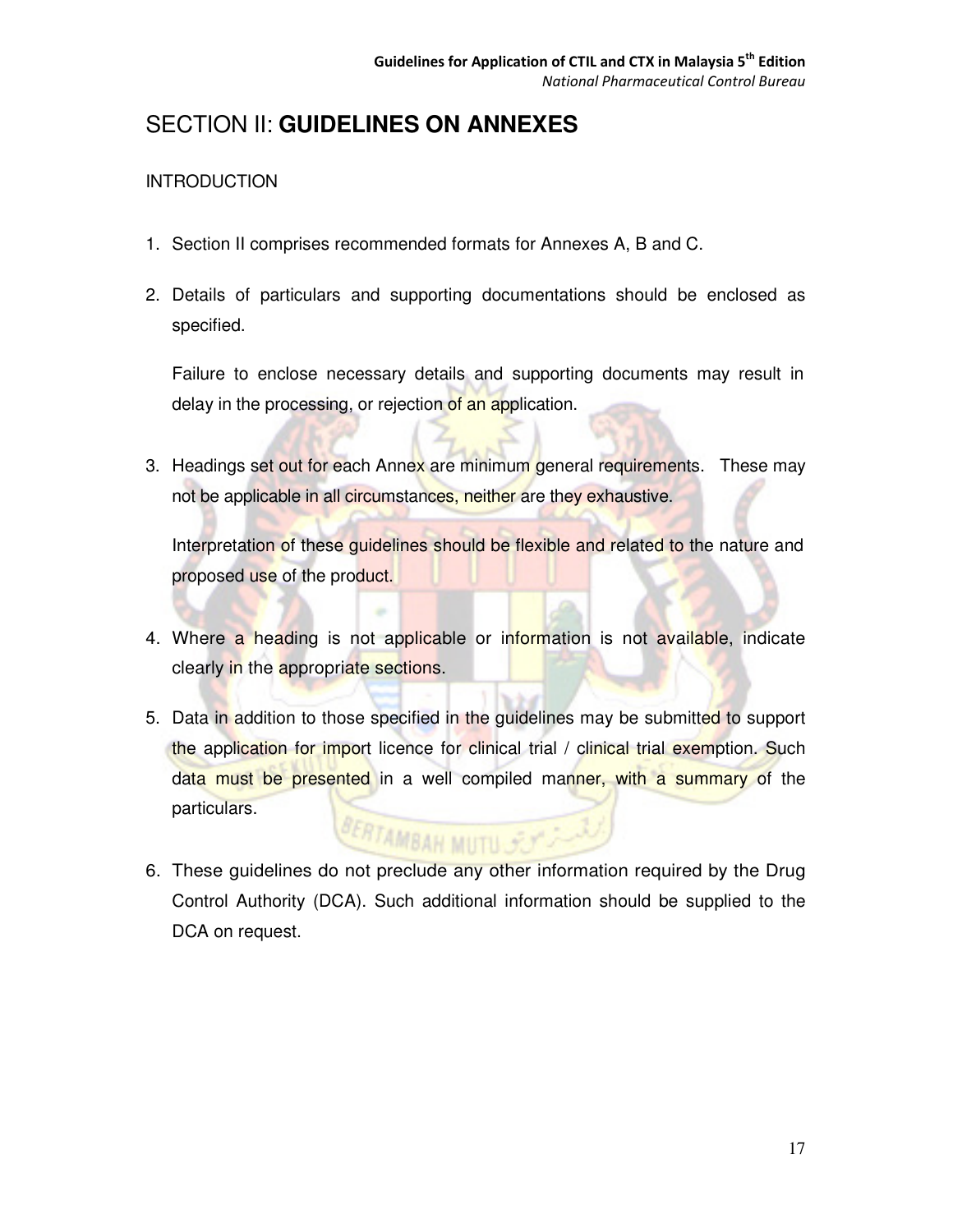## **Appendix A**

## **ANNEX A: FORMAT FOR CLINICAL STUDY PROTOCOL**

Note: The protocol should contain the following particulars, where applicable.

#### **1. Name and Dosage form of Product**

- State the **name or code number** under which the product will be imported and known during the trial or study
- State clearly the **pharmaceutical dosage form** of the product e.g. tablet, capsule, injection, etc
- \* A separate application is required for each trial.
- **2. Title of the Trial**
- **3. Objective(s) of the Trial**

State the specific objective(s) and rationale of study or trial

#### **4. Description of the Trial Design**

- **State** 
	- **o Type** of the trial, e.g. controlled, open-labelled
	- o **Trial design**, e.g. parallel group, cross-over technique
	- o **Blinding technique**, e.g. double-blind, single-blind
	- **Randomisation** method and procedure
- State **total number of subjects** involved to achieve the trial objective(s) based on statistical consideration (sufficient to allow drop-out, variability effect, etc.)

#### **5. Description of trial Subjects**

• **Inclusion and exclusion criteria** of potential trial subjects and process of recruitment types, methods and allocation time of subjects.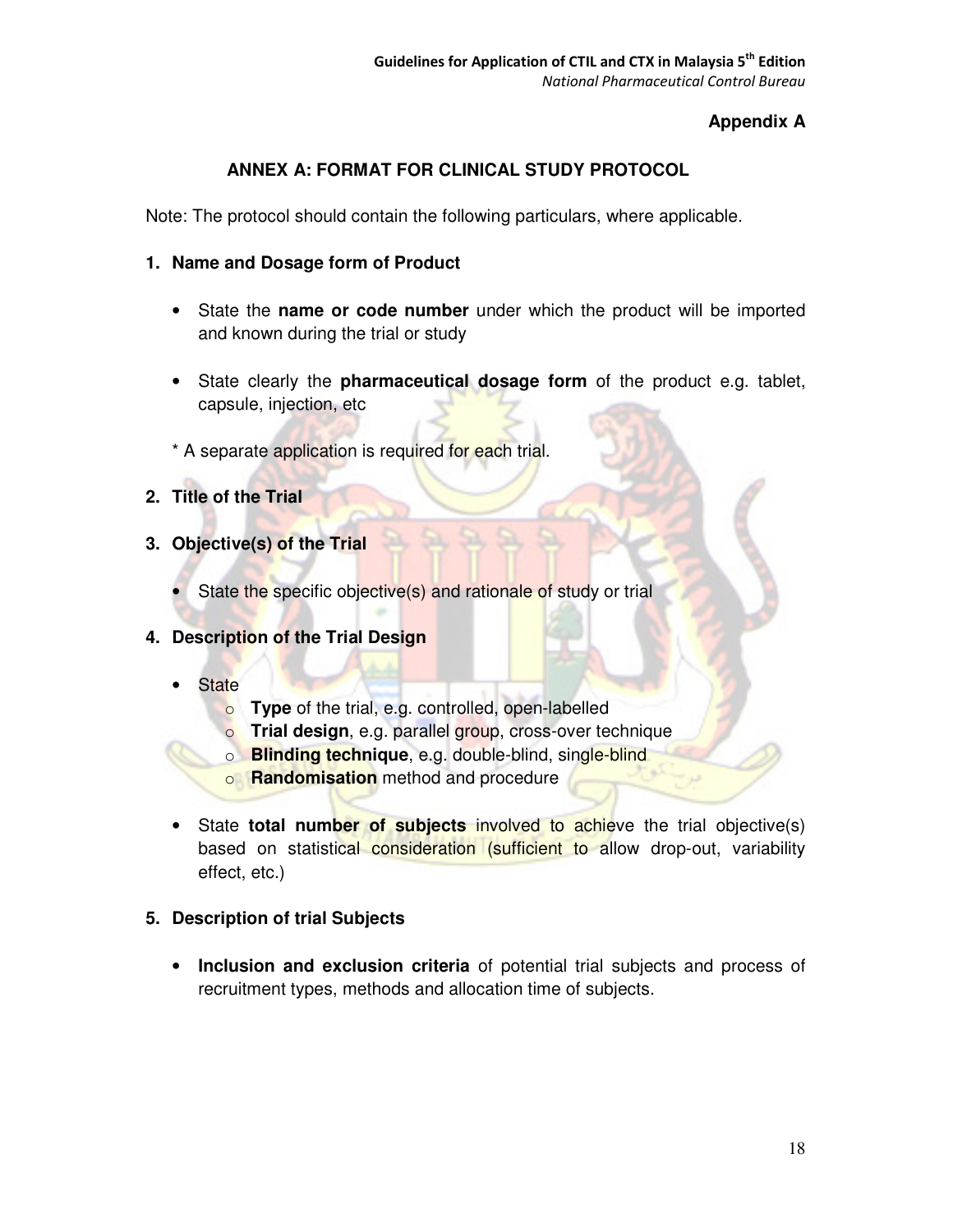## **Appendix A**

#### **6. Treatment profile**

- State the **dose**: including justification for route of administration, dosage, dosage interval and treatment period for pharmaceutical product being tested and the product being used as a control.
- State previous treatment, **concomitant treatment** may be permitted or give, or subsequent therapy, if any.
- **Washout period**, where applicable.

## **7. Study Parameters**

- **Indices, variables**, etc. that were selected for measuring parameter under study (effect, reactions etc.)
- **Methods of measurements & assessment of observations** including details of measuring techniques, assessment, qualification of response, clinical and laboratory tests, pharmacokinetic analysis, etc.
- **Rationale** for choice of indices, variables and their methods determination specificity, sensitivity and the precision of the method selected.

## **8. Operational Aspects**

- Information on the establishment of the trial code where it will be kept and when, how by whom it can be broken in the event of an emergency.
- Measures to be implemented to ensure the safe handling and storage of pharmaceutical products.

## **9. Adverse Event**

• Methods of recording and reporting adverse events/ reactions, provisions for dealing with complications. AH MUTU 3.

#### **10. Evaluation of Results**

• Description of methodology on evaluation of results, (e.g. statistical method) and on the report on patients/ subjects withdrawn from the trial.

#### **11. Name of the investigator**

• Designation of investigator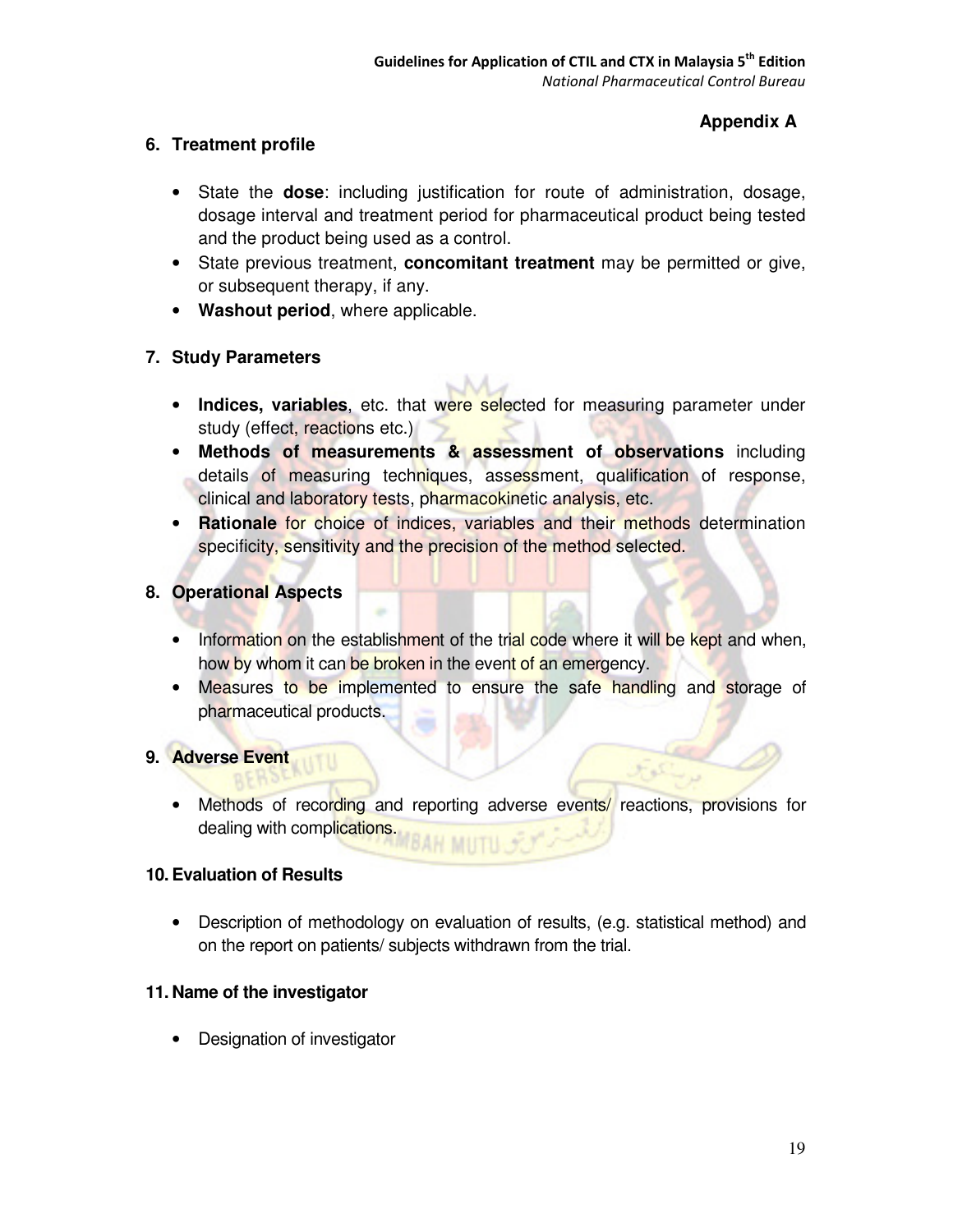## **ANNEX B: FORMAT FOR PHARMACEUTICAL DATA ON DOSAGE FORM**

Note: This is the recommended format for Annex B for individual drug. Spacing should be adjusted by applicant where necessary. Extension sheets for details and supporting documents should be numbered and referenced appropriately.

Product: Ref:

## **1. Finished Product**

- Description (Physical Characteristics)
- Composition (Complete Formula)
	- o Active Ingredient(s)
		- Name of Active Ingredient(s)
	- o Other Ingredient(s), e.g. adjuncts, exicipients, preservative, colour, flavor, etc.
		- Name of other ingredient(s)
	- o Packing/Pack Size (brief)

## **2. Manufacture of Product**

Note: If desired, enclosed in sealed envelope marked 'CONFIDENTIAL'.

- Name and address and responsibilities of all manufacturer(s)/ repacker(s), including contractors, and each proposed production sites involved in manufacture and testing
- Certificate of GMP for all the manufacturer(s)/ repacker(s)
- Complete Batch Manufacturing Master Formula
	- o Name of Ingredients (Active and otherwise)
- Manufacturing Process
	- o Brief Description and Principles
	- $\circ$  A flow chart of the successive steps indicating the components used for each step and including any relevant in-process controls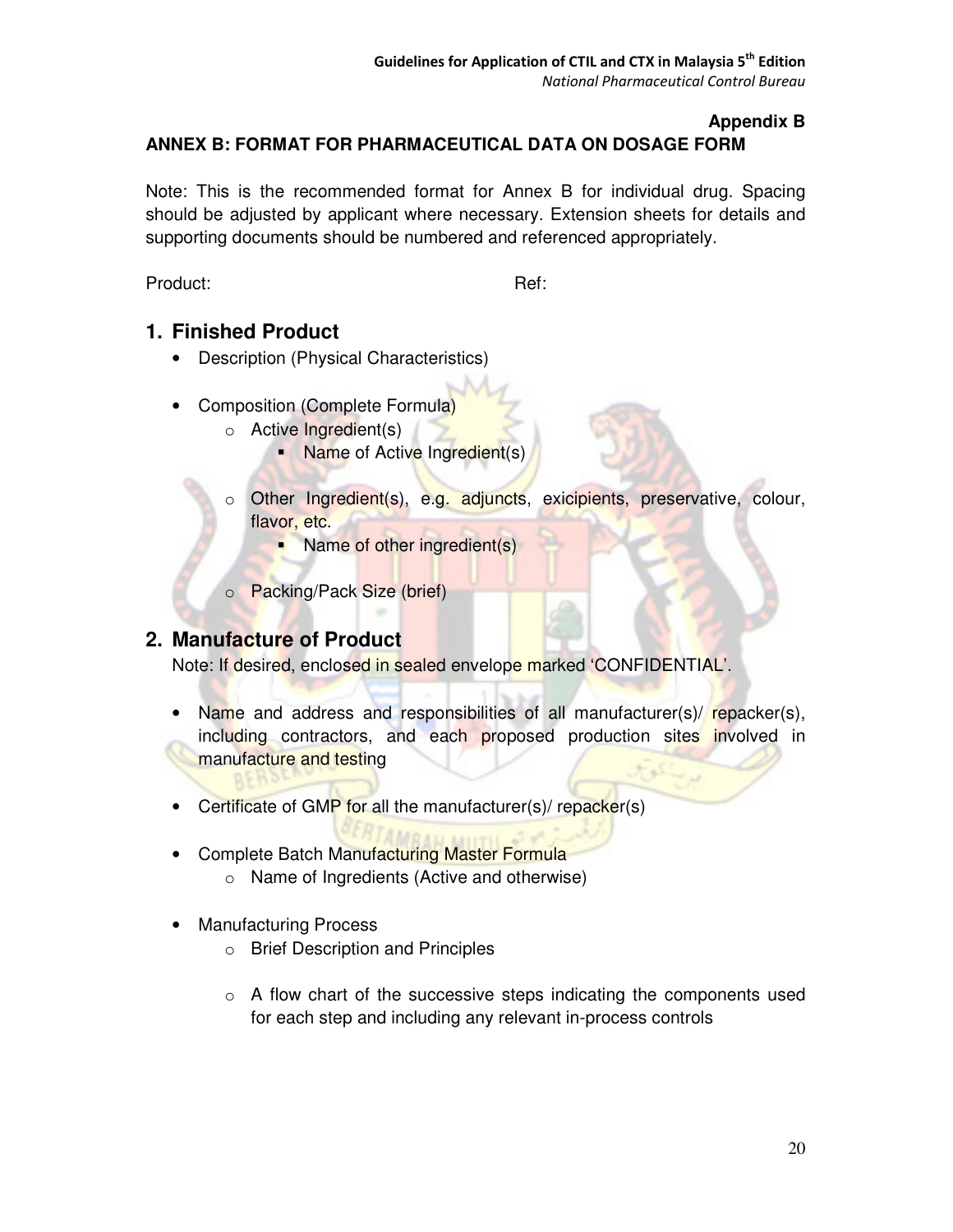## **3. Quality Control**

- State whether quality control is done in part or solely by the manufacturer's own quality control department or an external laboratory.
- If quality control tests are done by an external laboratory, state
	- o Name and address of the laboratory
	- o Tests done by the external laboratory
	- $\circ$  Reasons why the tests are not done by the manufacturer
- Specifications for active ingredient and others

| Example:                   |                               |               |
|----------------------------|-------------------------------|---------------|
|                            | <b>Acceptance Limits</b>      |               |
|                            | (State whether derived from   |               |
|                            | British Pharmacopoeia (BP) or | <b>Result</b> |
| <b>Name of Ingredients</b> | European Pharmacopoeia (Ph.   |               |
|                            | Eur.) or United States        |               |
|                            | Pharmacopoeia (USP) or        |               |
|                            | Manufacturer's)               |               |
|                            |                               |               |

- In-process quality control
	- o Tests performed during manufacturing process and sampling protocols. Example:

| Tests | Stages at which | <b>Frequency of</b> | <b>Quantity of sample</b> |
|-------|-----------------|---------------------|---------------------------|
|       | test is done    | <b>Sampling</b>     | taken each time           |
|       |                 |                     |                           |

- **Finished Product Quality Control** 
	- o Tests and Specification Limits (Check and Release Specifications)

|      |                    | <b>Acceptance Limits/</b><br><b>Release Specifications</b> |  |  |  |  |  |  |
|------|--------------------|------------------------------------------------------------|--|--|--|--|--|--|
| Test | <b>Test Method</b> | (State whether derived                                     |  |  |  |  |  |  |
|      |                    | from BP or Ph. Eur. or                                     |  |  |  |  |  |  |
|      |                    | USP or Manufacturer's)                                     |  |  |  |  |  |  |

MBAH MITTIL 93

• Certificate of Analysis (CoA) must be certified by Quality Assurance Manager. CoA for the recent batch should be submitted (**minimum of 1 batch**)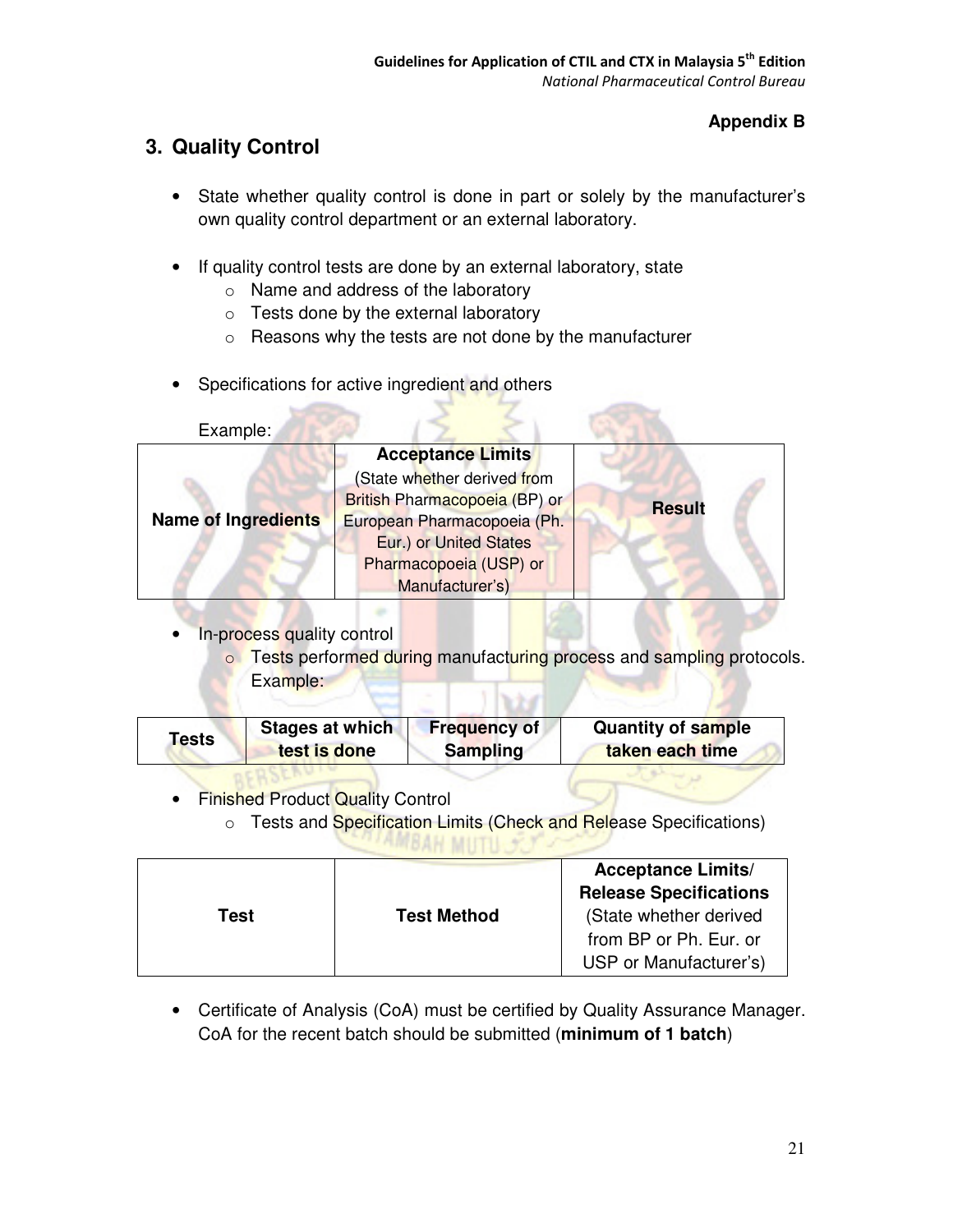## **4. Stability of Product**

- **Storage condition** to be included on the label
- **Proposed Shelf life** 
	- $\circ$  In the events if the extension of shelf life for clinical trial materials is required, industry will provide supportive data in the form of retest results will be considered.
- **Stability Studies** 
	- o Completed stability studies/ accelerated stability studies (Summary of stability studies, characteristic and degradation products monitored results and conclusions of completed stability studies).
	- o Stability studies results of at least one batch are required.
	- o On-going/ Proposed Stability Studies
		- Outline of on-going or proposed stability studies

\*Stability studies must be carried out in accordance to ASEAN/ ICH Stability Studies Guidelines.

## **5. Containers/ Packaging**

- **Immediate containers/ packaging** 
	- o Type
	- o Material
	- **Capacity, where applicable**
	- o Closure and liner (type and material), where applicable
- **Other container(s)/ packaging(s)**
- **Dose-measuring device/ applicators/ administration set/ etc., if any** 
	- o Description/ Type
	- o Material
	- $\circ$  Capacity, where applicable
- **Packaging inclusions (desiccant, filler, etc), if any** 
	- o Description and compositions
- Is there any known interaction between the product and packaging material? [Yes /No]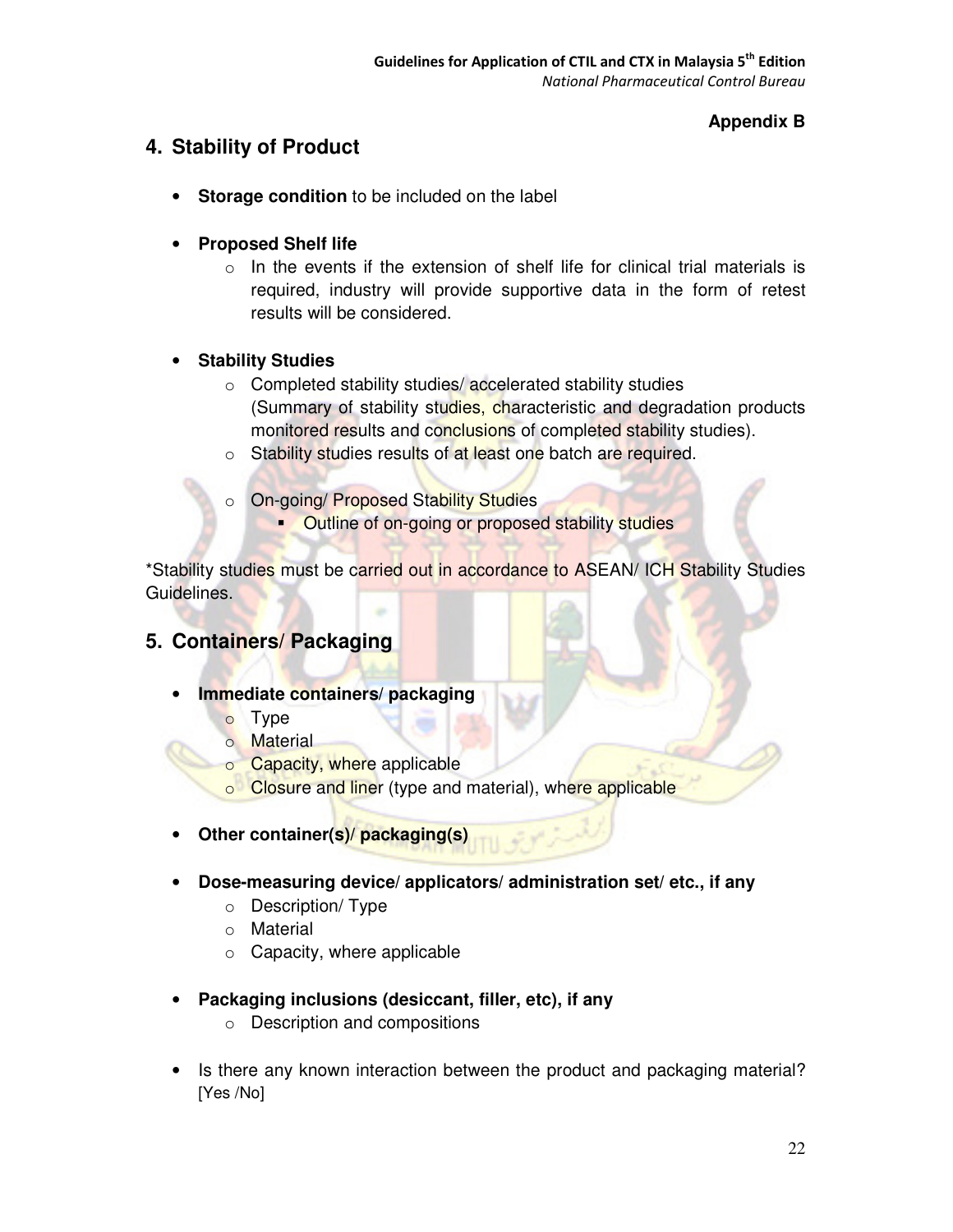## **6. Labelling**

- Please refer to Appendix D
- Samples or proposed drafts of the following are required to be submitted:
	- o Label(s) for immediate package/container of product
	- o Label(s) for outer package/container of product
	- o Original Package insert(s) for comparator drug

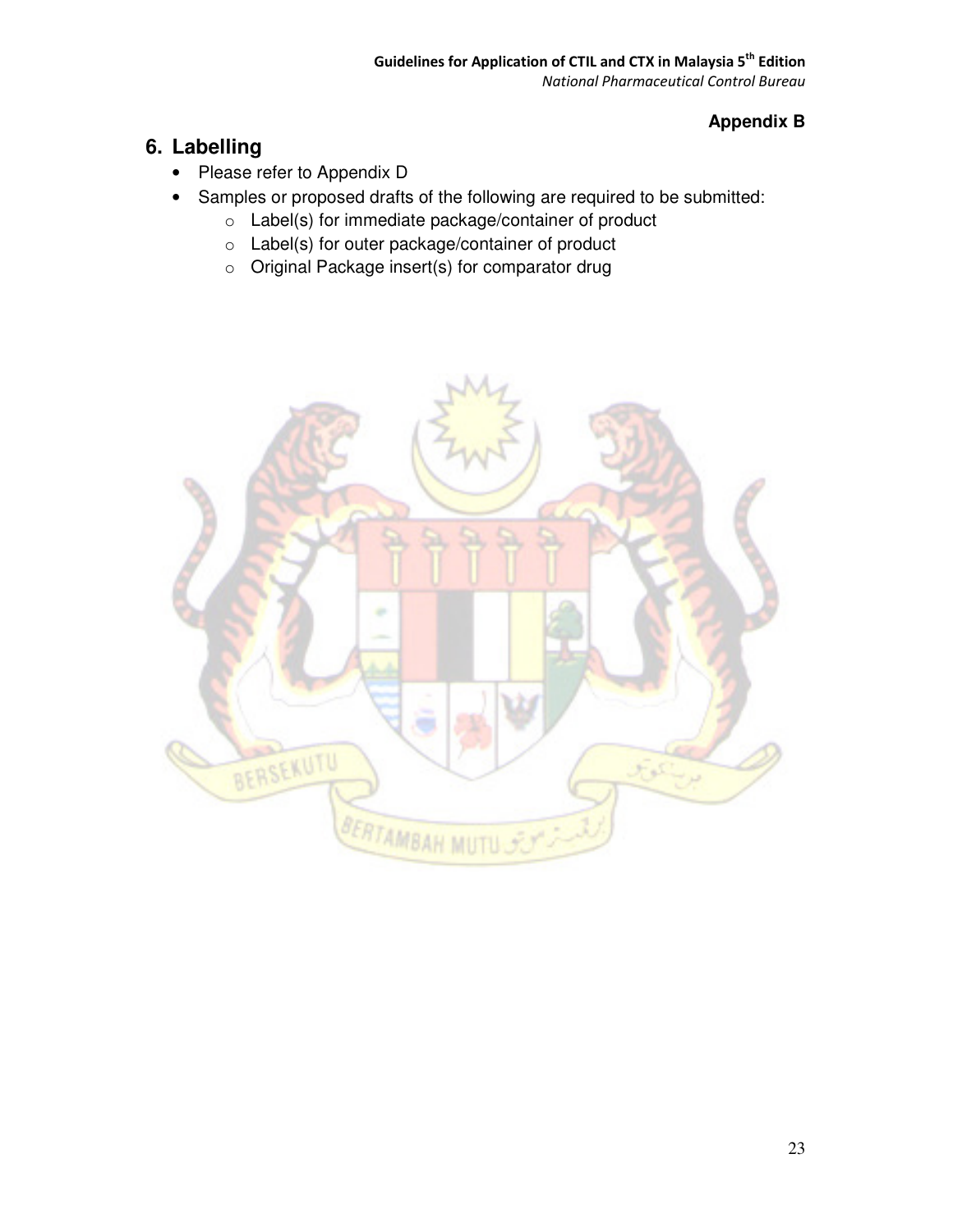#### **ANNEX B1: FORMAT FOR QUALITY DATA ON HERBAL/ NATURAL PRODUCTS**

Note: This is the recommended format for Annex B1 for clinical trials involving herbal/ natural products with therapeutic claims. Spacing should be adjusted by applicant where necessary. Extension sheets for details and supporting documents should be numbered and referenced appropriately.

Product: Ref:

## **1. Finished Product**

- **Description (Physical Characteristics)**
- Composition (Complete Formula)
	- o Active Ingredient(s)/ Standardised Extract(s)
		- Name of Active Ingredient(s) / Standardised Extract(s)
	- o Other Ingredient(s), e.g. adjuncts, excipients, preservative, colour, flavor, etc.
		- Name of other ingredient(s)
	- o Packing/Pack Size (brief)

## **2. Standardisation Of Extract**

#### For Example:

The extract is standardised to contain:

- X% of compound A (assayed by e.g. HPLC, UV Spectrophotometry etc.)
- Y% of compound B (assayed by e.g. HPLC, UV Spectrophotometry etc.) **HTAMBAH MUTU**

## **3. Manufacture of Product**

Note: If desired, enclosed in sealed envelope marked 'CONFIDENTIAL'.

- Name and address and responsibilities of all manufacturer(s)/ repacker(s), including contractors, and each proposed production sites involved in manufacture and testing
- Certificate of GMP for all the manufacturer(s)/ repacker(s)
- Complete Batch Manufacturing Master Formula
	- o Name of Ingredients (Active and otherwise)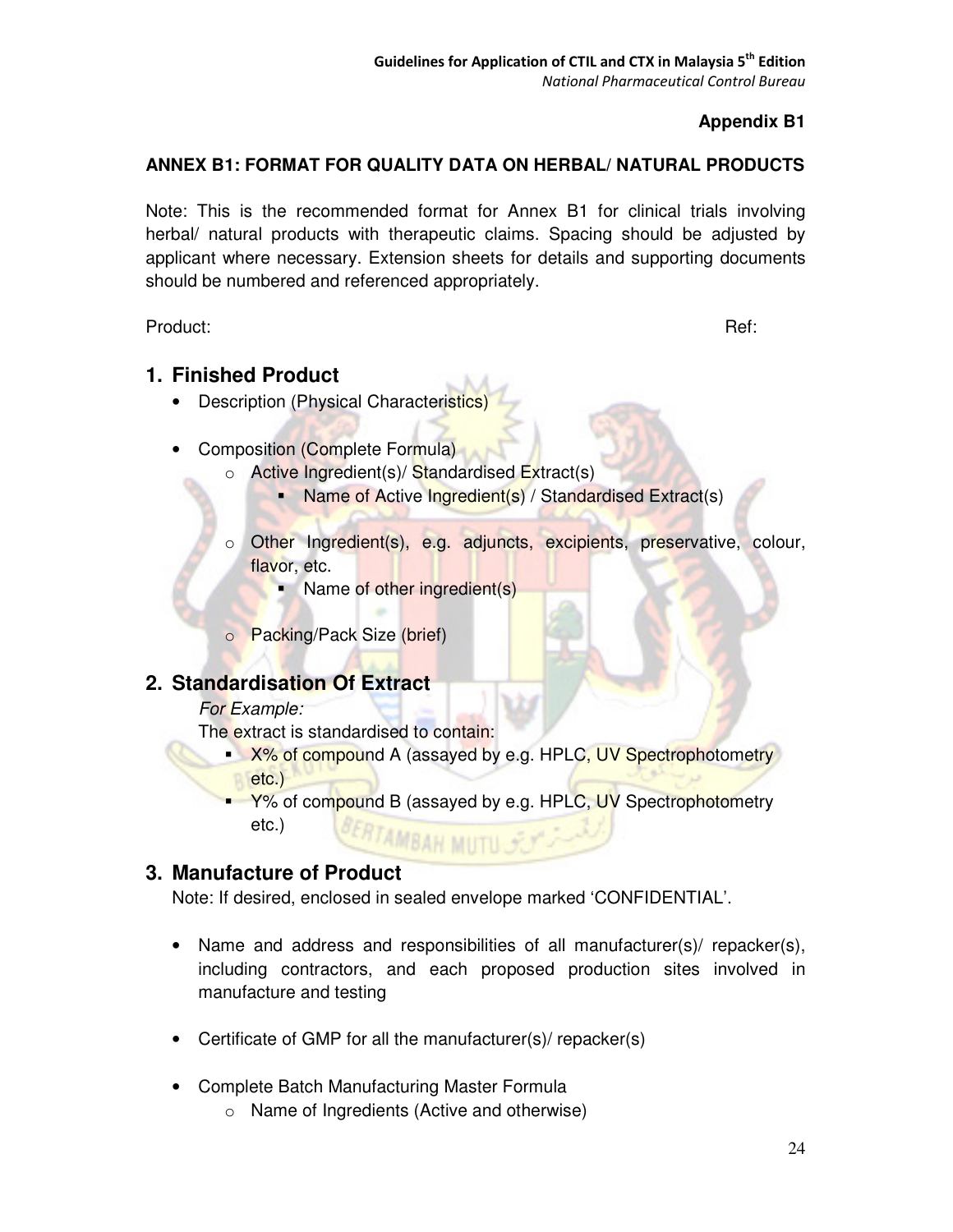- Manufacturing Process
	- o Brief Description and Principles
	- $\circ$  A flow chart of the successive steps indicating the components used for each step and including any relevant in-process controls

## **4. Quality Control**

- State whether quality control is done in part or solely by the manufacturer's own quality control department or an external laboratory.
- If quality control tests are done by an external laboratory, state
	- o Name and address of the laboratory
	- o Tests done by the external laboratory
	- o Reasons why the tests are not done by the manufacturer

## **4.1** Specifications of the Standardised Extracts

| <b>Test/Criteria</b>                    | <b>Acceptance</b><br><b>Limits/Specifications</b> | <b>Methodology</b><br>(Manufacturers/etc) |
|-----------------------------------------|---------------------------------------------------|-------------------------------------------|
| Appearance                              |                                                   |                                           |
| <b>Qualitative Assay:</b>               |                                                   |                                           |
| Chemical fingerprint<br>$\circ$         |                                                   |                                           |
| <b>Quantitative Assay</b>               |                                                   |                                           |
| Loss on drying/Moisture                 |                                                   |                                           |
| <b>Solubility</b>                       |                                                   |                                           |
| Microbial limits                        |                                                   |                                           |
| <b>Total bacterial count</b><br>$\circ$ |                                                   |                                           |
| <b>Yeast and mould</b><br>$\circ$       |                                                   |                                           |
| Salmonella<br>$\bigcirc$                |                                                   |                                           |
| E. coli<br>$\bigcirc$                   |                                                   |                                           |
| Heavy metal limits                      |                                                   |                                           |
| Arsenic<br>$\bigcirc$                   |                                                   |                                           |
| Mercury<br>$\circ$                      |                                                   |                                           |
| Lead<br>$\bigcirc$                      |                                                   |                                           |
| Cadmium<br>$\circ$                      |                                                   |                                           |
| <b>Other Tests</b>                      |                                                   |                                           |
| (if applicable)                         |                                                   |                                           |

• Certificate of Analysis for The Standardised Extracts need to be attached (**minimum of 1 batch**).

**4.2** Method of Identification of Marker Compounds in the Standardised Extracts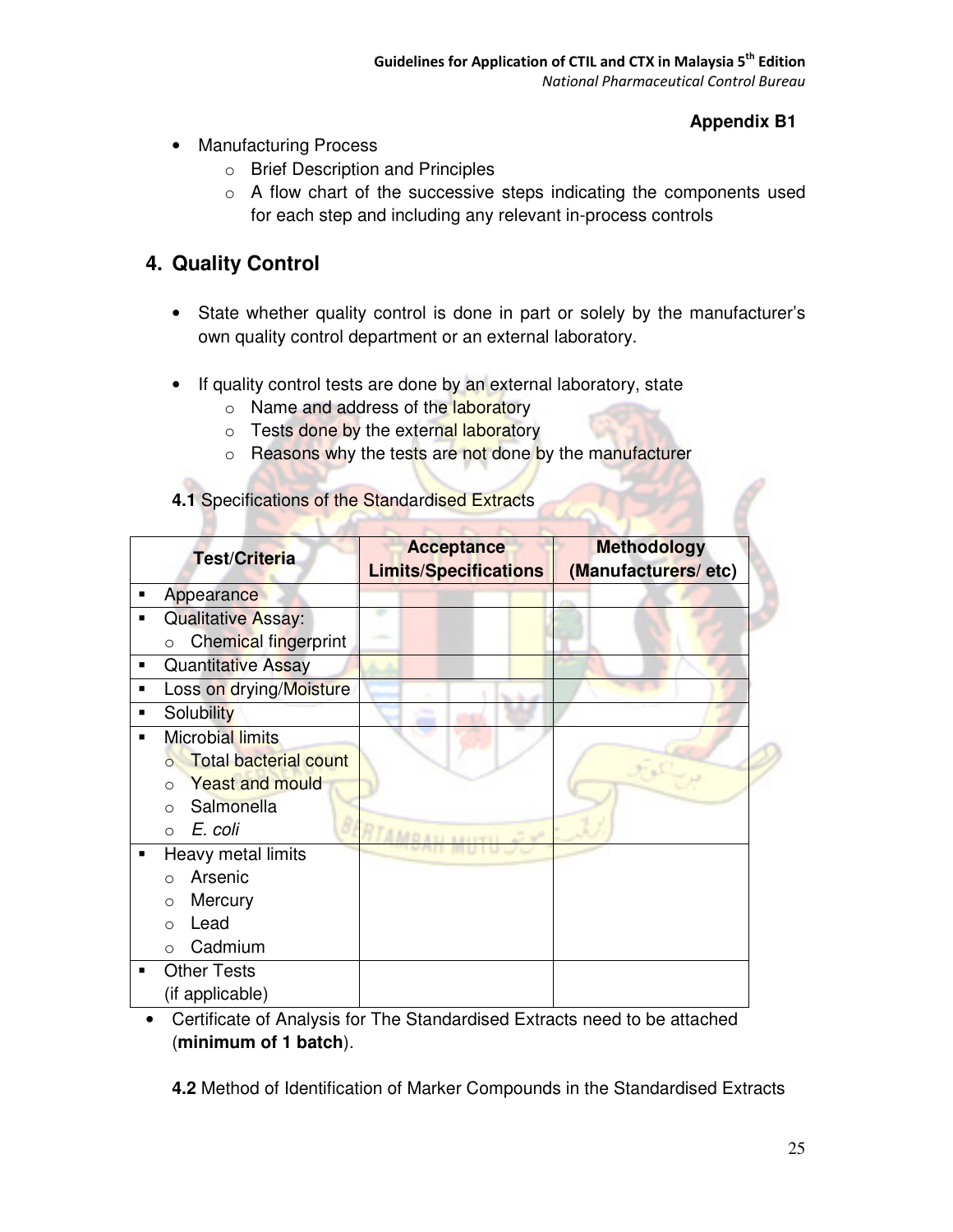- **4.3** Method of Analysis of Marker Compounds in the Standardised Extracts
	- Both of the method used for identification and analysis need to be explained.

**4.4** Finished Product Quality Control

o Tests and Specification Limits (Check and Release Specifications)

| <b>Test/Criteria</b>                                                  | Acceptance<br><b>Limits/Specifications</b> | <b>Methodology</b><br>(Manufacturers/etc) |
|-----------------------------------------------------------------------|--------------------------------------------|-------------------------------------------|
| Appearance                                                            |                                            |                                           |
| (e.g. capsules/tablets)                                               |                                            |                                           |
| Appearance of content                                                 |                                            |                                           |
| <b>Quantitative Assay</b>                                             |                                            |                                           |
| <b>Microbial limits</b><br><b>Total bacterial count</b><br>$\bigcirc$ |                                            |                                           |
| <b>Yeast and mould</b><br>$\circ$<br>Salmonella<br>E. coli            |                                            |                                           |
| Heavy metal limits<br>Arsenic<br>$\Omega$                             |                                            |                                           |
| <b>Mercury</b><br>$\circ$                                             |                                            |                                           |
| Lead                                                                  |                                            |                                           |
| Cadmium<br>$\circ$                                                    |                                            |                                           |
| Uniformity of Weight<br>٠                                             |                                            |                                           |
| Disintegration/Dissolution<br>test                                    |                                            |                                           |

• Certificate of Analysis (CoA) must be certified by Quality Assurance Manager. CoA for the recent batch should be submitted (**minimum of 1 batch**)

**4.5** Validation of Analytical Method (Quantitative Assay of the Finished Product)

- Validation Reports need to be submitted
	- o Contents of Validation Reports :
		- **Introduction**
		- **Specificity**
		- Repeatability
		- **-** Reproducibility
		- **-** Linearity
		- **-** Accuracy
		- **•** Detection Limit
		- **Quantitation Limit**
		- **Conclusions**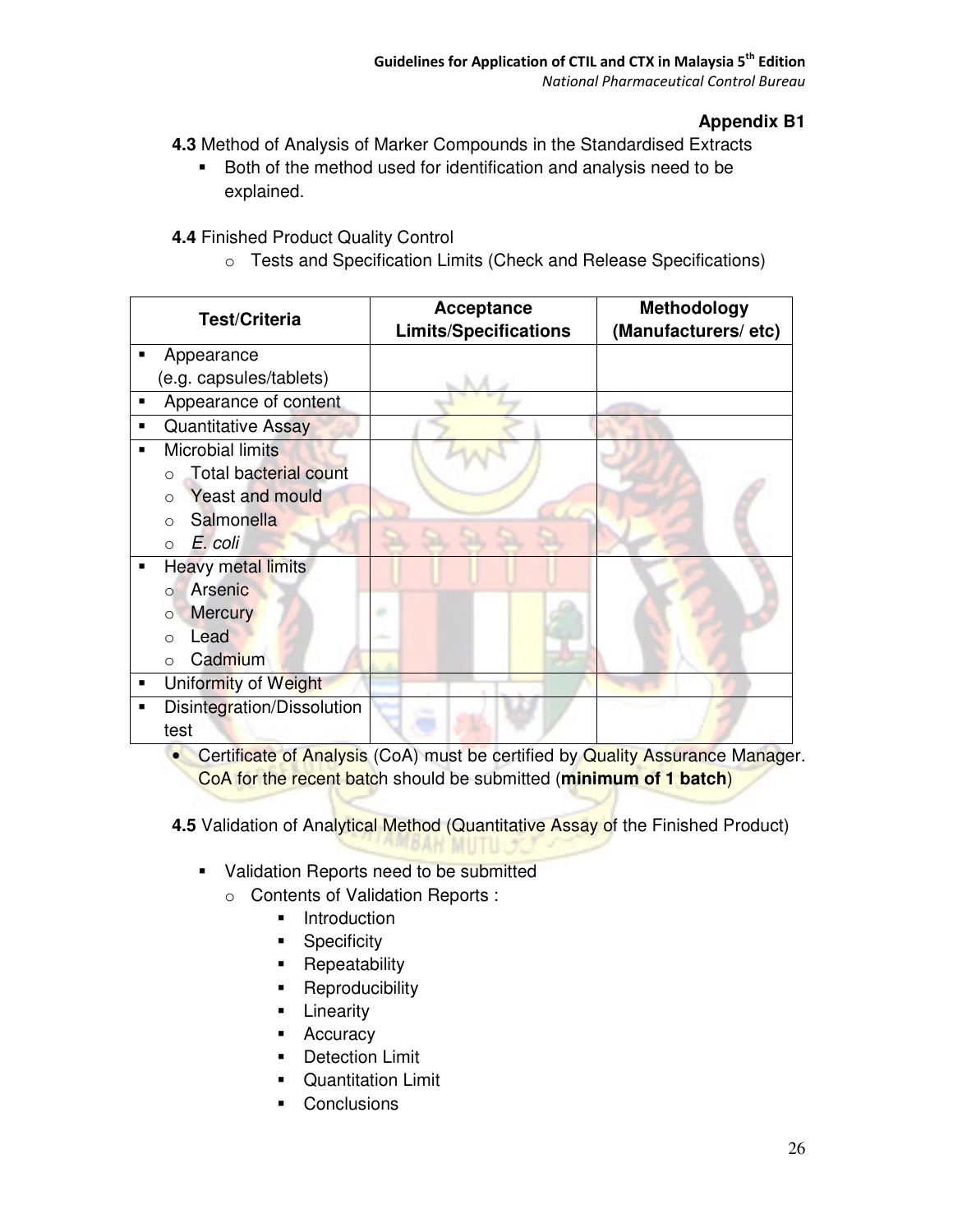## **5. Stability of Product**

- **Storage condition** to be included on the label
- **Proposed Shelf life** 
	- $\circ$  In the events if the extension of shelf life for clinical trial materials is required, industry will provide supportive data in the form of retest results will be considered.
	- o **Stability Studies\***Completed stability studies/ accelerated stability studies (summary of stability studies, characteristic and degradation products

monitored, results and conclusions of completed stability studies).

- o Stability studies results of at least one batch is required.
- o On-going/ Proposed Stability Studies
- Outline of on-going or proposed stability studies

\*Stability studies must be carried out in accordance to ASEAN/ ICH Stability Studies Guidelines.

## **6. Containers/ Packaging**

• **Immediate containers/ packaging** 

ì

- o Type
- o Material
- **o** Capacity, where applicable
- Closure and liner (type and material), where applicable
- **Other container(s)/ packaging(s)**
- **Dose-measuring device/ applicators/ administration set/ etc., if any** 
	- o Description/ Type
	- o Material
	- $\circ$  Capacity, where applicable
- **Packaging inclusions (desiccant, filler, etc), if any** 
	- o Description and compositions
- Is there any known interaction between the product and packaging material? [Yes /No]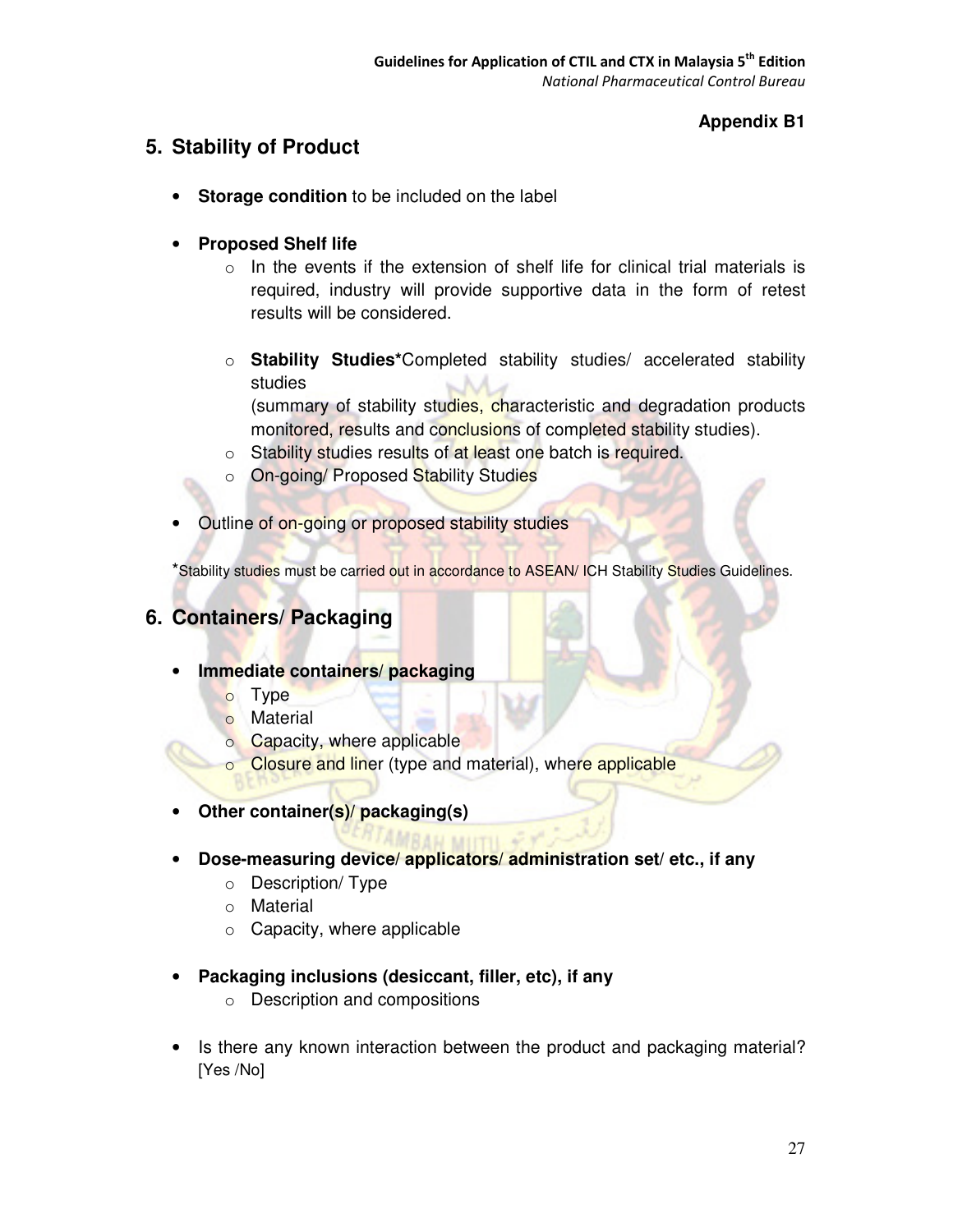## **7. Labelling**

- Please refer to Appendix D
- Samples or proposed drafts of the following are required to be submitted:
	- o Label(s) for immediate package/container of product
	- o Label(s) for outer package/container of product
	- o Original Package insert(s) for comparator product

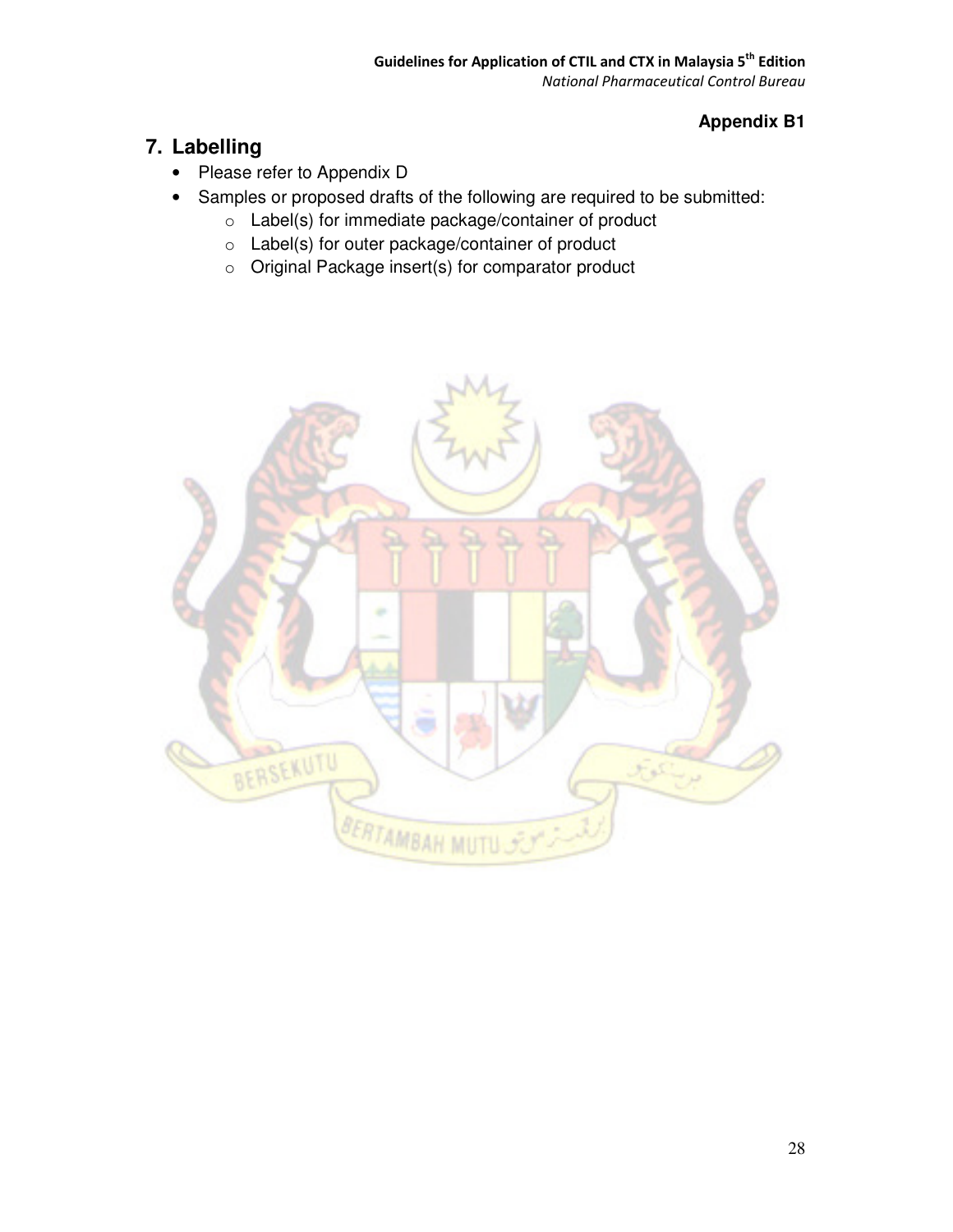## **Appendix C**

# **ANNEX C: FORMAT FOR INVESTIGATOR'S BROCHURE**

- **1. Title Page**
- **2. Sponsor's Name**
- **3. Product Name(s) Chemical, Generic (if approved)**
- **4. Trade Name(s) if legally permissible and desired by the sponsor)**

**RTAMBAH MUT** 

- **5. Investigator's Brochure**
- **6. Edition Number**
- **7. Release Date**
- **8. Replaces Previous Edition Number**
- **9. Date**
- **10. Confidentiality Statement (Optional)**
- **11. Signature page (Optional)**

BERSEKUT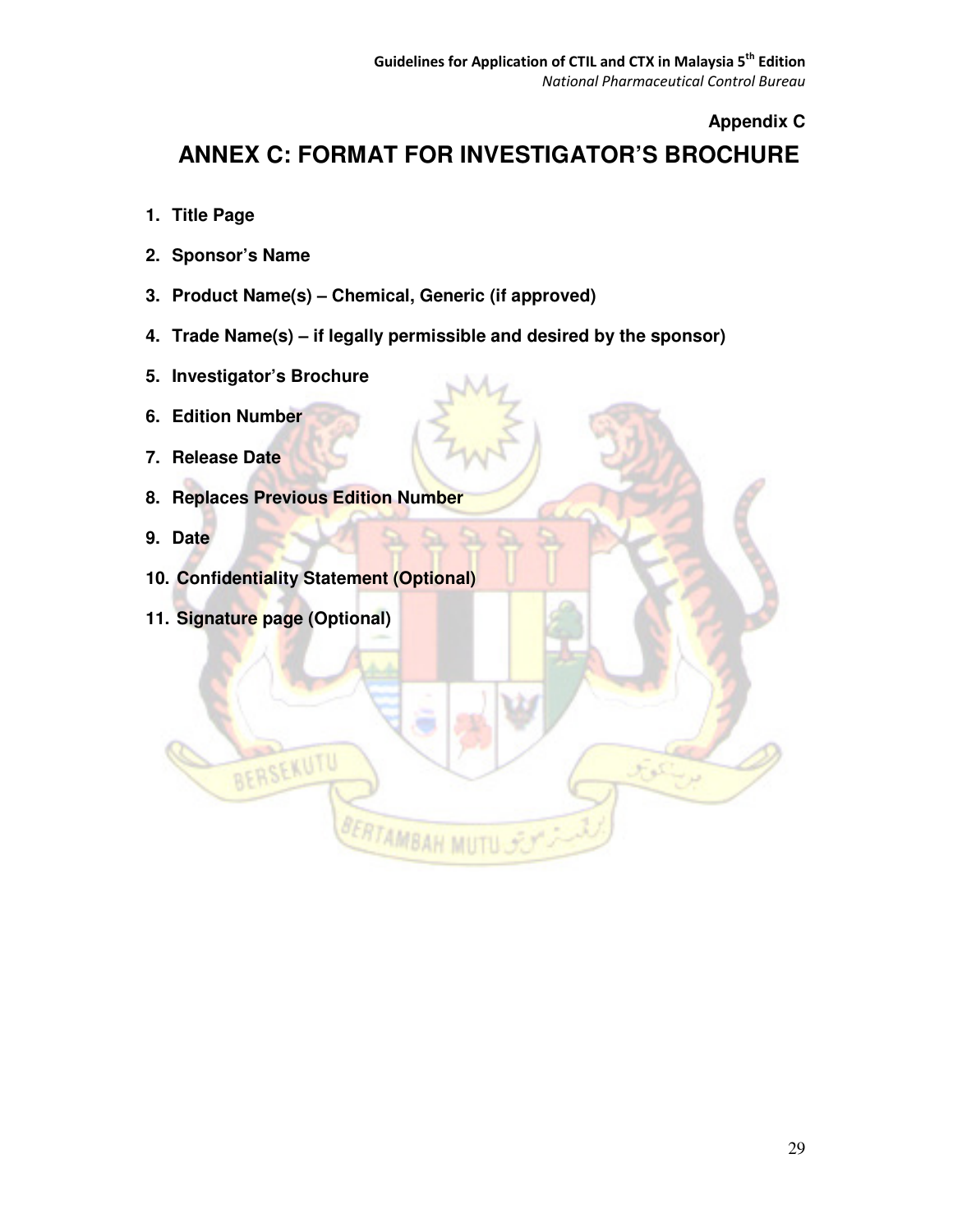#### **Appendix C**

## **Investigator's Brochure Table of Contents**

- **1. Summary**
- **2. Introduction**
- **3. Physical, Chemical and Pharmaceutical Properties Formulation**
- **4. Non-clinical Studies** 
	- **a. Non-clinical Pharmacology**
	- **b. Pharmacokinetics and Product Metabolism in Animals**
	- **c. Toxicology**
- **5. Effects in Human** 
	- **a. Pharmacokinetics and Product Metabolism in Humans**
	- **b. Safety and Efficacy**
	- **c. Marketing Experience**
- **6. Summary of Data and Guidance for the Investigator**

**RTAMBAH MUT** 

- **7. References on Publications and Reports.** 
	- **a. These references should be found at the end of each chapter.**
- **8. Appendices (if any)**

BERSEKUT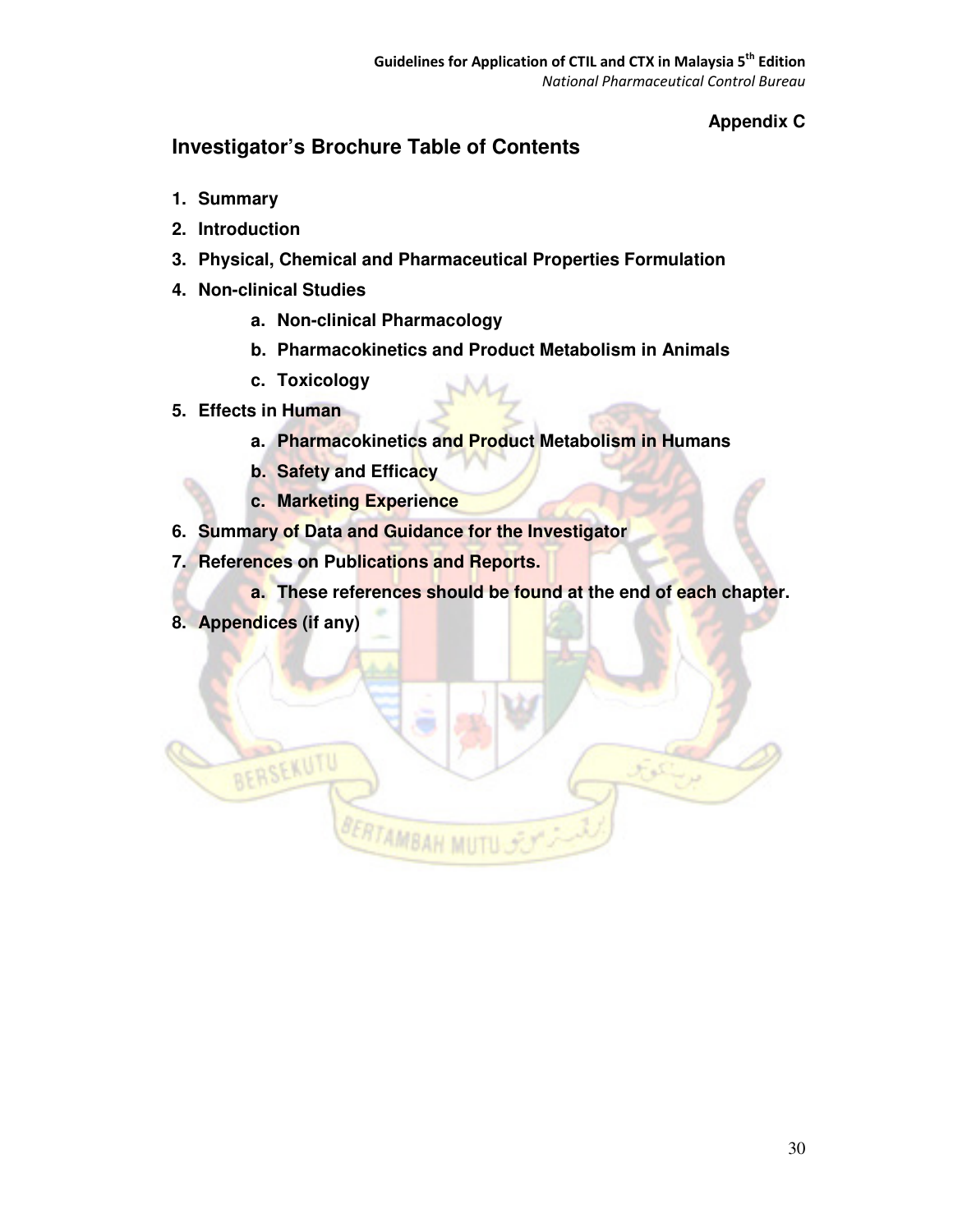**Appendix D** 

# **LABELLING REQUIREMENTS FOR UNIT CARTON, INNER AND BLISTER/ STRIPS**

The following information should present on the label of the products for clinical trial:

|                               | Unit Carton/       | <b>Inner Labels</b> | <b>Blister/Strips</b> |
|-------------------------------|--------------------|---------------------|-----------------------|
| <b>Parameters</b>             | <b>Patient Kit</b> |                     |                       |
| Study No./ Protocol           |                    |                     |                       |
| Visit                         | $\sqrt{**}$        | $\sqrt{**}$         | √**                   |
| Patient No./ Patient Initials |                    | $\sqrt{\star}$      |                       |
| Product Name/ Code            |                    |                     |                       |
| Dosage Form                   | $\sqrt{**}$        | $\sqrt{**}$         | ΝA                    |
| Name of Active Substance(s)   | **                 | $\sqrt{**}$         | $\sqrt{**}$           |
| Strength of Active            | **                 | $\sqrt{***}$        | $\sqrt{**}$           |
| Substance(s)                  |                    |                     |                       |
| Instruction for use           |                    | $\sqrt{\star}$      | V                     |
| Batch number                  |                    |                     |                       |
| Expiry Date / Retest date     |                    | $\sqrt{}$           |                       |
| For Clinical Trial Use Only   |                    | $\sqrt{\star}$      | V                     |
| Name and address of           |                    |                     |                       |
| manufacturer/final release/   |                    | $\sqrt{**}$         | $\sqrt{**}$           |
| Product Owner (corporate      |                    |                     |                       |
| address)/ Sponsor             |                    |                     |                       |
| Route of Administration       | ٦                  | V                   |                       |
| Storage Condition             | ٦                  |                     | <b>NA</b>             |
| Pack Sizes                    | ٦                  | $\sqrt{\star}$      | <b>NA</b>             |
| Sources of gelatin capsule    | $\sqrt{**}$        | $\sqrt{**}$         | $\sqrt{**}$           |
| (Porcine/Bovine)              |                    |                     |                       |
| Keep Out of Reach of Children |                    | $\sqrt{**}$         | $\sqrt{**}$           |

*<u>OERTAMOAU</u>* Please take note that if the product is supplied without an outer carton, the information that is required on the outer carton should be stated on the inner label.

 $A \rightarrow A$ 

Source of gelatin capsule must be stated in the Informed Consent Form.

- NA Not Applicable
- \* Exempted for small label such as ampoule and vial<br>\*\* Optional
- **Optional**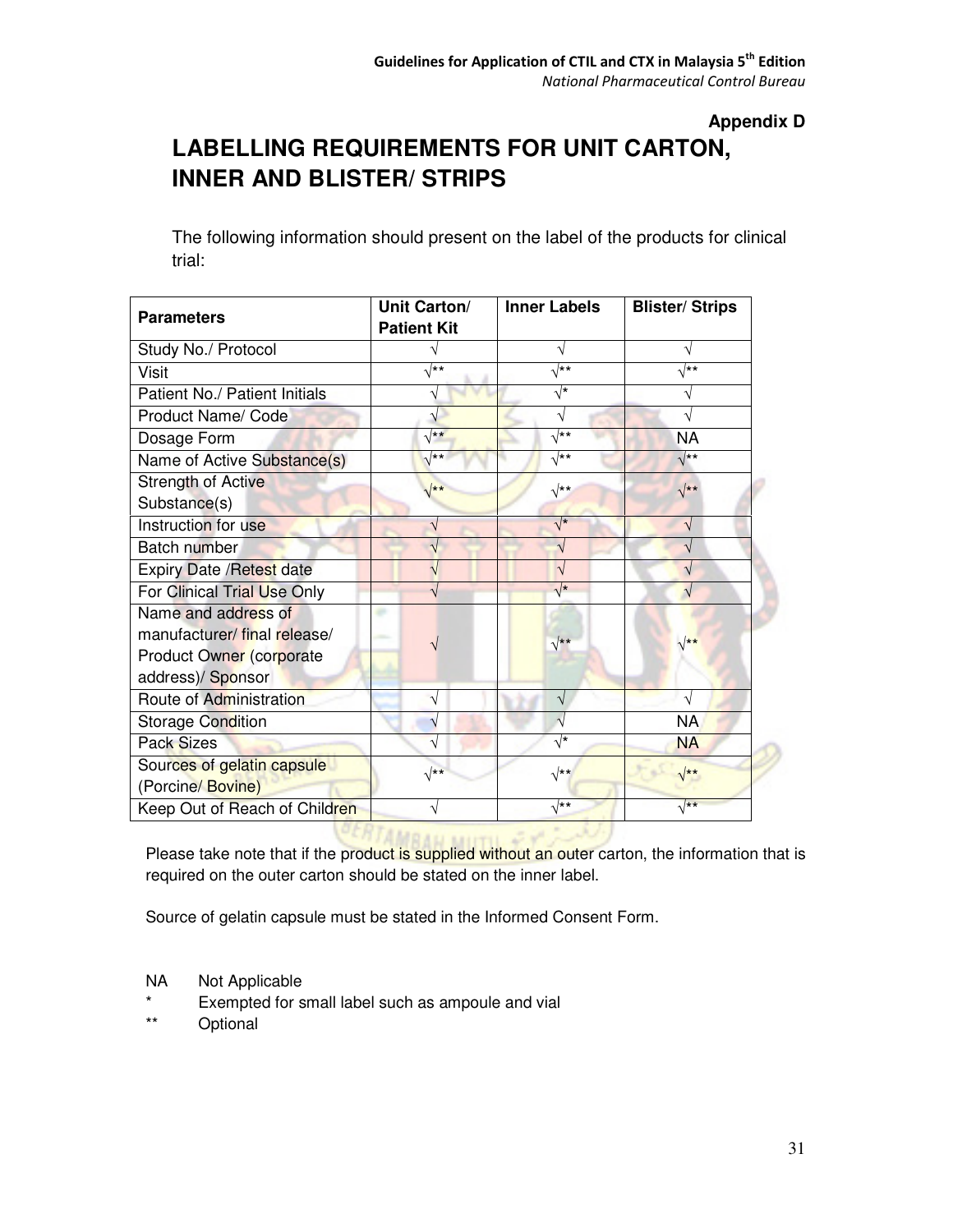**Appendix E** 

## **STRUCTURE OF LETTER OF AUTHORISATION**

## **LETTER OF AUTHORISATION**

**Date:** 

**………………………………… (Company's Name)** 

**a company operating under the laws of ……………., located in ……………… do hereby authorise** 

 **Local Company's Name and Address** 

**Tel no.: Facsimile no.:** 

**to represent us in Malaysia for the application of the Clinical Trial Import Licence for :-** 

| <b>Protocol No</b>  |   |
|---------------------|---|
| <b>Release Date</b> | . |

**…………………. (Local company's name and address) is authorised to be the Clinical Trial Import Licence Holder and will be responsible for all matters pertaining to the Clinical Trial Import Licence for the above mentioned study protocol. RTAMBAH MUT** 

**Yours faithfully,** 

**…………………. (Responsible Signatures)**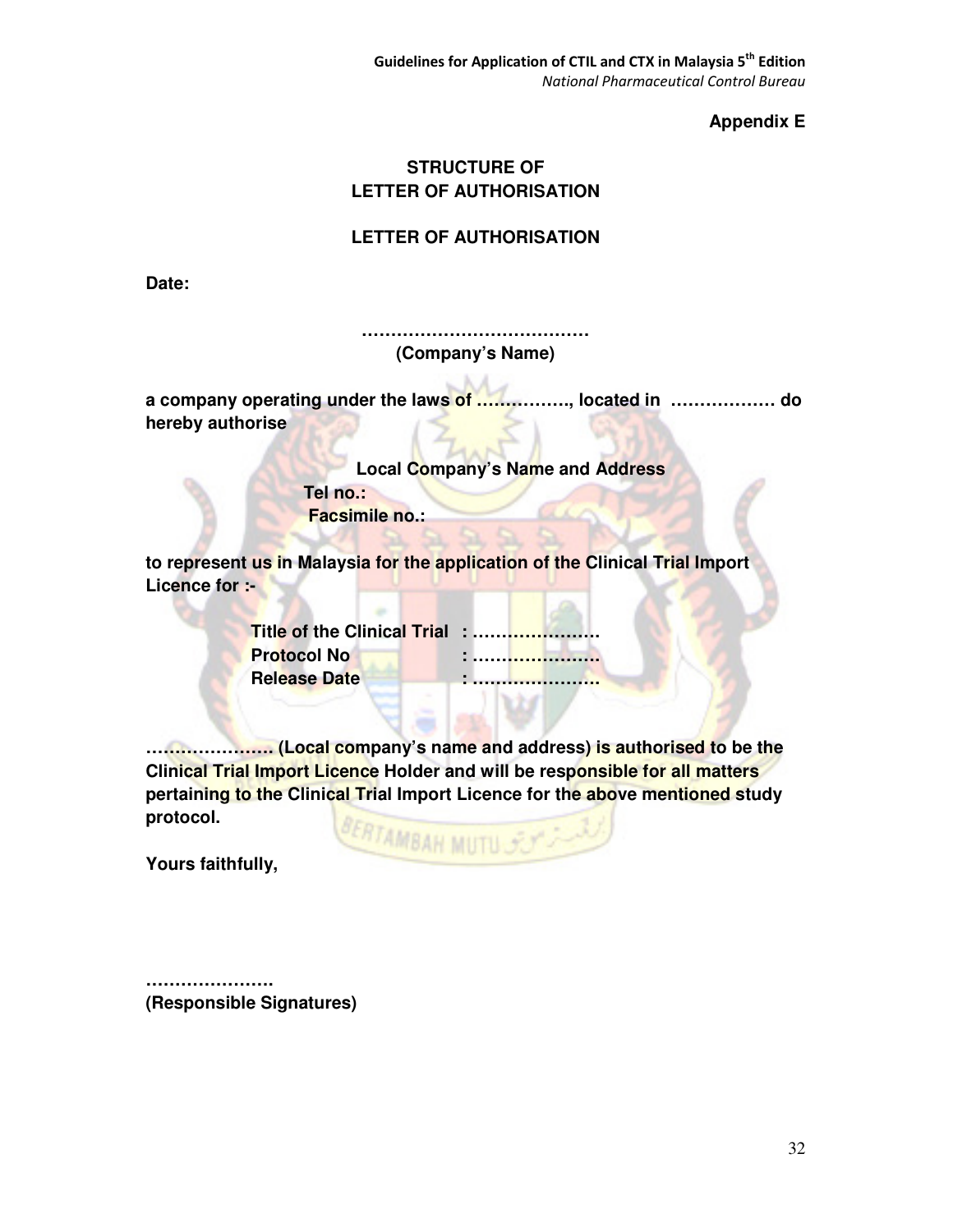## **APPENDIX F**

#### **STRUCTURE OF INTERIM REPORT & END OF STUDY SUMMARY REPORT**

Date:

**Deputy Director, Centre for Research and Compliance, National Pharmaceutical Control Bureau, Ministry of Health, Lot 36, Jalan University, 46200 Petaling Jaya, Selangor.** 

Dear <lnsert Name>,

## **INTERIM/ END OF STUDY SUMMARY REPORT (whichever applicable) <Title of the trial>, <Protocol Number>, <Name of trial site>, <Name of PI>**

The following is a summary of the <Trial Title> trial conducted in <insert institution name>;

First Patient In (FPI): <**insert date**> Last Patient In (LPI): <**insert date**> Last Patient Out (LPO): <**insert date**> Number of patients screened: <**insert number**> Number of patients randomized: <**insert number**> Number of patients discontinued: <**insert number**> Reason of discontinuation: <**List of individual discontinued patient**> Number of patients completed study: <**insert number**> Number of Suspected, Unexpected Serious Adverse Events (SUSAR): <**insert number**> Number of patients reach study Endpoints: <**insert number- if applicable, if not, to be removed**> Last batch of drug supplies collected back from site: <**insert date**> Last batch of drug supplies sent back to <**originating site**> for destruction <**insert date**> (Note: if drug are destruct locally, replace this with relevant information)

Thank you.

Best Regards,

<Insert Clinical Research Associate's Name> Clinical Research Associate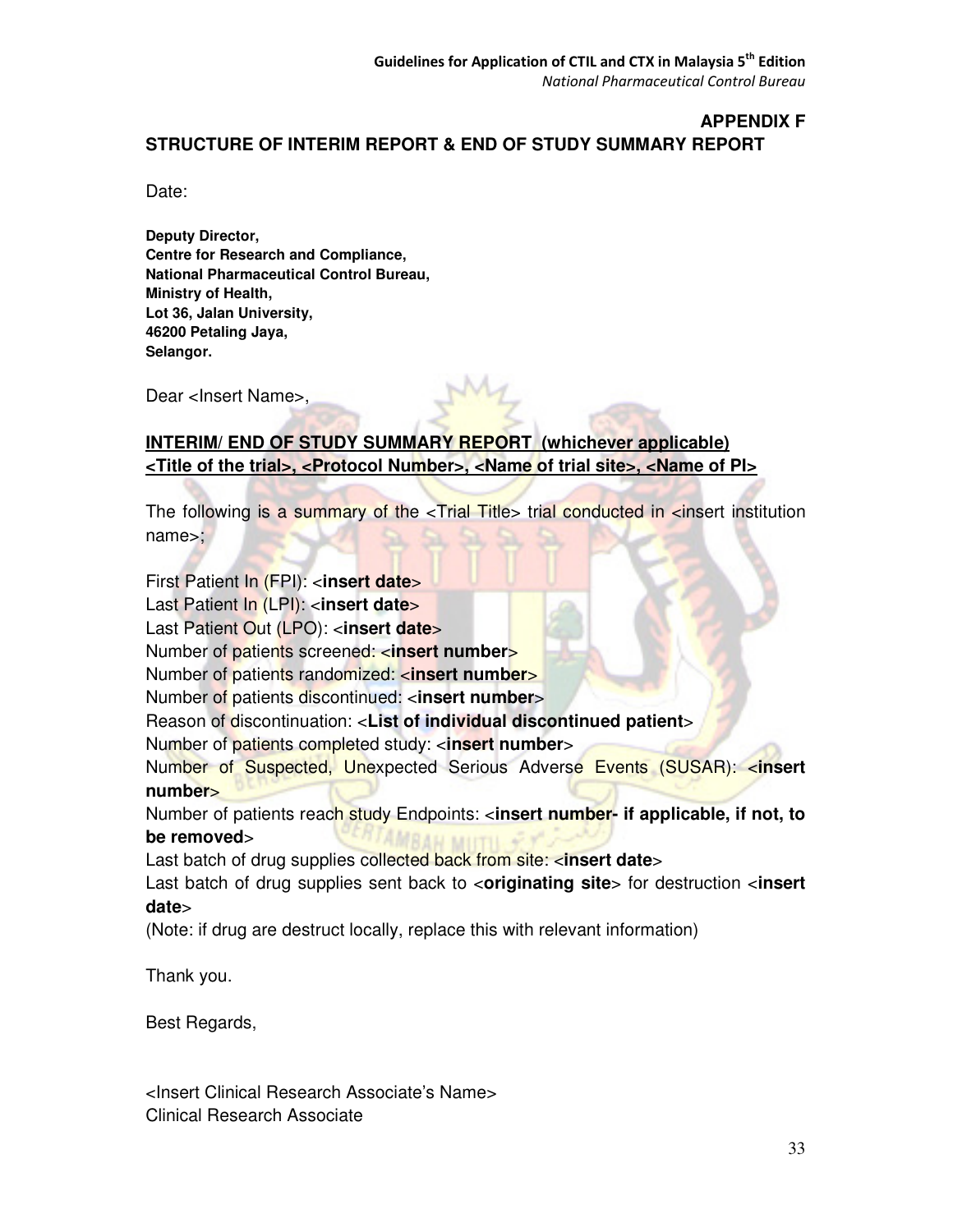## **APPENDIX G**

## **FORMAT FOR CLINICAL STUDY REPORTS (ICH TOPIC E3, STRUCTURE & CONTENT FOR CLINICAL STUDY REPORTS CPMP/ICH/137/95)**

**(Please refer to Malaysia Guidelines for GCP, Section 5.22)** 

- **1. Title page**
- **2. Synopsis**
- **3. Table of Contents for the Individual Study Report**
- **4. List of Abbreviations and Definition of Terms**
- **5. Ethics**
- **6. Investigators and Study Administrative Structure**
- **7. Introduction**
- **8. Study Objectives**
- **9. Investigational Plan**
- **10. Study Patients**
- **11. Efficacy Evaluation**
- **12. Safety Evaluation**
- **13. Discussion and Overall Conclusions**
- **14. Tables, Figures and Graphs referred to but not included in the text**
- **15. Reference List FRTAMBAH MUTL**
- **16. Appendices**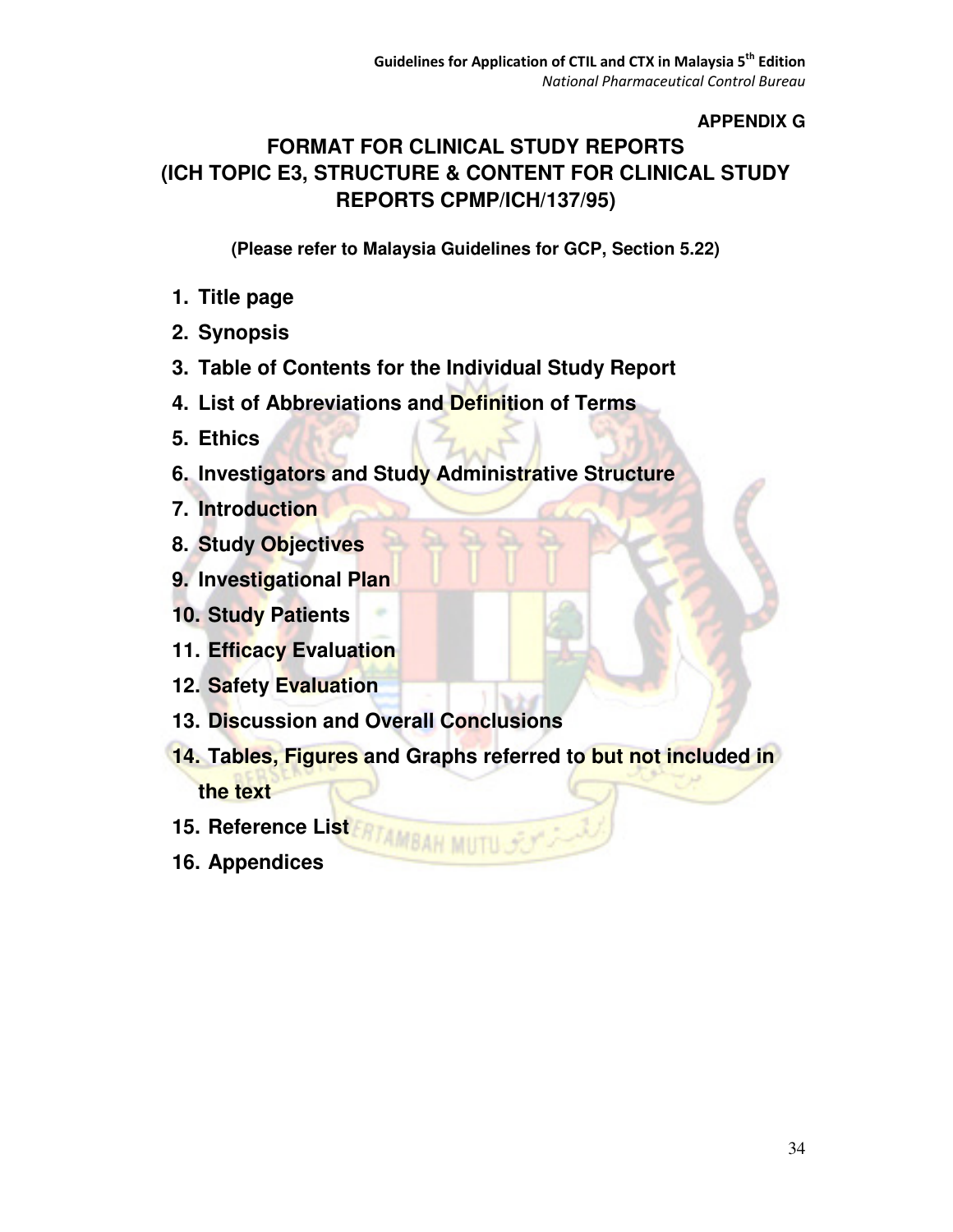## Guidelines for Application of CTIL and CTX in Malaysia 5<sup>th</sup> Edition

National Pharmaceutical Control Bureau

# **APPENDIX H**<br>CIOMS FORM

| SUSPECT ADVERSE REACTION REPORT                                                                                                                                                                                                                                                                    |             |                      |                                                                   |                                 |         |                                |        |  |     |  |                              |                       |  |             |                                                          |                                                                                                                                                            |  |  |
|----------------------------------------------------------------------------------------------------------------------------------------------------------------------------------------------------------------------------------------------------------------------------------------------------|-------------|----------------------|-------------------------------------------------------------------|---------------------------------|---------|--------------------------------|--------|--|-----|--|------------------------------|-----------------------|--|-------------|----------------------------------------------------------|------------------------------------------------------------------------------------------------------------------------------------------------------------|--|--|
|                                                                                                                                                                                                                                                                                                    |             |                      |                                                                   |                                 |         |                                |        |  |     |  |                              |                       |  |             |                                                          |                                                                                                                                                            |  |  |
| I. REACTION INFORMATION                                                                                                                                                                                                                                                                            |             |                      |                                                                   |                                 |         |                                |        |  |     |  |                              |                       |  |             |                                                          |                                                                                                                                                            |  |  |
| 1. PATIENT INITIALS<br>(first, last)                                                                                                                                                                                                                                                               | 1a. COUNTRY | Day                  | 2. DATE OF BIRTH<br>Month                                         | Year                            | 2a. AGE |                                | 3. SEX |  | Day |  | 4-6. REACTION ONSET<br>Month | Year                  |  |             | 8-12. CHECK ALL<br>APPROPRIATE TO<br>ADVERSE<br>REACTION |                                                                                                                                                            |  |  |
| 7 + 13. DESCRIBE REACTION(S) (including relevant tests/lab data)                                                                                                                                                                                                                                   |             |                      |                                                                   |                                 |         |                                |        |  |     |  |                              | <b>D</b> PATIENT DIED |  |             |                                                          |                                                                                                                                                            |  |  |
|                                                                                                                                                                                                                                                                                                    |             |                      |                                                                   |                                 |         |                                |        |  |     |  |                              |                       |  | $\Box$<br>□ | LIFE                                                     | INVOLVED OR<br>PROLONGED<br>INPATIENT<br><b>HOSPITALIZATION</b><br>INVOLVED<br>PERSISTENCE OR<br>SIGNIFICANT<br>DISABILITY OR<br>INCAPACITY<br>THREATENING |  |  |
|                                                                                                                                                                                                                                                                                                    |             |                      |                                                                   |                                 |         |                                |        |  |     |  |                              |                       |  |             |                                                          |                                                                                                                                                            |  |  |
| 14. SUSPECT DRUG(S) (include generic name)                                                                                                                                                                                                                                                         |             |                      |                                                                   | II. SUSPECT DRUG(S) INFORMATION |         |                                |        |  |     |  |                              |                       |  |             |                                                          | 20. DID REACTION<br>ABATE AFTER<br>STOPPING DRUG?<br>□ YES □ NO □ NA                                                                                       |  |  |
| 15. DAILY DOSE(S)                                                                                                                                                                                                                                                                                  |             |                      |                                                                   |                                 |         | 16. ROUTE(S) OF ADMINISTRATION |        |  |     |  |                              |                       |  |             |                                                          | 21. DID REACTION<br>REAPPEAR AFTER<br>REINTRO-<br>DUCTION?                                                                                                 |  |  |
| 17. INDICATION(S) FOR USE                                                                                                                                                                                                                                                                          |             |                      |                                                                   |                                 |         |                                |        |  |     |  |                              |                       |  |             |                                                          | □ YES □ NO □ NA                                                                                                                                            |  |  |
| 18. THERAPY DATES (from/to)                                                                                                                                                                                                                                                                        |             |                      |                                                                   |                                 |         | 19. THERAPY DURATION           |        |  |     |  |                              |                       |  |             |                                                          |                                                                                                                                                            |  |  |
|                                                                                                                                                                                                                                                                                                    |             |                      |                                                                   |                                 |         |                                |        |  |     |  |                              |                       |  |             |                                                          |                                                                                                                                                            |  |  |
| III. CONCOMITANT DRUG(S) AND HISTORY<br>22. CONCOMITANT DRUG(S) AND DATES OF ADMINISTRATION (exclude those used to treat reaction)<br>23. OTHER RELEVANT HISTORY (e.g. diagnostics, allergies, pregnancy with last month of period, etc.)<br>From/To Dates<br>Type of History/Notes<br>Description |             |                      |                                                                   |                                 |         |                                |        |  |     |  |                              |                       |  |             |                                                          |                                                                                                                                                            |  |  |
|                                                                                                                                                                                                                                                                                                    |             |                      |                                                                   |                                 |         |                                |        |  |     |  |                              |                       |  |             |                                                          |                                                                                                                                                            |  |  |
|                                                                                                                                                                                                                                                                                                    |             |                      |                                                                   | IV. MANUFACTURER INFORMATION    |         |                                |        |  |     |  |                              |                       |  |             |                                                          |                                                                                                                                                            |  |  |
| 24a. NAME AND ADDRESS OF MANUFACTURER                                                                                                                                                                                                                                                              |             |                      |                                                                   |                                 |         |                                |        |  |     |  |                              |                       |  |             |                                                          |                                                                                                                                                            |  |  |
|                                                                                                                                                                                                                                                                                                    |             | 24b. MFR CONTROL NO. |                                                                   |                                 |         |                                |        |  |     |  |                              |                       |  |             |                                                          |                                                                                                                                                            |  |  |
| 24c. DATE RECEIVED BY<br>MANUFACTURER                                                                                                                                                                                                                                                              |             | 24d. REPORT SOURCE   | STUDY <b>DLITERATURE</b><br>□ HEALTH □ LITERATURE<br>PROFESSIONAL |                                 |         |                                |        |  |     |  |                              |                       |  |             |                                                          |                                                                                                                                                            |  |  |

DATE OF THIS REPORT

25a. REPORT TYPE

 $\begin{tabular}{|c|c|c|} \hline & \textbf{INIT}|\textbf{AL} & \textbf{L} & \textbf{FOLLOW UP} \end{tabular}$ 

**APPENDIX I**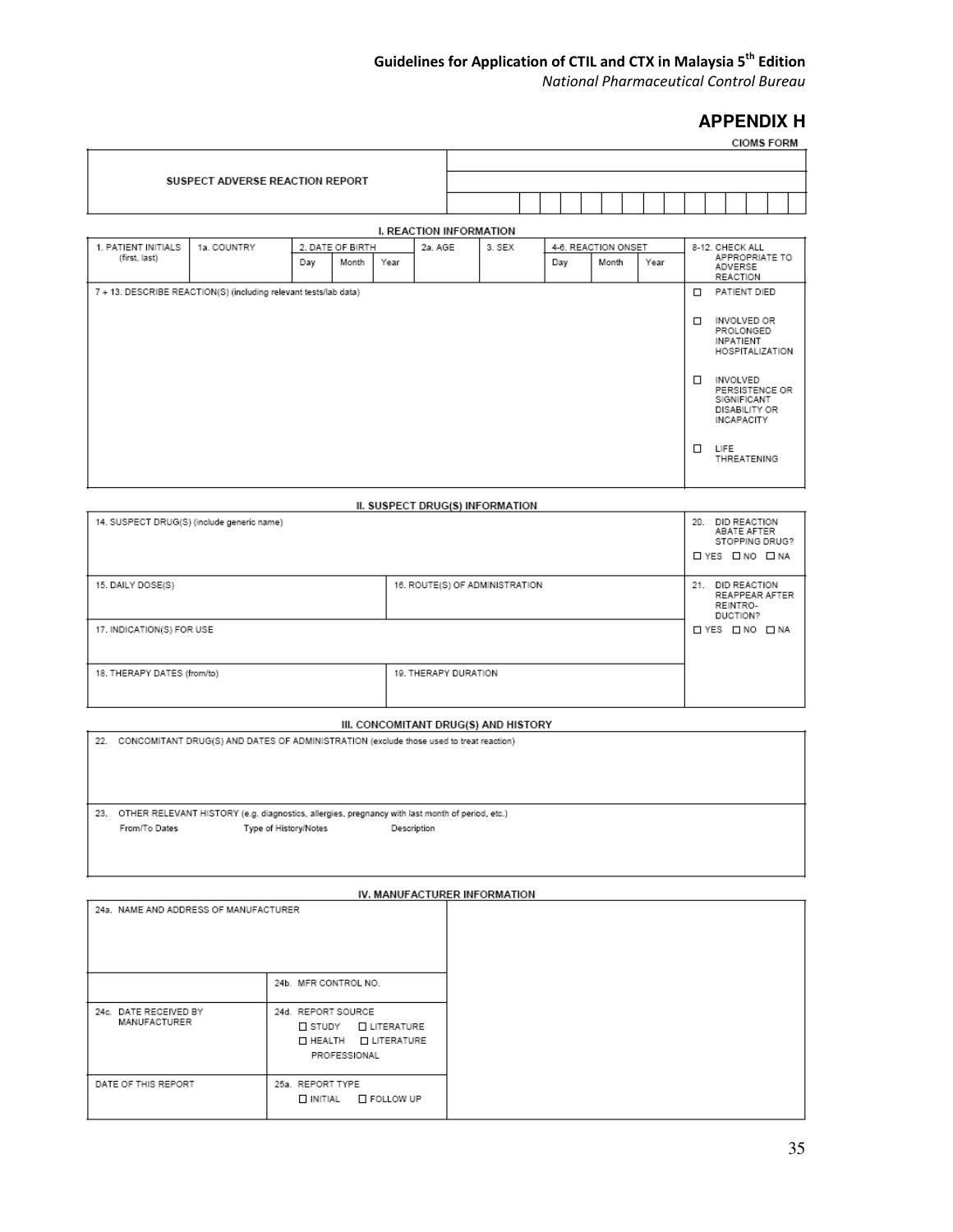#### **APPENDIX I**

## **DATA ELEMENTS FOR INCLUSION IN EXPEDITED REPORTS OF SERIOUS ADVERSE DRUG REACTIONS**

The following list of items has its foundation in several established precedents, including those of CIOMS-I, the WHO International Drug Monitoring Centre, and various regulatory authority forms and guidelines. Some items may not be relevant depending on the circumstances. The minimum information required for expedited reporting purposes is: an identifiable patient, the name of a suspect medicinal product, an identifiable reporting source, and an event or outcome that can be identified as serious and unexpected and for which, in clinical investigation cases, there is a reasonable suspected causal relationship. Attempts should be made to obtain follow-up information on as many other listed items pertinent to the case.

#### **1. Patient Details**

- **Initials**
- Other relevant identifier (clinical investigation number, for example)
- **Gender**
- Age and/or date of birth
- **Weight and Height**

#### **2. Suspected Medicinal Product(s)**

- **Brand name as reported**
- **International Non-Proprietary Name (INN)**
- Batch number
- Indication(s) for which suspect medicinal product was prescribed or tested
- Dosage form and strength
- Daily dose and regimen (specify Units e.g., mg, ml, mg/kg)
- Route of administration
- Starting date and time of day
- Stopping date and time, or duration of treatment

#### **3. Other Treatment(s)**

For concomitant medicinal products (including non-prescription/OTC medicinal products) and non-medicinal product therapies, provide the same information as for the suspected product.

#### **4. Details of Suspected Adverse Drug Reaction(s)**

Full description of reaction(s) including body site and severity, as well as the criterion (or criteria) for regarding the report as serious should be given. In addition to a description of the reported signs and symptoms, whenever possible, attempts should be made to establish a specific diagnosis for the reaction.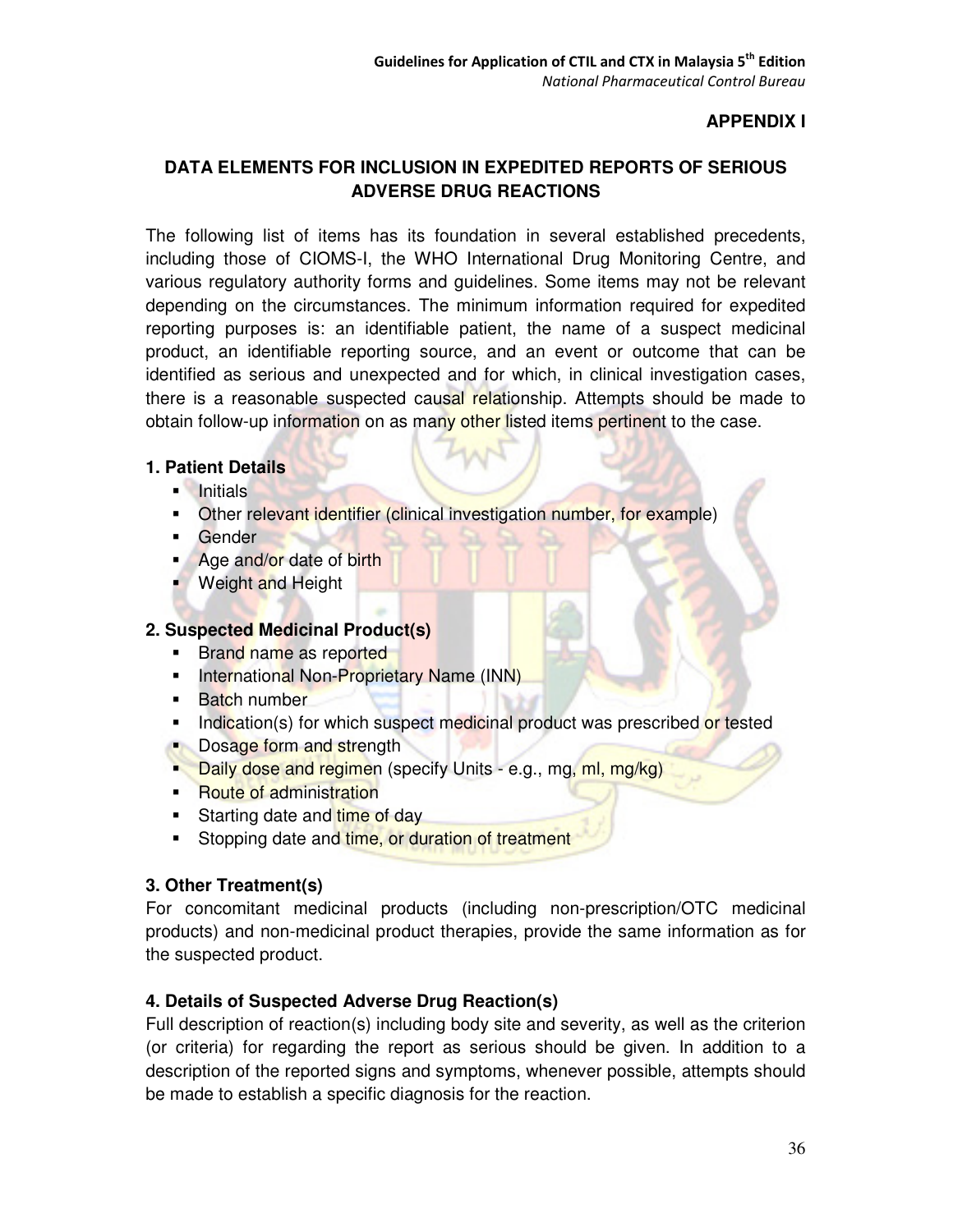- Start date (and time) of onset of reaction
- **Stop date (and time) or duration of reaction**
- **•** Dechallenge and rechallenge information
- Setting (e.g., hospital, out-patient clinic, home, nursing home)

**Outcome:** information on recovery and any sequelae; what specific tests and/or treatment may have been required and their results; for a fatal outcome, cause of death and a comment on its possible relationship to the suspected reaction should be provided. Any autopsy or other post-mortem findings (including a coroner's report) should also be provided when available. Other information: anything relevant to facilitate assessment of the case, such as medical history including allergy, drug or alcohol abuse; family history; findings from special investigations.

## **5. Details on Reporter of Event (Suspected ADR)**

- Name and Address
- **Contact number**
- **Profession (specialty)**

#### **6. Administrative and Sponsor/Company Details**

- Source of report
- Date event report was first received by sponsor/manufacturer
- Country in which event occurred
- **Type of report filed to authorities: initial or follow-up (first, second, etc.)**
- Name and address of sponsor/manufacturer/company

**BERTAMBAH MUTU SU** 

- Name, address, telephone number, and Fax number of contact person in reporting company or institution
- Sponsor/ manufacturer's identification number for the case (this number must be the same for the initial and follow-up reports on the same case).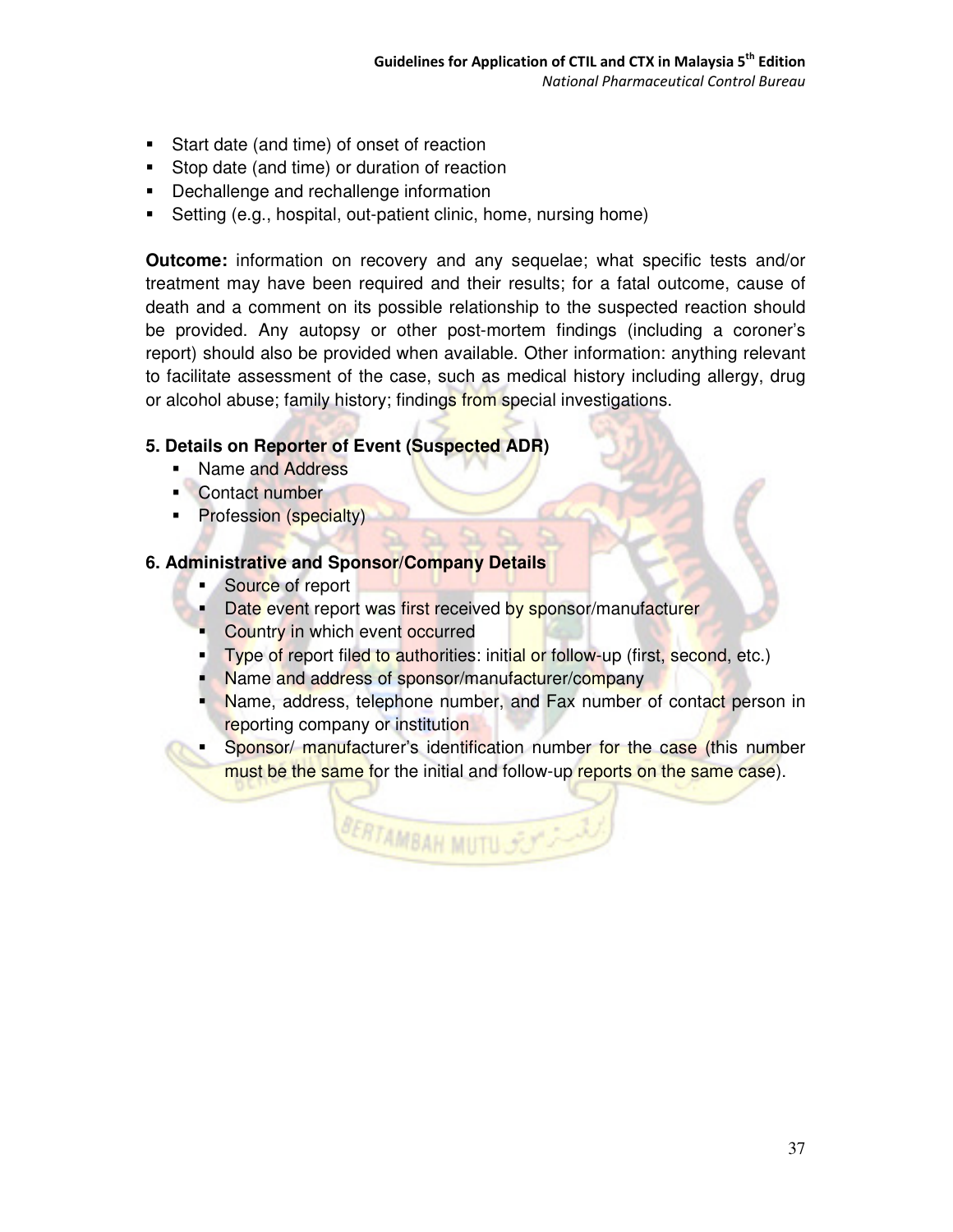## **Appendix J SUSPECTED UNEXPECTED SERIOUS ADVERSE REACTIONS REPORTING REQUIREMENTS AND TIMELINES TO THE CENTRE FOR RESEARCH AND COMPLIANCE**

| <b>Nature of Report</b>   |                  | Report     | <b>Timeframe of</b>                     | Form             | <b>Content of</b>      | <b>Responsibility for</b> |
|---------------------------|------------------|------------|-----------------------------------------|------------------|------------------------|---------------------------|
|                           |                  | ?          | Report                                  | <b>Preferred</b> | <b>Submission</b>      | <b>Reporting to</b>       |
|                           |                  | (Y/N)      |                                         |                  |                        | <b>CRACS</b>              |
| Clinical trial not        |                  | <b>NO</b>  | Not Applicable                          |                  |                        |                           |
| conducted in Malaysia     |                  |            |                                         |                  |                        |                           |
| Suspect drug is known to  |                  | <b>NO</b>  | Not Applicable                          |                  |                        |                           |
| be other than trial drug  |                  |            |                                         |                  |                        |                           |
| (e.g. Other treatments,   |                  |            |                                         |                  |                        |                           |
| placebo or comparator     |                  |            |                                         |                  |                        |                           |
| drug)                     |                  |            |                                         |                  |                        |                           |
| Serious Adverse Events    |                  | <b>NO</b>  | Not Applicable                          |                  |                        |                           |
| and Not drug related      |                  |            |                                         |                  |                        |                           |
| <b>Suspected Expected</b> |                  | <b>NO</b>  | Not Applicable                          |                  |                        |                           |
| Serious Adverse           |                  |            |                                         |                  |                        |                           |
| <b>Reactions</b>          |                  |            |                                         |                  |                        |                           |
|                           |                  |            | Expedited                               | <b>CIOMS-I</b>   | <b>Where</b>           | Sponsor                   |
|                           |                  |            | Reporting:                              |                  | applicable:            |                           |
|                           | Suspected        |            |                                         |                  |                        |                           |
|                           | unexpected       |            | Initial report as                       |                  | <b>Covering Letter</b> |                           |
|                           | <b>Serious</b>   |            | soon as possible                        |                  |                        |                           |
|                           | <b>Adverse</b>   | <b>YES</b> | but not later than 7                    |                  | Sponsor's              |                           |
|                           | Reactions        |            | calendar days                           |                  | comments               |                           |
|                           |                  |            |                                         |                  |                        |                           |
|                           | Death / Life     |            | Follow by as                            |                  |                        |                           |
| For clinical              | Threatening      |            | complete a report<br>as possible within |                  |                        |                           |
| trials                    | Events           |            | 8 additional                            |                  |                        |                           |
| conducted in              |                  |            | calendar days                           |                  |                        |                           |
| Malaysia and              |                  |            | <b>Expedited</b>                        | <b>CIOMS-I</b>   | <b>Where</b>           | Sponsor                   |
| other                     | <b>Suspected</b> |            | Reporting:                              |                  | applicable:            |                           |
| multi-centres             | unexpected       |            | Initial report: as                      |                  |                        |                           |
| overseas                  | Serious          |            | soon as possible                        |                  | <b>Covering Letter</b> |                           |
|                           | Adverse          |            | but not later than                      |                  |                        |                           |
|                           | Reactions        | <b>YES</b> | 15 calendar days                        |                  | Sponsor's              |                           |
|                           |                  |            |                                         |                  | comments               |                           |
|                           |                  |            | Follow-up                               |                  |                        |                           |
|                           | Non Fatal/       |            | information should                      |                  |                        |                           |
|                           | Non Life         |            | be actively sought                      |                  |                        |                           |
|                           | Threatening      |            | and submitted as it                     |                  |                        |                           |
|                           | Events           |            | becomes available                       |                  |                        |                           |
|                           |                  |            |                                         |                  |                        |                           |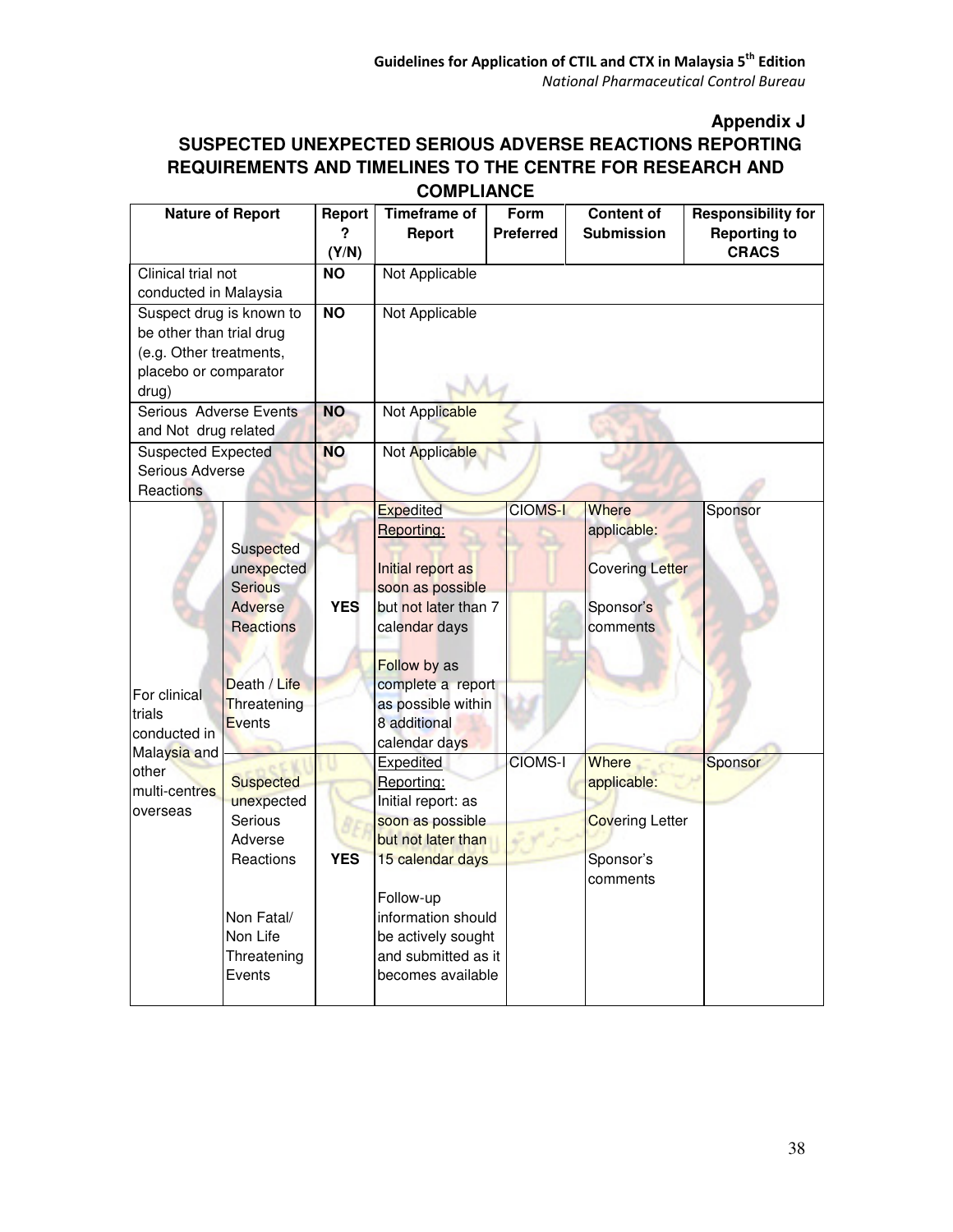#### **Appendix K SUSPECTED UNEXPECTED SERIOUS ADVERSE REACTIONS REPORT**

**LETTERHEAD** 

| <insert date=""></insert>                                                        |
|----------------------------------------------------------------------------------|
| <b>Deputy Director,</b>                                                          |
| <b>Centre for Research and Compliance,</b>                                       |
| <b>National Pharmaceutical Control Bureau,</b>                                   |
| <b>Ministry of Health,</b>                                                       |
| Lot 36, Jalan University,                                                        |
| 46200 Petaling Jaya,                                                             |
| Selangor.                                                                        |
| Dear <lnsert name="">.</lnsert>                                                  |
| Submission of Clinical Drug Trial Suspected Unexpected Serious Adverse Reactions |
| (SUSARs) Report(s)                                                               |

| <b>Study Drug:</b>        |       |         |  |
|---------------------------|-------|---------|--|
| Study/Protocol ID/No.:    |       |         |  |
| <b>Study Title:</b>       |       |         |  |
| <b>Location of Event:</b> | Local | Foreign |  |

With reference to the above matter, we would like to submit the following SUSARs report(s) for **DCA to review:** 

| <b>No</b> | <b>SUSARs</b> | <b>Country</b> | Date of<br><b>SUSARs</b> | Date of Report |  |
|-----------|---------------|----------------|--------------------------|----------------|--|
|           |               |                |                          |                |  |
|           |               |                |                          |                |  |
|           |               |                |                          |                |  |
|           |               |                |                          |                |  |

**Please find the enclosed copy of the SUSARs Report(s).** 

**Thank you.** 

**Yours Sincerely, <Insert Name and Designation>**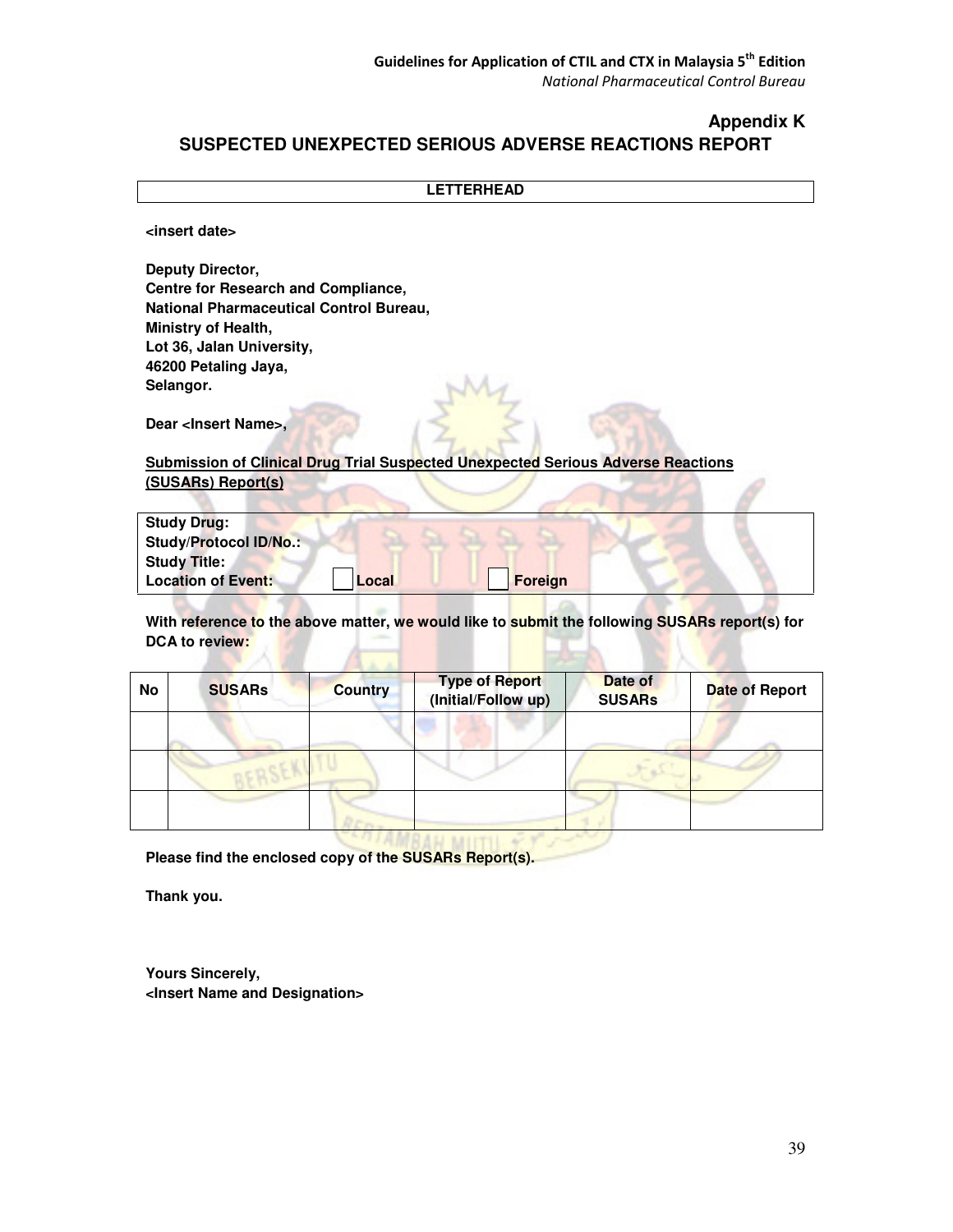#### **APPENDIX L**

#### **WORLD MEDICAL ASSOCIATION DECLARATION OF HELSINKI Ethical Principles for Medical Research Involving Human Subjects**

Adopted by the 18th WMA General Assembly, Helsinki, Finland, June 1964, and amended by the:

29th WMA General Assembly, Tokyo, Japan, October 1975 35th WMA General Assembly, Venice, Italy, October 1983 41st WMA General Assembly, Hong Kong, September 1989 48th WMA General Assembly, Somerset West, Republic of South Africa, October 1996 52nd WMA General Assembly, Edinburgh, Scotland, October 2000 53th WMA General Assembly, Washington 2002 (Note of Clarification on paragraph 29 added) 55th WMA General Assembly, Tokyo 2004 (Note of Clarification on Paragraph 30 added) 59th WMA General Assembly, Seoul, October 2008

#### **A. INTRODUCTION**

**1.** The World Medical Association (WMA) has developed the Declaration of Helsinki as a statement of ethical principles for medical research involving human subjects**,** including research on identifiable human material and data.

The Declaration is intended to be read as a whole and each of its constituent paragraphs should not be applied without consideration of all other relevant paragraphs.

- **2.** Although the Declaration is addressed primarily to physicians, the WMA encourages other participants in medical research involving human subjects to adopt these principles.
- **3.** It is the duty of the physician to promote and safeguard the health of patients, including those who are involved in medical research. The physician's knowledge and conscience are dedicated to the fulfilment of this duty.
- **4.** The Declaration of Geneva of the WMA binds the physician with the words, "The health of my patient will be my first consideration," and the International Code of Medical Ethics declares that, "A physician shall act in the patient's best interest when providing medical care."
- **5.** Medical progress is based on research that ultimately must include studies involving human subjects. Populations that are underrepresented in medical research should be provided appropriate access to participation in research.
- **6.** In medical research involving human subjects, the well-being of the individual research subject must take precedence over all other interests.
- **7.** The primary purpose of medical research involving human subjects is to understand the causes, development and effects of diseases and improve preventive, diagnostic and therapeutic interventions (methods, procedures and treatments). Even the best current interventions must be evaluated continually through research for their safety, effectiveness, efficiency, accessibility and quality.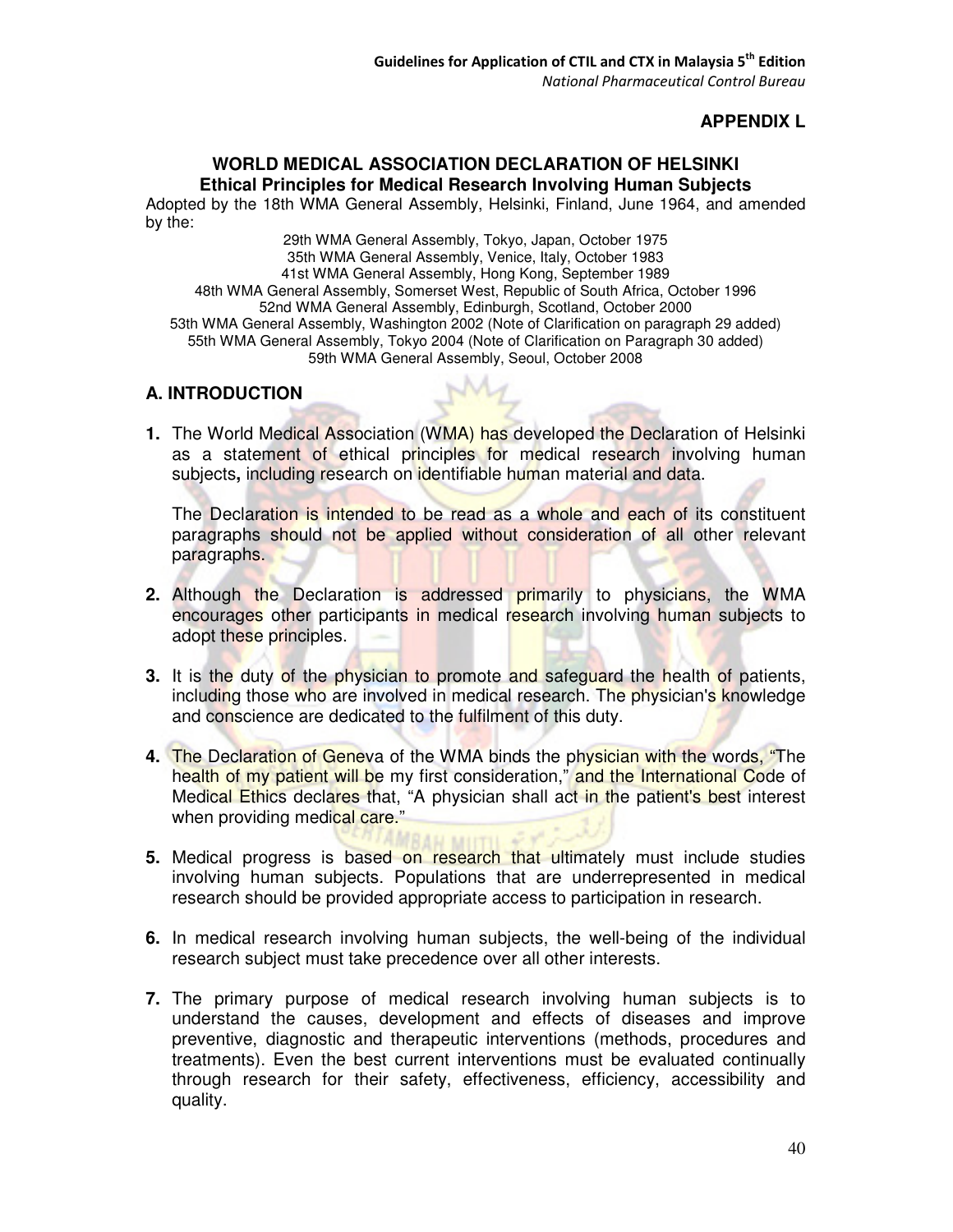- **8.** In medical practice and in medical research, most interventions involve risks and burdens.
- **9.** Medical research is subject to ethical standards that promote respect for all human subjects and protect their health and rights. Some research populations are particularly vulnerable and need special protection. These include those who cannot give or refuse consent for themselves and those who may be vulnerable to coercion or undue influence.
- **10.** Physicians should consider the ethical, legal and regulatory norms and standards for research involving human subjects in their own countries as well as applicable international norms and standards. No national or international ethical, legal or regulatory requirement should reduce or eliminate any of the protections for research subjects set forth in this Declaration.

#### **B. PRINCIPLES FOR ALL MEDICAL RESEARCH**

- **11.** It is the duty of physicians who participate in medical research to protect the life, health, dignity, integrity, right to self-determination, privacy, and confidentiality of personal information of research subjects.
- **12.** Medical research involving human subjects must conform to generally accepted scientific principles, be based on a thorough knowledge of the scientific literature, other relevant sources of information, and adequate laboratory and, as appropriate, animal experimentation. The welfare of animals used for research must be respected.
- **13.** Appropriate caution must be exercised in the conduct of medical research that may harm the environment.
- **14.** The design and performance of each research study involving human subjects must be clearly described in a research protocol. The protocol should contain a statement of the ethical considerations involved and should indicate how the principles in this Declaration have been addressed. The protocol should include information regarding funding, sponsors, institutional affiliations, other potential conflicts of interest, incentives for subjects and provisions for treating and/or compensating subjects who are harmed as a consequence of participation in the research study. The protocol should describe arrangements for post-study access by study subjects to interventions identified as beneficial in the study or access to other appropriate care or benefits.
- **15.** The research protocol must be submitted for consideration, comment, guidance and approval to a research ethics committee before the study begins. This committee must be independent of the researcher, the sponsor and any other undue influence. It must take into consideration the laws and regulations of the country or countries in which the research is to be performed as well as applicable international norms and standards but these must not be allowed to reduce or eliminate any of the protections for research subjects set forth in this Declaration. The committee must have the right to monitor ongoing studies. The researcher must provide monitoring information to the committee, especially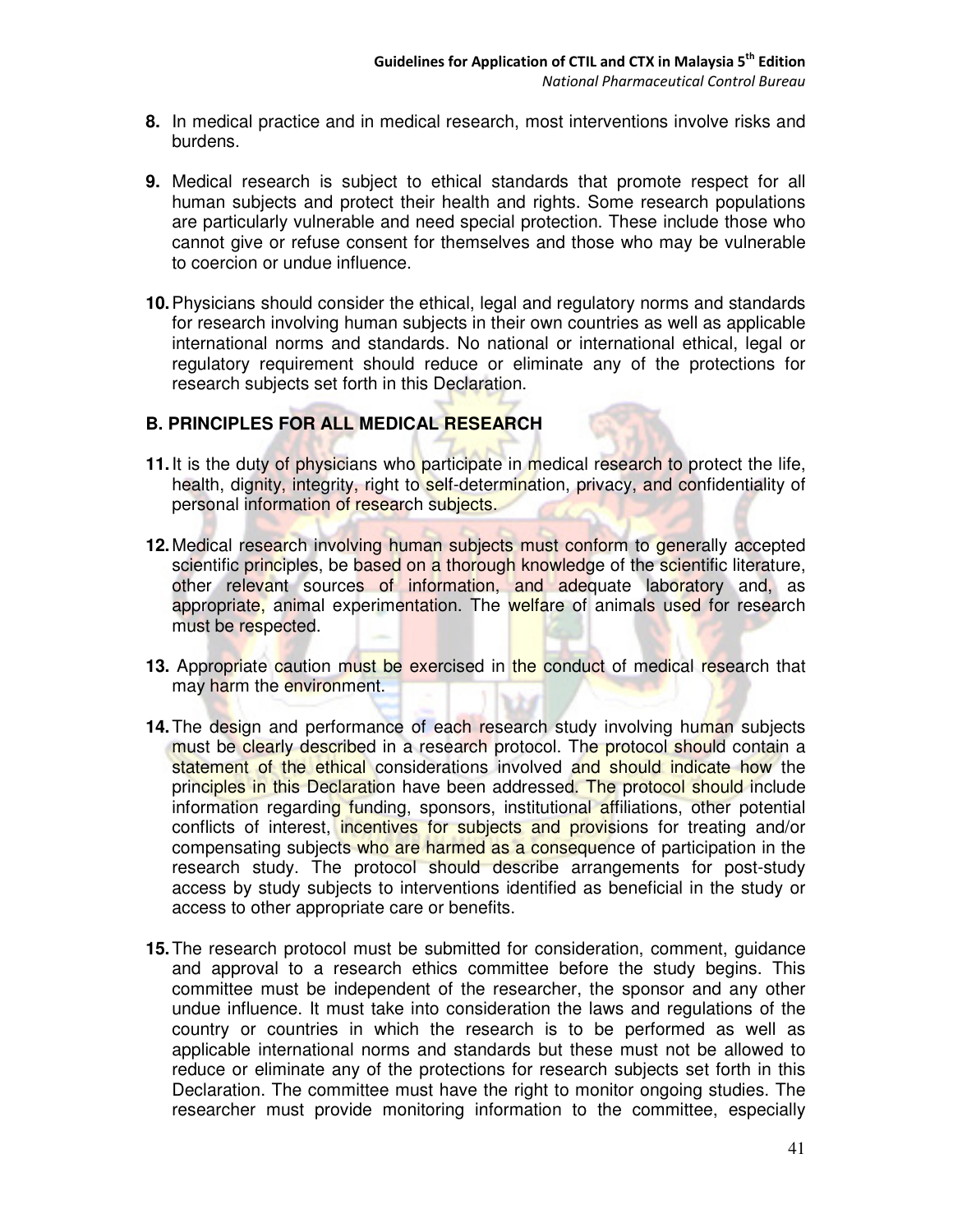information about any serious adverse events. No change to the protocol may be made without consideration and approval by the committee.

- **16.** Medical research involving human subjects must be conducted only by individuals with the appropriate scientific training and qualifications. Research on patients or healthy volunteers requires the supervision of a competent and appropriately qualified physician or other health care professional. The responsibility for the protection of research subjects must always rest with the physician or other health care professional and never the research subjects, even though they have given consent.
- **17.** Medical research involving a disadvantaged or vulnerable population or community is only justified if the research is responsive to the health needs and priorities of this population or community and if there is a reasonable likelihood that this population or community stands to benefit from the results of the research.
- **18.** Every medical research study involving human subjects must be preceded by careful assessment of predictable risks and burdens to the individuals and communities involved in the research in comparison with foreseeable benefits to them and to other individuals or communities affected by the condition under investigation.
- **19.** Every clinical trial must be registered in a publicly accessible database before recruitment of the first subject.
- **20. Physicians may not participate in a research study involving human subjects** unless they are confident that the risks involved have been adequately assessed and can be satisfactorily managed. Physicians must immediately stop a study when the risks are found to outweigh the potential benefits or when there is conclusive proof of positive and beneficial results.
- 21. Medical research involving human subjects may only be conducted if the importance of the objective outweighs the inherent risks and burdens to the research subjects.
- 22. Participation by competent individuals as subjects in medical research must be voluntary. Although it may be appropriate to consult family members or community leaders, no competent individual may be enrolled in a research study unless he or she freely agrees.
- **23.** Every precaution must be taken to protect the privacy of research subjects and the confidentiality of their personal information and to minimize the impact of the study on their physical, mental and social integrity.
- **24.** In medical research involving competent human subjects, each potential subject must be adequately informed of the aims, methods, sources of funding, any possible conflicts of interest, institutional affiliations of the researcher, the anticipated benefits and potential risks of the study and the discomfort it may entail, and any other relevant aspects of the study. The potential subject must be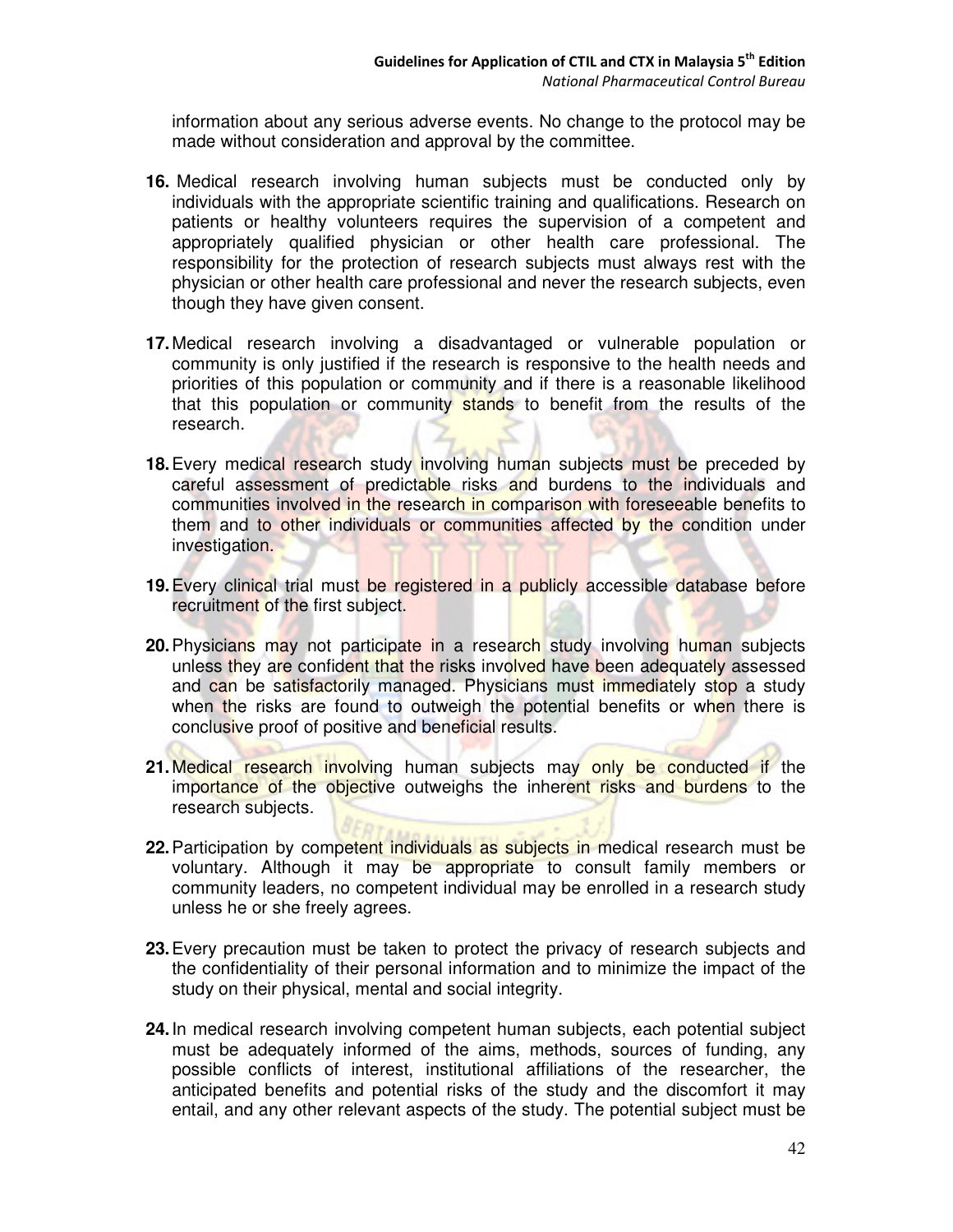informed of the right to refuse to participate in the study or to withdraw consent to participate at any time without reprisal. Special attention should be given to the specific information needs of individual potential subjects as well as to the methods used to deliver the information. After ensuring that the potential subject has understood the information, the physician or another appropriately qualified individual must then seek the potential subject's freely-given informed consent, preferably in writing. If the consent cannot be expressed in writing, the nonwritten consent must be formally documented and witnessed.

- **25.** For medical research using identifiable human material or data, physicians must normally seek consent for the collection, analysis, storage and/or reuse. There may be situations where consent would be impossible or impractical to obtain for such research or would pose a threat to the validity of the research. In such situations the research may be done only after consideration and approval of a research ethics committee.
- **26.** When seeking informed consent for participation in a research study the physician should be particularly cautious if the potential subject is in a dependent relationship with the physician or may consent under duress. In such situations the informed consent should be sought by an appropriately qualified individual who is completely independent of this relationship.
- 27. For a potential research subject who is incompetent, the physician must seek informed consent from the legally authorized representative. These individuals must not be included in a research study that has no likelihood of benefit for them unless it is intended to promote the health of the population represented by the potential subject, the research cannot instead be performed with competent persons, and the research entails only minimal risk and minimal burden.
- **28.** When a potential research subject who is deemed incompetent is able to give assent to decisions about participation in research, the physician must seek that assent in addition to the consent of the legally authorized representative. The potential subject's dissent should be respected.
- 29. Research involving subjects who are physically or mentally incapable of giving consent, for example, unconscious patients, may be done only if the physical or mental condition that prevents giving informed consent is a necessary characteristic of the research population. In such circumstances the physician should seek informed consent from the legally authorized representative. If no such representative is available and if the research cannot be delayed, the study may proceed without informed consent provided that the specific reasons for involving subjects with a condition that renders them unable to give informed consent have been stated in the research protocol and the study has been approved by a research ethics committee. Consent to remain in the research should be obtained as soon as possible from the subject or a legally authorized representative.
- **30.** Authors, editors and publishers all have ethical obligations with regard to the publication of the results of research. Authors have a duty to make publicly available the results of their research on human subjects and are accountable for